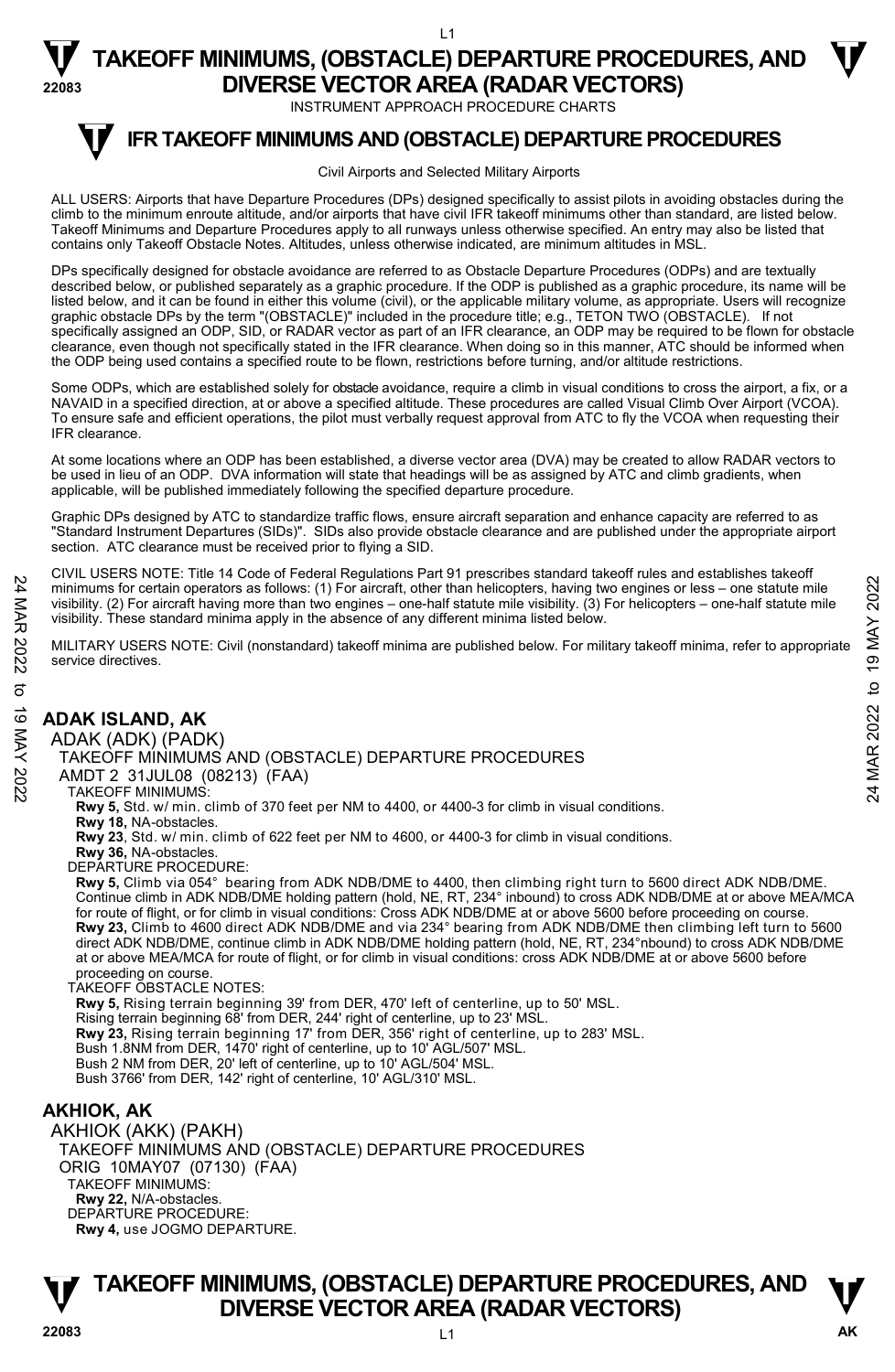**AKIAK, AK** 

AKIAK (AKI) (PFAK) TAKEOFF MINIMUMS AND (OBSTACLE) DEPARTURE PROCEDURES ORIG 27AUG09 (09239) (FAA) DEPARTURE PROCEDURE: Use AKIAK DEPARTURE.

#### **AKUTAN, AK**

AKUTAN (7AK) (PAUT) TAKEOFF MINIMUMS AND (OBSTACLE) DEPARTURE PROCEDURES AMDT 1 27DEC19 (20086) (FAA) DEPARTURE PROCEDURE: Use ZEBUV departure TAKEOFF OBSTACLE NOTES: **Rwy 9**, terrain beginning 90' from DER, 398' right of centerline, up to 160' MSL. Terrain beginning 198' from DER, 396' right of centerline, up to 162' MSL. Terrain beginning 500' from DER, 398' right of centerline, up to 163' MSL. Terrain 2038' from DER, 998' left of centerline, 202' MSL. Terrain 2298' from DER, 998' left of centerline, 226' MSL. Terrain beginning 2353' from DER, 923' left of centerline, up to 234' MSL. Terrain beginning 2702' from DER, 1197' left of centerline, up to 249' MSL. Terrain beginning 3846' from DER, 1198' left of centerline, up to 258' MSL. Terrain beginning 3943' from DER, 1167' left of centerline, up to 263' MSL. **Rwy 27,** terrain 8' from DER, 494' left of centerline, 115' MSL. Terrain 1796' from DER, 758' left of centerline, 164' MSL. Terrain beginning 1968' from DER, 800' left of centerline, up to 170' MSL. Terrain beginning 2000' from DER, 740' left of centerline, up to 181' MSL.

#### **ALLAKAKET, AK**

- ALLAKAKET (6A8) (PFAL)
- TAKEOFF MINIMUMS AND (OBSTACLE) DEPARTURE PROCEDURES ALLAKAKET (6A8) (PFAL)<br>  $\geq$  TAKEOFF MINIMUMS AND (OBSTACLE) DEPARTURE PROCEDURES<br>
AMDT 2 22AUG13 (13234) (FAA)<br>
DEPARTURE PROCEDURE:<br>
Rwy 5, climb heading 32<sup>2</sup> to 1500 before turning left.<br>
RWY 23, climb heading 202<sup>2</sup>
	- AMDT 2 22AUG13 (13234) (FAA)

DEPARTURE PROCEDURE

**Rwy 5,** climb heading 052° to 1500 before turning left.

**Rwy 23,** climb heading 232° to 1300 before turning.

TAKEOFF OBSTACLE NOTES:

**Rwy 5,** tree 799' from DER, 606' right of centerline, 83' AGL/532' MSL.

Tree 1297' from DER, 664' right of centerline, 85' AGL/534' MSL.

Tree 2007' from DER, 342' right of centerline, 49' AGL/498' MSL.

#### **ALLEN AAF (PABI)**

DELTA JUNCTION/FORT GREELY, AK

TAKEOFF MINIMUMS AND (OBSTACLE) DEPARTURE PROCEDURES

AMDT 4A 05MAY11 (11125)

DEPARTURE PROCEDURE:

**Rwys 19, 28,** climbing right turn via heading 332° and BIG VORTAC R-287 to 3500, thence...

**Rwys 1, 10,** climbing left turn via heading 242° and BIG VORTAC R-287 to 3500, thence...

...for V444 westbound departures continue on course, all others turn right direct BIG VORTAC or DJN NDB and proceed via airway radials/bearings on course.

TAKEOFF OBSTACLE NOTES:

**Rwy 1,** multiple trees and fence beginning 46' from DER, 326' right of centerline, up to 59' AGL/1284' MSL.

**Rwy 10,** multiple trees, fence, and REILS beginning 41' from DER, left and right of centerline, up to 70' AGL/ 1331' MSİ

**Rwy 19,** multiple trees and power poles beginning 415' from DER, left and right of centerline, up to 46' AGL/1337' MSL. **Rwy 28,** multiple trees and REILS beginning 4' from DER, left and right of centerline, up to 47' AGL/1301' MSL.

#### **AMBLER, AK**

AMBLER (AFM) (PAFM)

TAKEOFF MINIMUMS AND (OBSTACLE) DEPARTURE PROCEDURES

AMDT 1 05JAN17 (17005) (FAA)

TAKEOFF MINIMUMS:

**Rwy 1,** Std. w/min. climb of 260' per NM to 2400 or 3400-3 for VCOA.

**Rwys 10, 28,** NA - obstacles.

DEPARTURE PROCEDURE:

**Rwy 1,** Climbing right turn, thence… **Rwy 19,** Climbing left turn, thence…

...climb southeast bound on 156° bearing from AMF NDB to 2600, then climb on course.

VCOA:

**Rwy 1,** obtain ATC approval for VCOA when requesting IFR clearance. Climb in visual conditions to cross Ambler airport at or above 3500 before proceeding on course.

TAKEOFF OBSTACLE NOTES:

**Rwy 1**, tree 1772' from DER, 936' left of centerline, 51' AGL/315' MSL.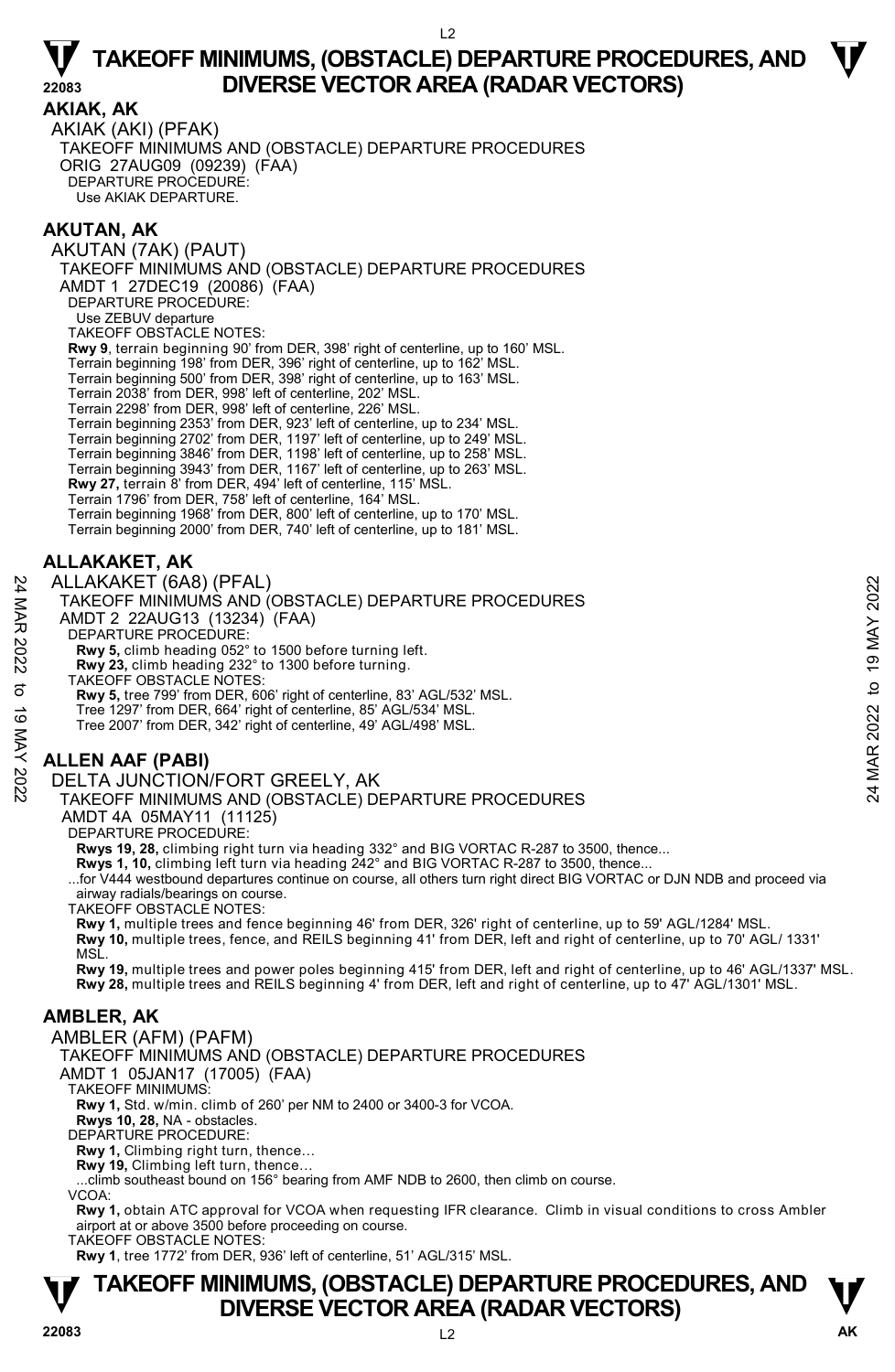#### **ANAKTUVUK PASS, AK**

ANAKTUVUK PASS (AKP) (PAKP) TAKEOFF MINIMUMS AND (OBSTACLE) DEPARTURE PROCEDURES AMDT 2 21MAY20 (20142) (FAA) TAKEOFF MINIMUMS: **Rwy 20,** NA-obstacles. DEPARTURE PROCEDURE: **Rwy 2,** Use AKUMY RNAV DEPARTURE.

#### **ANCHORAGE, AK**

MERRILL FLD (MRI) (PAMR) TAKEOFF MINIMUMS AND (OBSTACLE) DEPARTURE PROCEDURES AMDT 2 05DEC19 (21112) (FAA) TAKEOFF MINIMUMS: **Rwys 5, 23,** NA - ATC. **Rwy 7,** 300-1⅞ or std. w/min. climb of 210' per NM to 400, or alternatively, with std. takeoff minimums and normal 200' per NM climb gradient, takeoff must occur no later than 1300' prior to DER. **Rwy 25,** 300-1½ or std. w/min. climb of 365' per NM to 500. DEPARTURE PROCEDURE: **Rwy 7,** climbing left turn to intercept the BGQ VORTAC R-152 to BGQ VORTAC, thence... **Rwy 16,** climbing right turn to intercept the BGQ VORTAC R-152 to BGQ VORTAC, thence... **Rwy 25,** climbing right turn direct BGQ VORTAC, thence... **Rwy 34**, climbing left turn direct BGQ VORTAC, thence... ...climb in BGQ VORTAC holding pattern (hold north, right turn 175° inbound) to MEA/MCA for route of flight before proceeding on course. TAKEOFF OBSTACLE NOTES: **Rwy 7,** building 165' from DER, 363' right of centerline, 34' AGL/168' MSL. Tree 749' from DER, 208' left of centerline, 163' MSL. Tower 1.5 NM from DER, 2017' right of centerline, 160' AGL/384' MSL. **Rwy 16,** NAVAID 14' from DER, 199' left of centerline, 32' AGL/131' MSL. Trees beginning 96' from DER, 199' right of centerline, up to 186' MSL. Tree 679' from DER, 364' right of centerline, 193' MSL. **Rwy 25,** pole 19' from DER, 370' right of centerline, 37' AGL/157' MSL. Pole, building beginning 343' from DER, 358' right of centerline, up to 50' AGL/165' MSL. Pole 1185' from DER, 385' right of centerline, 65' AGL/180' MSL. Tower 1745' from DER, 272' left of centerline, 75' AGL/195' MSL. Tower, transmission line, pole beginning 1770' from DER, 310' left of centerline, up to 83' AGL/202' MSL. Transmission line, pole beginning 2011' from DER, 410' right of centerline, up to 84' AGL/196' MSL. Tower 2453' from DER, 990' right of centerline, 87' AGL/211' MSL. Tower 2894' from DER, 431' left of centerline, 86' AGL/224' MSL. Bldg twr 4020' from DER, 381' right of centerline, 193' AGL/293' MSL. Now 16, NAVIGID 14' from DER, 199' left of centerline, 32' AGL/131' MSL.<br>
Trees beginning 96' from DER, 199' left of centerline, 32' AGL/131' MSL.<br>
Tree 679' from DER, 34' right of centerline, 12' AGL/157' MSL.<br>
The 679' Bldg twr, building beginning 1.1 NM from DER, 212' left of centerline, up to 312' AGL/422' MSL. **Rwy 34,** pole 451' from DER, 158' left of centerline, 37' AGL/157' MSL.<br>Buildings, pole beginning 503' from DER, 261' right of centerline, up to 173' MSL. Pole 539' from DER, 483' left of centerline, 50' AGL/165' MSL. Building 1071' from DER, 345' right of centerline, 78' AGL/178' MSL. TED STEVENS ANCHORAGE INTL (ANC) (PANC) TAKEOFF MINIMUMS AND (OBSTACLE) DEPARTURE PROCEDURES AMDT 8 10OCT19 (19283) (FAA) TAKEOFF MINIMUMS: **Rwy 7L**, 300-1¼ or std. w/min. climb of 255' per NM to 1600. **Rwy 7R,** 300-1 or std. w/min. climb of 285' per NM to 400. **Rwy 15,** 300-1½ or std. w/min. climb of 205' per NM to 400. DEPARTURE PROCEDURE: **Rwys 7L, 7R, 15,** climbing right turn heading 252°, thence... **Rwys 25L, 25R,** climbing left turn heading 182°, thence... **Rwy 33,** climbing left turn heading 162°, thence... ...on TED VOR/DME R-210 and ENA VOR/DME R-028 to ENA VOR/DME before proceeding on course. TAKEOFF OBSTACLE NOTES: **Rwy 7L,** vegetation 10' from DER, 492' right of centerline, 95' MSL. NAVAID 10' from DER, 55' left of centerline, 10' AGL/92' MSL. Tree 789' from DER, 590' left of centerline, 133' MSL.<br>Trees beginning 934' from DER, 535 ' left of centerline, up to 142' MSL. Tree, pole beginning 1037' from DER, 546' left of centerline, up to 148' MSL. Tree 1172' from DER, 738' right of centerline, 148' MSL. Tree, pole, transmission line beginning 1366' from DER, 8' right of centerline, up to 158' MSL. Trees beginning 1625' from DER, 100' left of centerline, up to 152' MSL. Trees beginning 1983' from DER, 32' left of centerline, up to 174' MSL. Pole 3636' from DER, 1249' right of centerline, 92' AGL/184' MSL. **CON'T** 

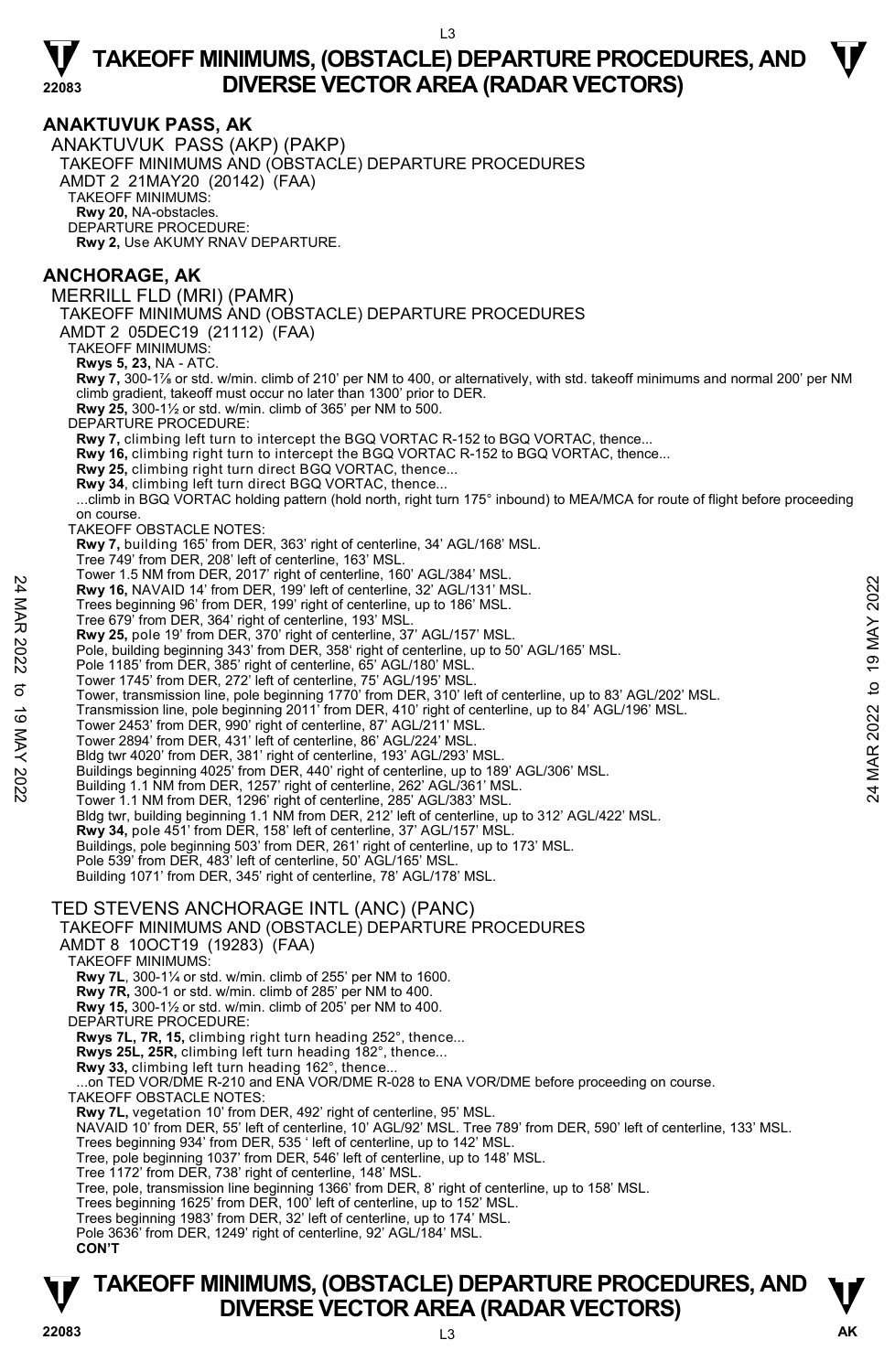#### **ANCHORAGE, AK (CON'T)**  TED STEVENS ANCHORAGE INTL (ANC) (PANC) (CON'T) **Rwy 7L (CON'T),** pole 5244' from DER, 1181' left of centerline, 174' AGL/257' MSL. Pole 5756' from DER, 761' left of centerline, 171' AGL/259' MSL.  **Rwy 7R,** terrain beginning 10' from DER, 167' right of centerline, up to 103' MSL. Sign 106' from DER, 462' right of centerline, 9' AGL/111' MSL. Pole, terrain, vegetation beginning 204' from DER, 537' right of centerline, up to 12' AGL/117' MSL.<br>Pole beginning 816' from DER, 698' right of centerline, up to 30' AGL/132' MSL. Trees beginning 1039' from DER, 599' right of centerline, up to 159' MSL. Trees beginning 1242' from DER, 573' right of centerline, up to 172 ' MSL. Trees beginning 3121' from DER, 1220' right of centerline, up to 183' MSL.<br>Tree 3334' from DER, 1277' right of centerline, 189' MSL.<br>Tree 3497' from DER, 1203' right of centerline, 192' MSL. Trees beginning 3921' from DER, 1003' right of centerline, up to 221' MSL. Trees beginning 4209' from DER, 1415' right of centerline, up to 224' MSL. Trees beginning 4274' from DER, 1209' right of centerline, up to 236' MSL. Tree 4325' from DER, 1401' right of centerline, 237' MSL. Tree 4363' from DER, 1479' right of centerline, 246' MSL. Tree, tower, tank beginning 4378' from DER, 1139' right of centerline, up to 255' MSL. **Rwy 15,** terrain, sign beginning 42' from DER, 422' right of centerline, up to 125' MSL. Sign 59' from DER, 367' right of centerline, 10' AGL/126' MSL. Trees beginning 1776' from DER, 384' right of centerline, up to 183' MSL. Trees beginning 1879' from DER, 188' right of centerline, up to 187' MSL. Tree 2010' from DER, 814' right of centerline, 189 ' MSL. Tree 2011' from DER, 215' left of centerline, 172' MSL. Trees beginning 2014' from DER, 32' left of centerline, up to 179' MSL. Trees beginning 2019' from DER, 3' right of centerline, up to 200' MSL. Tree 2073' from DER, 806' right of centerline, 201' MSL. Trees beginning 2075' from DER, 5' right of centerline, up to 205' MSL. Trees beginning 2337' from DER, 102' right of centerline, up to 206' MSL. Tree 2472' from DER, 941' left of centerline, 187' MSL. Tree 2506' from DER, 1002' left of centerline, 193' MSL. Trees beginning 2524' from DER, 774' left of centerline, up to 195 ' MSL. Tree 2659' from DER, 784' left of centerline, 196' MSL. Trees beginning 2667' from DER, 242' left of centerline, up to 198' MSL. Tree 2819' from DER, 257' left of centerline, 212' MSL. Water tower 2829' from DER, 1069 ' left of centerline, 97' AGL/222' MSL. Tower, tree beginning 2830' from DER, 177' left of centerline, up to 106' AGL/227' MSL. Antenna, tower, tree beginning 2853' from DER, 83' left of centerline, up to 108' AGL/233' MSL. Trees beginning 3021' from DER, 487' right of centerline, up to 209' MSL. Tree 3112' from DER, 486' right of centerline, 213' MSL. Tree 3133' from DER, 590' right of centerline, 214' MSL. Trees beginning 3163' from DER, 458' right of centerline, up to 217' MSL. **T**rees beginning 4055' from DER, 607' left of centerline, up to 247' MSL. Tree 4482' from DER, 1517' right of centerline, 238' MSL. Tree 5180' from DER, 398' right of centerline, 254' MSL. Tree 5411' from DER, 658' right of centerline, 261' MSL. Trees beginning 5503' from DER, 591' right of centerline, up to 270' MSL. Trees beginning 5531' from DER, 590' right of centerline, up to 273' MSL. Tree 1.2 NM from DER, 2433' right of centerline, 310' MSL. **Rwy 25L,** NAVAID 4' from DER, on centerline, 11' AGL/135' MSL. Vegetation 17' from DER, 500' left of centerline, 143' MSL. Fence 422' from DER, 601' left of centerline, 13' AGL/166' MSL. Fence 454' from DER, 530' left of centerline, 14' AGL/168' MSL. Tree, vegetation beginning 843' from DER, 524' left of centerline, up to 174' MSL. Trees beginning 1196' from DER, 601' left of centerline, up to 193' MSL. Trees beginning 1301' from DER, 576' left of centerline, up to 194' MSL. Trees beginning 1438' from DER, 771' left of centerline, up to 196' MSL.<br>**Rwy 25R,** NAVAID 9' from DER, 55' right of centerline, 6' AGL/128' MSL. Tree 2506' from DER, 1002' left of centerline, 193' MSL.<br>
Tree 2659' from DER, 784' left of centerline, up to 195 ' MSL.<br>
Tree 2659' from DER, 784' left of centerline, 196' MSL.<br>
Tree 2819' from DER, 242' left of centerli

**Rwy 33**, vegetation 88' from DER, 496' right of centerline, 155' MSL.

Tree 991' from DER, 580' right of centerline, 177' MSL.

Tree 1035' from DER, 765' right of centerline, 229' MSL.

#### DIVERSE VECTOR AREA (RADAR VECTORS) AMDT 2 29MAR18 (18088) (FAA) **Rwy 7L,** heading as assigned by ATC; requires min. climb of 260' per NM to 600. **Rwys 25L, 25R, 33,** heading as assigned by ATC.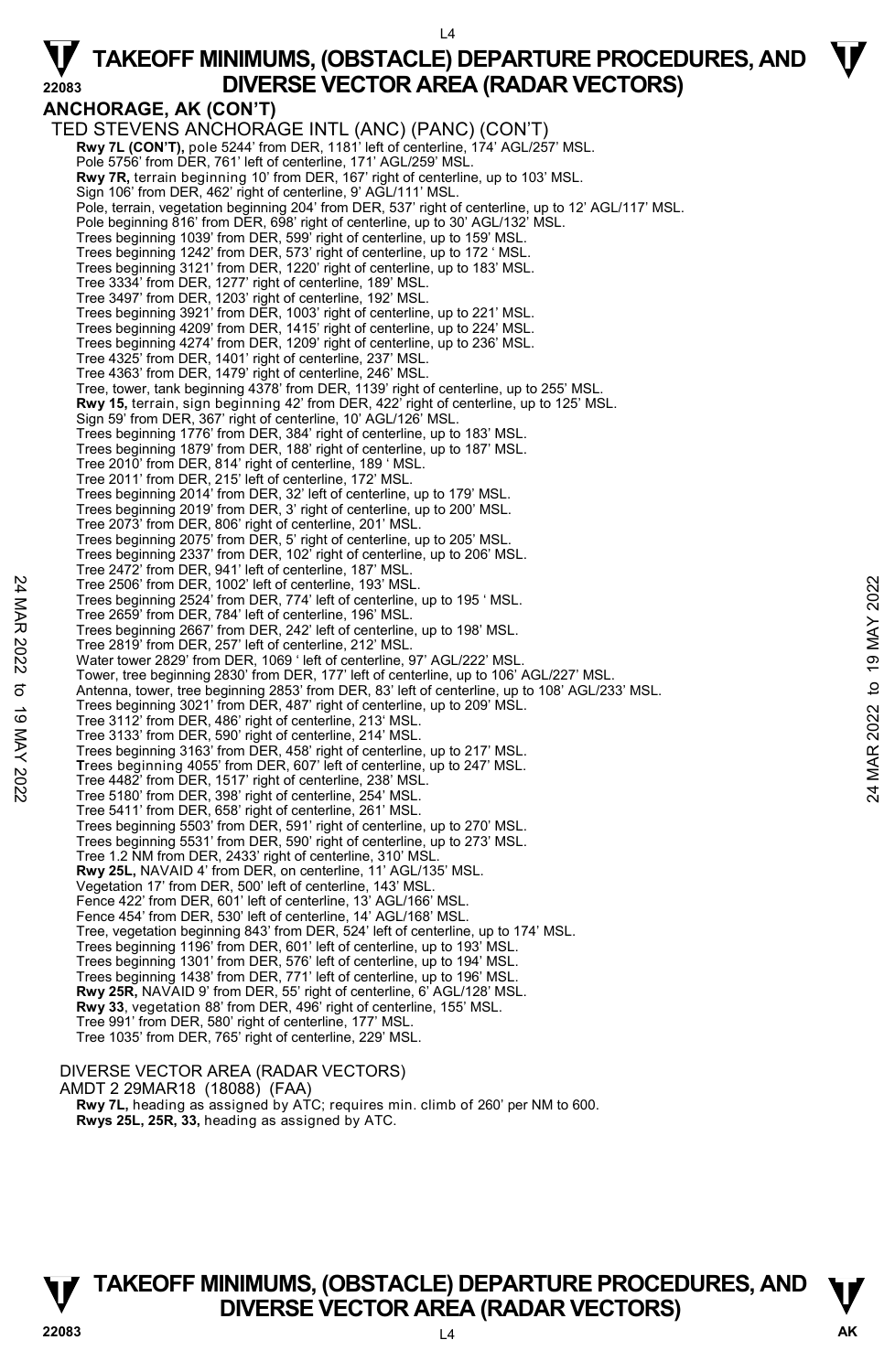#### L5

### **TAKEOFF MINIMUMS, (OBSTACLE) DEPARTURE PROCEDURES, AND**  $\Psi$ **22083 DIVERSE VECTOR AREA (RADAR VECTORS)**

**ANIAK, AK**  ANIAK (ANI) (PANI) TAKEOFF MINIMUMS AND (OBSTACLE) DEPARTURE PROCEDURES AMDT 4 10SEP20 (20254) (FAA) TAKEOFF MINIMUMS: **Rwy 11,** std. w/min. climb of 275' per NM to 3900, or 2800-3 for VCOA. **Rwy 29,** std. w/min. climb of 315' per NM to 1000, or 2800-3 for VCOA. DEPARTURE PROCEDURE: **Rwy 11,** climb heading 109° to 2800 before turning left. **Rwy 29,** climb heading 289° to 1800 before proceeding on course. VCOA: **All runways,** obtain ATC approval for VCOA when requesting IFR clearance. Climb in visual conditions to cross Aniak Airport at or above 2700 before proceeding on course. TAKEOFF OBSTACLE NOTES: **Rwy 11,** fence 5' from DER, 203' right of centerline, 8' AGL/99' MSL. Traverse way 19' from DER, 241' right of centerline, 108' MSL. Tree 21' from DER, 498' right of centerline, 47' AGL/137' MSL. Traverse way 73' from DER, 184' right of centerline, 107' MSL. Traverse way 133' from DER, 136' right of centerline, 107' MSL. Building 146' from DER, 490' right of centerline, 12' AGL/103' MSL. Poles, traverse ways, trees, buildings beginning 177' from DER, 46' right of centerline, up to 18' AGL/108' MSL. Antennas, trees, buildings, poles, vertical structure beginning 500' from DER, 116' right of centerline, up to 54' AGL/148' MSL. Tree 587' from DER, 636' left of centerline, 50' AGL/141' MSL. Tree 625' from DER, 642' left of centerline, 53' AGL/145' MSL. Trees, pole beginning 710' from DER, 639' left of centerline, up to 62' AGL/154' MSL. Trees beginning 1858' from DER, 135' right of centerline, up to 64' AGL/160' MSL. Trees beginning 2099' from DER, 558' right of centerline, up to 74' AGL/165' MSL. **Rwy 29,** pole, tree beginning 309' from DER, 363' left of centerline, up to 29' AGL/119' MSL. Trees beginning 453' from DER, 346' left of centerline, up to 32' AGL/126' MSL. Tree 518' from DER, 536' left of centerline, 35' AGL/127' MSL. Trees beginning 522' from DER, 433' left of centerline, up to 42' AGL/133' MSL. Trees beginning 589' from DER, 296' left of centerline, up to 42' AGL/134' MSL. Trees beginning 778' from DER, 309' left of centerline, up to 55' AGL/146' MSL. Trees beginning 1.9 NM from DER, 1658' right of centerline, up to 46' AGL/395' MSL. Trees beginning 1.9 NM from DER, 1225' right of centerline, up to 52' AGL/442' MSL. Trees beginning 1.9 NM from DER, 1256' right of centerline, up to 37' AGL/452' MSL. Tree 2 NM from DER, 2230' right of centerline, 19' AGL/458' MSL. Trees beginning 2 NM from DER, 1705' right of centerline, up to 31' AGL/461' MSL. Trees beginning 2 NM from DER, 2181' right of centerline, up to 29' AGL/467' MSL. Trees beginning 2.2 NM from DER, 2959' right of centerline, up to 28' AGL/491' MSL. Tree 2.2 NM from DER, 2662' right of centerline, 33' AGL/494' MSL. Trees beginning 2.2 NM from DER, 2647' right of centerline, up to 38' AGL/498' MSL. Tree 2.3 NM from DER, 3131' right of centerline, 24' AGL/510' MSL. Trees beginning 2.3 NM from DER, 2736' right of centerline, up to 32' AGL/520' MSL. Tree 2.3 NM from DER, 3245' right of centerline, 36' AGL/545' MSL. Trees beginning 2.3 NM from DER, 3227' right of centerline, up to 659' MSL. **ANVIK, AK**  ANVIK (ANV) (PANV) TAKEOFF MINIMUMS AND (OBSTACLE) DEPARTURE PROCEDURES ORIG 25SEP08 (08269) (FAA) TAKEOFF OBSTACLE NOTES: **Rwy 17,** multiple trees beginning 56' from DER, 30' left of centerline, up to 50' AGL/436' MSL. Multiple trees beginning 87' from DER, 38' right of centerline, up to 50' AGL/349' MSL.<br>**Rwy 35,** Multiple trees beginning 93' from DER, 129' left of centerline, up to 50' AGL/349' MSL. Multiple trees beginning 8' from DER, 10' right of centerline, up to 50' AGL/366' MSL. Trees beginning 322 I Mi from DER, 2022 i discriberie, up to 42 AGL/134' MSL.<br>
Trees beginning 778' from DER, 296' left of centerline, up to 42' AGL/134' MSL.<br>
Trees beginning 1.9 NM from DER, 1658' right of centerline, up

#### **ARCTIC VILLAGE, AK**

ARCTIC VILLAGE (ARC) (PARC) TAKEOFF MINIMUMS AND (OBSTACLE) DEPARTURE PROCEDURES ORIG 16FEB06 (06047) (FAA) DEPARTURE PROCEDURE: Use TUVVO DEPARTURE.

#### **ATKA, AK**

ATKA (AKA) (PAAK) TAKEOFF MINIMUMS AND (OBSTACLE) DEPARTURE PROCEDURES AMDT 1 29JUL10 (10210) (FAA) DEPARTURE PROCEDURE: **Rwy 16,** use HIMKI DEPARTURE. **Rwy 34,** use INOTY DEPARTURE.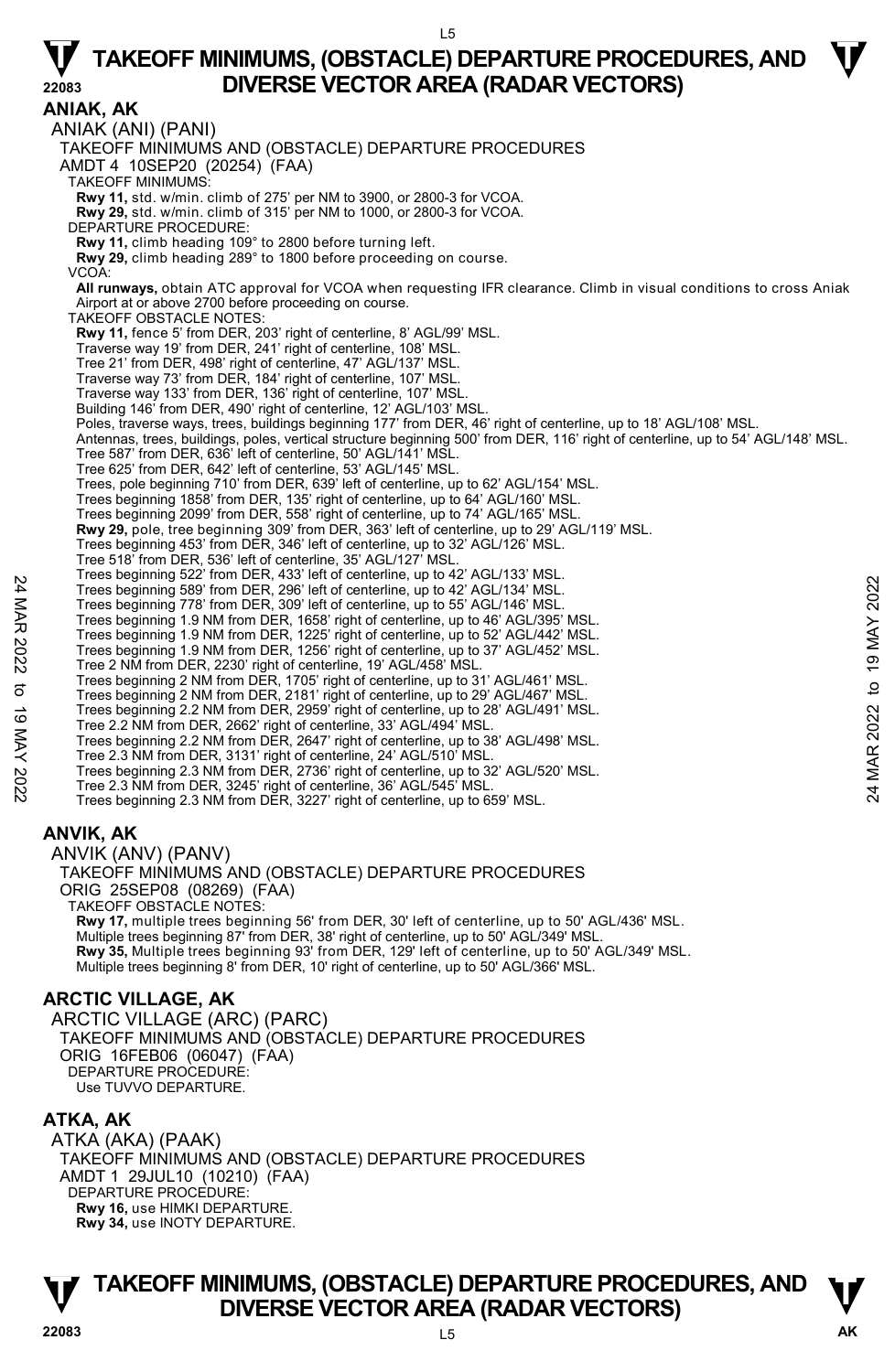#### **ATQASUK, AK**

ATQASUK EDWARD BURNELL SR MEML (ATK) (PATQ) TAKEOFF MINIMUMS AND (OBSTACLE) DEPARTURE PROCEDURES ORIG–A 31DEC20 (21112) (FAA) TAKEOFF OBSTACLE NOTES: **Rwy 7,** lighting beginning at DER, 55' left of centerline, up to 101' MSL. Lighting beginning at DER, 34' right of centerline, up to 101' MSL. **Rwy 25,** lighting beginning at DER, 76' right of centerline, up to 103' MSL.

#### **BEAVER, AK**

BEAVER (WBQ) (PAWB)

TAKEOFF MINIMUMS AND (OBSTACLE) DEPARTURE PROCEDURES

ORIG 27AUG09 (09239) (FAA)

TAKEOFF OBSTACLE NOTES:

**Rwy 5,** multiple trees beginning 229' from DER, 262' right of centerline, up to 60' AGL/419' MSL.

Multiple trees beginning 1263' from DER, 373' right of centerline, up to 60' AGL/419' MSL.

Vehicle on road 392' from DER, 9' right of centerline, 10' AGL/369' MSL.

**Rwy 23,** multiple trees beginning 1259' from DER, 374' right of centerline, up to 60' AGL/419' MSL.

Multiple trees beginning 1277' from DER, 366' left of centerline, up to 60' AGL/419' MSL.

#### **BETHEL, AK**

BETHEL (BET) (PABE)

TAKEOFF MINIMUMS AND (OBSTACLE) DEPARTURE PROCEDURES

AMDT 4 22JUN17 (17173) (FAA)

TAKEOFF MINIMUMS:

**Rwy 30,** 300-1⅛ or std. w/ min. climb of 240' per NM to 400.

TAKEOFF OBSTACLE NOTES:

**Rwy 1L,** bush and wind sock, beginning 7' from DER, 92' right of centerline. up to 10' AGL/108' MSL.

Wind sock 99' from DER, 282' left of centerline. 9' AGL/105' MSL.

**Rwy 1R,** tree 124' from DER, 452' left of centerline, 125' MSL.

**Rwy 12,** bushes beginning 13' from DER, 58' left of centerline. 2' AGL/128' MSL.

**Rwy 19L,** bush 40' from DER, 427' right of centerline, 4' AGL/125' MSL.<br>Trees beginning 20' from DER, 175' right of centerline, up to 130' MSL.

**Rwy 19R,** tree 11' from DER, 477' right of centerline. 11' AGL/131' MSL.

Trees beginning 21' from DER, 312' left of centerline, up to 130' MSL.

Vehicles on road beginning 46' from DER, 484' right of centerline, up to 15' AGL/132' MSL. Wind sock and pole 214' from DER, 400' right of centerline, up to 35' AGL/133' MSL.

Wind sock 218' from DER, 414' right of centerline, 10' AGL/133' MSL.

**Rwy 30,** building, antenna on building, and a vent beginning 312' from DER 532' right of centerline, up to 25' AGL/148'<br>MSL. **EXAMPLE 2022** to 19 USING 2022 to 19 USING 2022 to 19 USING 2022 to 19 USING 2022 to 19 MAY 17, the 124 'form DER, 432' left of centerline, 125' MSL.<br> **EXAMPLY 12,** bushes beginning 13' from DER, 58' left of centerline,

Tower 5780' from DER, 66' right of centerline, 139' AGL/294' MSL.

### **BETTLES, AK**

#### BETTLES (BTT) (PABT)

TAKEOFF MINIMUMS AND (OBSTACLE) DEPARTURE PROCEDURES

AMDT 3 24MAY18 (18144) (FAA)

TAKEOFF MINIMUMS:

**Rwy 2**, 500 and 2½ or std. w/ min. climb of 285' per NM to 1200. DEPARTURE PROCEDURE:

**Rwy 2,** climb heading 016° to 2500 then climbing left turn to 3600 direct BTT VOR/DME, continue climb in BTT holding

pattern (hold south, left turn, 338° inbound) to cross BTT VOR/DME at or above MEA/MCA for route of flight.<br>**Rwy 20**, climb heading 196° to 2000 then climbing left turn to 3600 direct BTT VOR/DME, continue climb in BTT VOR TAKEOFF OBSTACLE NOTES:

**Rwy 2,** vehicle on road 4' from DER, 108' left of centerline, 660' MSL.

Vehicle on road 19' from DER, 165' right of centerline, 659' MSL.

Tree, vehicle on road beginning 24' from DER, 25' left of centerline, up to 37' AGL/671' MSL.

Vehicle on road 49' from DER, 71' right of centerline, 660' MSL. Trees beginning 138' from DER, 29' left of centerline, up to 45' AGL/679' MSL.

Tree 410' from DER, 587' right of centerline, 41' AGL/684' MSL.

Trees beginning 506' from DER, 108' right of centerline, up to 48' AGL/691' MSL.

Tree 2016' from DER, 972' left of centerline, 65' AGL/698' MSL. Tree 2108' from DER, 870' left of centerline, 72' AGL/704' MSL.

Tree 2432' from DER, 1112' left of centerline, 78' AGL/712' MSL.

Tree 1.7 NM from DER, 2988' right of centerline, 67' AGL/929' MSL. Trees beginning 1.8 NM from DER, 2436' right of centerline, up to 38' AGL/1037' MSL.

Tree, terrain + veg beginning 1.9 NM from DER, 1946' right of centerline, up to 44' AGL/1059' MSL.

**Rwy 20,** vehicle on road 2' from DER, 112' left of centerline, 649' MSL.

Tree, sign, vehicle on road, vegetation, antenna beginning 2' from DER, 16' left of centerline, up to 36' AGL/670' MSL. Sign 9' from DER, 93' right of centerline, 4' AGL/638' MSL.

Trees beginning 104' from DER, 189' right of centerline, up to 30' AGL/666' MSL.

Trees beginning 139' from DER, 11' right of centerline, up to 38' AGL/674' MSL.

Trees beginning 342' from DER, 270' right of centerline, up to 52' AGL/687' MSL.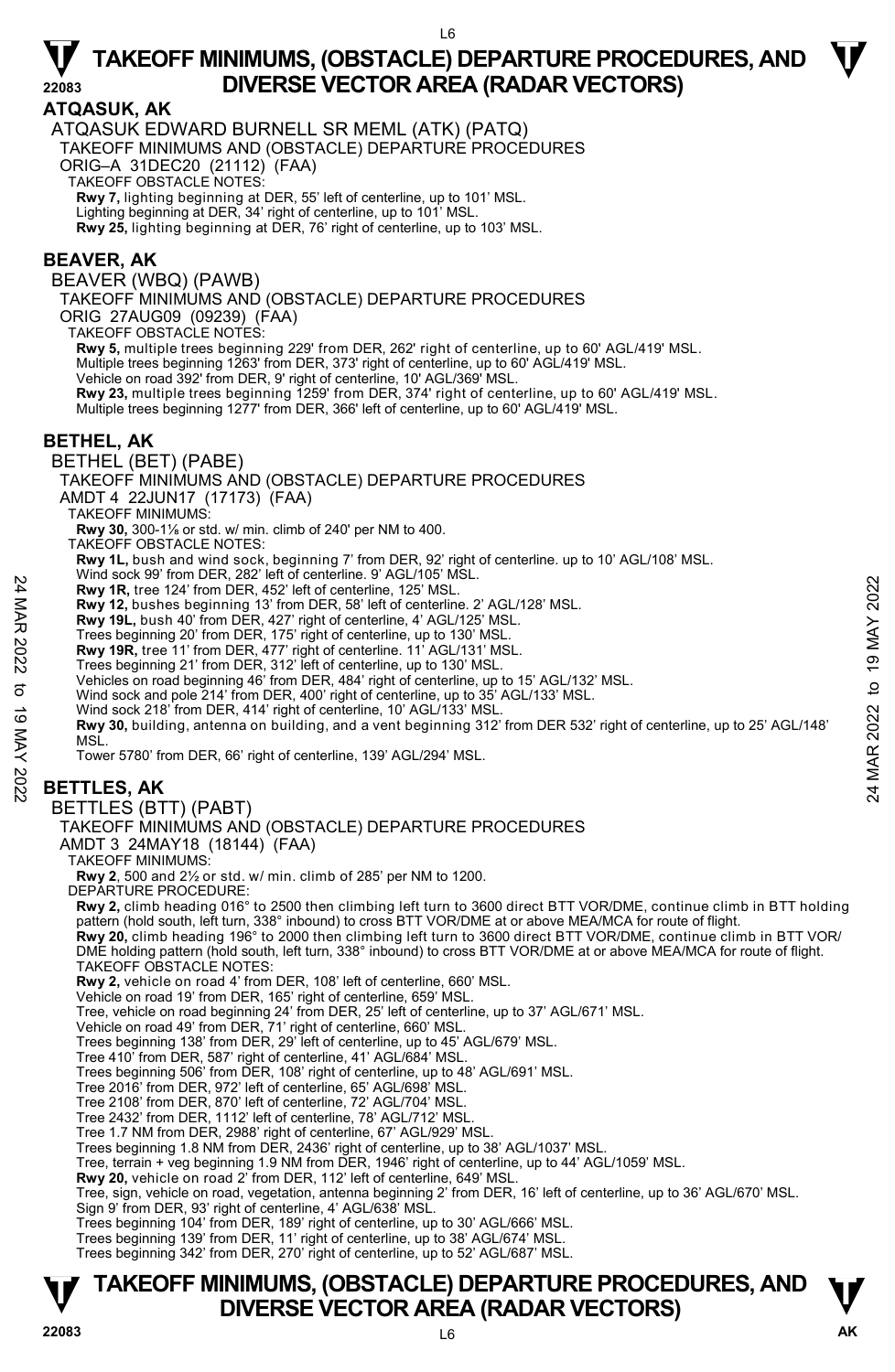**BIG LAKE, AK**  BIG LAKE (BGQ) (PAGQ) TAKEOFF MINIMUMS AND (OBSTACLE) DEPARTURE PROCEDURES AMDT 2 09FEB12 (12040) (FAA) TAKEOFF MINIMUMS: **Rwy7,** 300-1 w/ min. climb of 310' per NM to 700, or 900-2½ for climb in visual conditions. **Rwy 25,** 400-2 or std. w/min. climb of 320' per NM to 700. DEPARTURE PROCEDURE: **Rwy 7,** climbing left turn to BGQ VORTAC, thence..., or for climb in visual conditions cross Big Lake Airport at or above 900 then proceed direct BGQ VORTAC, thence... **Rwy 25,** climbing right turn direct BGQ VORTAC, thence... ...climb in BGQ VORTAC holding pattern (hold S, left turn, 356° inbound) to MCA/MEA for route of flight. TAKEOFF OBSTACLE NOTES: **Rwy 7,** bushes beginning 33' from DER, 335' left of centerline, up to 10' AGL/259' MSL. Multiple trees beginning 1150' from DER, 310' left of centerline, up to 60' AGL/409' MSL. Multiple trees beginning 2265' from DER, 708' right of centerline, up to 60' AGL/309' MSL. **Rwy 25,** trees beginning 33' from DER, 109' left of centerline, up to 60' AGL/259' MSL. Trees beginning 960' from DER, 185' right of centerline, up to 60' AGL/259' MSL. **BREVIG MISSION, AK**  BREVIG MISSION (KTS) (PFKT) TAKEOFF MINIMUMS AND (OBSTACLE) DEPARTURE PROCEDURES ORIG-A 03JAN19 (19003) (FAA) TAKEOFF MINIMUMS: **Rwy 5,** NA - terrain. DEPARTURE PROCEDURE: **Rwys 12, 23, 30**, use BREVIG DEPARTURE. TAKEOFF OBSTACLE NOTES: **Rwy 12**, bush 153' from DER, 373' right of centerline, 15' AGL/40' MSL. **Rwy 23,** terrain 103' from DER, 300' right of centerline, 69' MSL. Pole 263' from DER, 542' right of centerline, 35' AGL/60' MSL. Vehicles on road 135' from DER, 440' left of centerline, 14' AGL/39' MSL. **Rwy 30,** terrain beginning 142' from DER, left and right of centerline, up to 85' MSL. **BRYANT AAF (FRN) (PAFR)**  FORT RICHARDSON (ANCHORAGE), AK TAKEOFF MINIMUMS AND (OBSTACLE) DEPARTURE PROCEDURES ORIG 22JUN17 (17173) TAKE-OFF MINIMUMS: **Rwy 17,** NA-Airspace. DEPARTURE PROCEDURE: **Rwy 35, Client Tot Total Action at DER begins at 0', climbing left turn direct BGQ VORTAC. Maintain ATC assigned altitude.**<br> **Rwy 36, terrain beginning 142' from DER, 440' left of centerline, 41' AGL/39' MSL.**<br> **BRYANT A Rwy 35,** treeline 81' from DER, 171' left of cntrln, 100' AGL/422' MSL. DIVERSE VECTOR AREA (RADAR VECTORS) ORIG 30APR15 (15120) (FAA) **Rwy 35**, heading as assigned by ATC. **BUCKLAND, AK**  BUCKLAND (BVK) (PABL) TAKEOFF MINIMUMS AND (OBSTACLE) DEPARTURE PROCEDURES AMDT 2 19JUL18 (18200) (FAA) TAKEOFF MINIMUMS: **Rwy 11,** std. w/min. climb of 245' per NM to 900, or 1800-2½ for VCOA. DEPARTURE PROCEDURE: **Rwy 11,** climb on a heading between 320° CW 220° from DER to 3000 before proceeding on course. **Rwy 29,** climb on a heading between 285° CW 105° from DER to 3000 before proceeding on course. VCOA: Obtain ATC approval for VCOA when requesting IFR clearance. Climb in visual conditions to cross Buckland airport at or above 1700 before proceeding on course. TAKEOFF OBSTACLE NOTES: **Rwy 11,** tree 8' from DER, 183' left of centerline, 43' MSL. Wind indicator 63' from DER, 313' left of centerline, 24' AGL/49' MSL. Pole 1142' from DER, 435' left of centerline, 33' AGL/62' MSL. Pole 1434' from DER, 150' right of centerline, 48' AGL/69' MSL Tower 1494' from DER, 109' right of centerline, 50' AGL/74' MSL. Antenna 1651' from DER, 269' left of centerline, 74' AGL/96' MSL. Towers beginning 1656' from DER, 268' left of centerline, up to 71' AGL/97' MSL. **Rwy 29,** lighting 10' from DER, 58' right of centerline, 2' AGL/28' MSL.<br>Lighting 10' from DER, 56' left of centerline, 2' AGL/28' MSL.

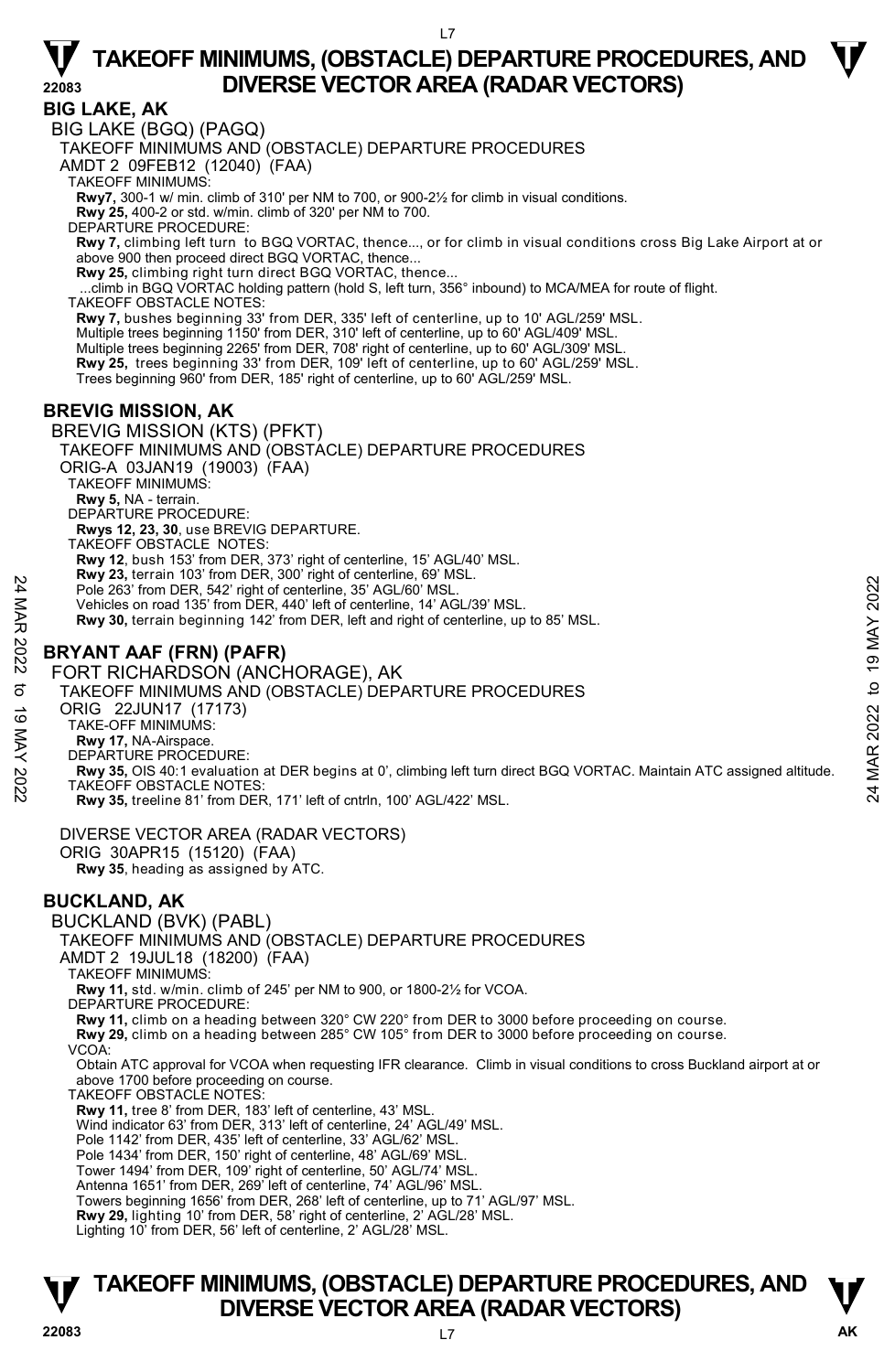**CAPE LISBURNE LRRS (PALU)**  CAPE LISBURNE TAKEOFF MINIMUMS AND (OBSTACLE) DEPARTURE PROCEDURES AMDT 2 08NOV18 (18312) Diverse departures NA. DEPARTURE PROCEDURE: **Rwy 9,** use GRAAY DEPARTURE (RNAV 1). **Rwy 27,** NA. TAKEOFF OBSTACLE NOTES: **Rwy 9,** terrain 0' from DER, 106' left of cntrln, 15' MSL. Terrain 0' from DER, 500' right of cntrln, 41' MSL. Terrain 1495' from DER, 867' right of cntrln, 56' MSL. Terrain 1521' from DER, 908' right of cntrln, 58' MSL. Terrain 28' from DER, 213' right of cntrln, 33' MSL. Terrain 300' from DER, 472' right of cntrln, 36' MSL. Terrain 380' from DER, 602' right of cntrln, 36' MSL. Building 1417' from DER, 482' right of cntrln, 0' AGL/108' MSL. Building 2428' from DER, 539' right of cntrln, 0' AGL/80' MSL. Building 234' from DER, 517' right of cntrln, 70' AGL/107' MSL. Building 3730' from DER, 561' right of cntrln, 0' AGL/81' MSL. Building 729' from DER, 560' right of cntrln, 54' AGL/80' MSL. Fuel tank 485' from DER, 579' right of cntrln, 0' AGL/64' MSL. Radar dish 1361' from DER, 522' right of cntrln, 0' AGL/91' MSL. Radar dish 1576' from DER, 541' right of cntrln, 0' AGL/82' MSL. Twr 2419' from DER, 532' right of cntrln, 110' AGL/151' MSL. Weather equipment 1278' from DER, 19' left of cntrln, 0' AGL/68' MSL.

#### **CAPE NEWENHAM LRRS (PAEH)**

CAPE NEWENHAM, AK

TAKEOFF MINIMUMS AND (OBSTACLE) DEPARTURE PROCEDURES ORIG 10DEC15 (15344) Diverse departures not authorized. DEPARTURE PROCEDURE: **Rwy 15,** NA. **Rwy 33,** use CABNN ONE DEPARTURE. TAKEOFF OBSTACLE NOTES: **Rwy 33,** terrain abeam the DER, 106' left of centerline, 228' MSL. Terrain abeam the DER, 25' right of centerline, 237' MSI Terrain 203' from DER, 396' right of centerline, 249' MSL. 24 MRIG 10DEC15 (15344)<br>
ORIG 10DEC15 (15344)<br>
Diverse departures not authorized.<br>
Rey 13, NA.<br>
Rey 13, NA.<br>
Rey 13, NA.<br>
Rey 33, Use CABNN ONE DEPARTURE.<br>
TAKEOFF OBSTROLLE NOTES:<br>
Terrain abeam the DER, 25' right of cen

### **CAPE ROMANZOF LRRS (PACZ)**

CAPE ROMANZOF, AK TAKEOFF MINIMUMS AND (OBSTACLE) DEPARTURE PROCEDURES AMDT 3, 31MAR16 (16091) Diverse departures not authorized. DEPARTURE PROCEDURE: **Rwy 2,** NA. **Rwy 20,** use CAPE ROMANZOF DEPARTURE. TAKEOFF OBSTACLE NOTES: **Rwy 20,** terrain, 237' from DER, 563' left of centerline, 451' MSL. Terrain, 261' from DER, 499' left of centerline, 433' MSL.

Terrain, at the DER, 500' left of centerline, 454' MSL.

#### **CENTRAL, AK**

CENTRAL (CEM) (PACE) TAKEOFF MINIMUMS AND (OBSTACLE) DEPARTURE PROCEDURES ORIG 29MAY14 (14149) (FAA) TAKEOFF MINIMUMS: **Rwys 8, 26,** 2900-3 for climb in visual conditions. DEPARTURE PROCEDURE: **Rwys 8, 26,** for climb in visual conditions, cross Central Airport at or above 3700 before proceeding on course. When executing VCOA, notify ATC prior to departure. TAKEOFF OBSTACLE NOTES: **Rwy 8,** trees beginning 149' from DER, left and right of centerline, up to 73' AGL/972' MSL. **726,** trees beginning 80' from DER, left and right of centerline, up to 78' AGL/1045' MSL Building, 179' from DER, 204' left of centerline, 23' AGL/952' MSL. Pole/antenna on buildings beginning 228' from DER, 198' left of centerline, up to 46' AGL/982' MSL. Vehicle on road, 491' from DER, 3' right of centerline, 15' AGL/955' MSL. Vent/chimney on buildings beginning 736' from DER, 10' right of centerline, up to 25' AGL/964' MSL.<br>Building, 79' from DER, 294' right of centerline, 19' AGL/951' MSL.<br>Vehicles on road beginning 84' from DER, 410' right of

Pole, 532' from DER, 298' right of centerline, 39' AGL/978' MSL.

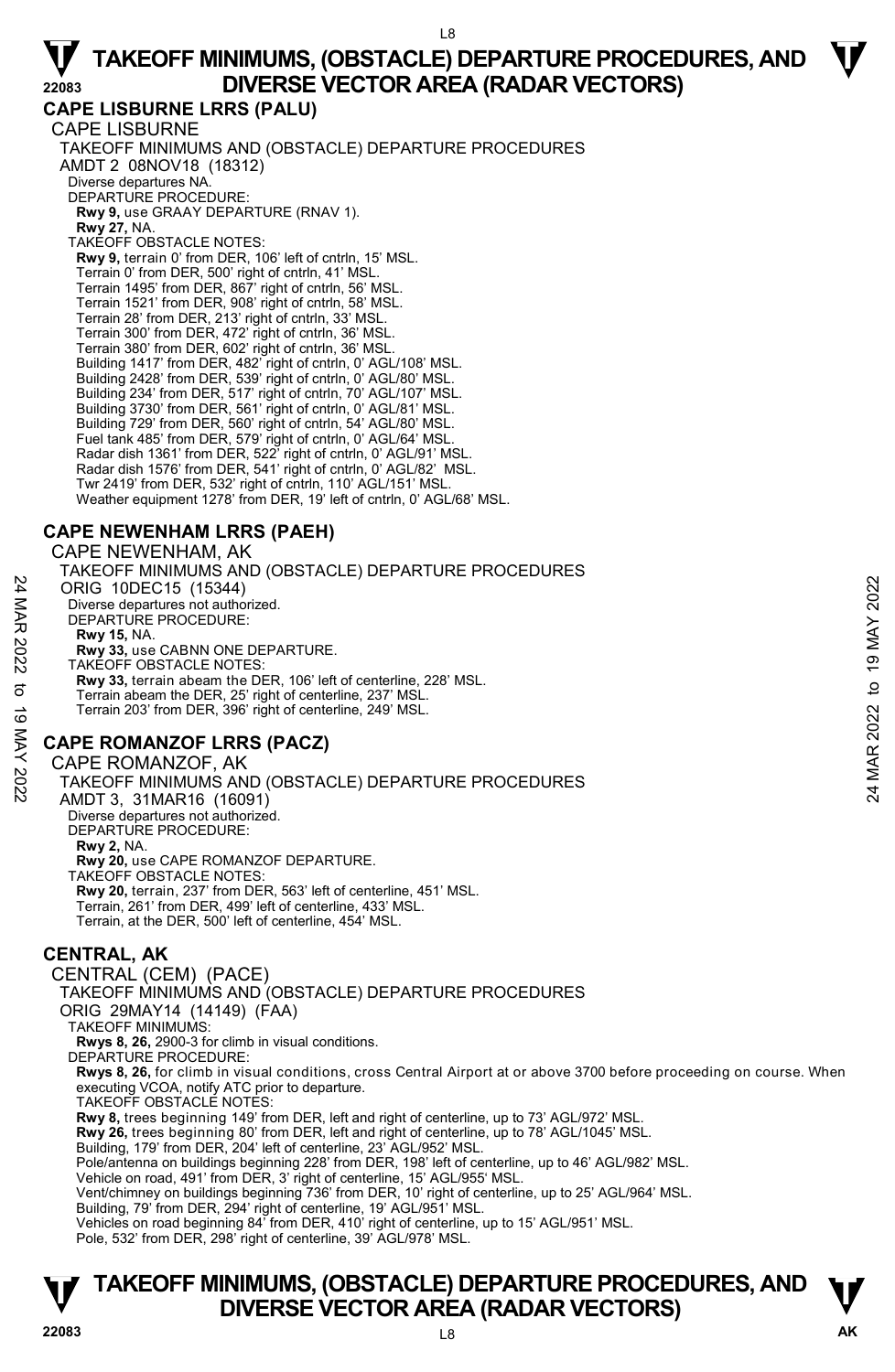# **TAKEOFF MINIMUMS, (OBSTACLE) DEPARTURE PROCEDURES, AND**  $\Psi$

#### **22083 DIVERSE VECTOR AREA (RADAR VECTORS) CHALKYITSIK, AK**  CHALKYITSIK (CIK) (PACI) TAKEOFF MINIMUMS AND (OBSTACLE) DEPARTURE PROCEDURES AMDT 2 16JUL20 (20198) (FAA) TAKEOFF OBSTACLE NOTES: **Rwy 4,** vehicle on road 3' from DER, 432' right of centerline, 559' MSL. Vehicle on road, tree beginning 42' from DER, 354' right of centerline, up to 560' MSL. Vegetation 73' from DER, 86' left of centerline, 9' AGL/557' MSL. Vehicle on road 77' from DER, 282' right of centerline, 561' MSL. Tree, vegetation beginning 78' from DER, 158' right of centerline, up to 45' AGL/565' MSL. Wind indicator, vehicle on roads, trees, vegetation beginning 111' from DER, 25' right of centerline, up to 21' AGL/572' MSL. Vehicle on road 134' from DER, 228' left of centerline, 561' MSL. Vehicle on road 158' from DER, 247' left of centerline, 562' MSL. Trees, vegetation, vehicle on roads beginning 168' from DER, 219' left of centerline, up to 54' AGL/607' MSL. Trees, vehicle on roads, buildings, tanks, vertical structures, poles, fences, catenaries, antennas beginning 208' from DER, 111' left of centerline, up to 56' AGL/609' MSL. Trees, buildings, vertical structures, fences, poles, vehicle on roads, antennas, catenaries beginning 586' from DER, 311' left of centerline, up to 54' AGL/611' MSL. Tree 908' from DER, 700' right of centerline, 50' AGL/577' MSL. Tree 1111' from DER, 583' right of centerline, 53' AGL/582' MSL. Tree 1187' from DER, 762' right of centerline, 68' AGL/592' MSL. Trees beginning 1356' from DER, 455' right of centerline, up to 82' AGL/609' MSL. **Rwy 22,** tree, NAVAIDs beginning 1' from DER, 27' right of centerline, up to 15' AGL/538' MSL. NAVAID 10' from DER, 47' left of centerline, 1' AGL/529' MSL. NAVAID 10' from DER, 27' left of centerline, 2' AGL/530' MSL. Trees beginning 21' from DER, 113' left of centerline, up to 20' AGL/546' MSL. Tree 27' from DER, 338' right of centerline, 46' AGL/570' MSL. Tree 29' from DER, 263' right of centerline, 52' AGL/575' MSL. Trees beginning 162' from DER, 55' right of centerline, up to 59' AGL/582' MSL. Tree 173' from DER, 369' left of centerline, 35' AGL/561' MSL. Trees beginning 191' from DER, 23' left of centerline, up to 39' AGL/563' MSL. Trees beginning 811' from DER, 415' left of centerline, up to 44' AGL/568' MSL. Trees beginning 854' from DER, 394' left of centerline, up to 54' AGL/578' MSL. Trees beginning 900' from DER, 29' left of centerline, up to 56' AGL/579' MSL. Tree 1634' from DER, 928' left of centerline, 64' AGL/586' MSL. Trees beginning 1910' from DER, 675' left of centerline, up to 68' AGL/590' MSL. **CHEVAK, AK**  CHEVAK (VAK) (PAVA) TAKEOFF MINIMUMS AND (OBSTACLE) DEPARTURE PROCEDURES AMDT 2 03JAN20 (20030) (FAA) TAKEOFF OBSTACLE NOTES: **Rwy 20,** lighting 0' from DER, 66' right of centerline, 3' AGL/48' MSL **CHUATHBALUK, AK**  CHUATHBALUK (9A3) (PACH) TAKEOFF MINIMUMS AND (OBSTACLE) DEPARTURE PROCEDURES ORIG 22OCT09 (09295) (FAA) DEPARTURE PROCEDURÉ: See EBSIH DEPARTURE. **CLARKS POINT, AK**  CLARKS POINT (CLP) (PFCL) TAKEOFF MINIMUMS AND (OBSTACLE) DEPARTURE PROCEDURES ORIG 11FEB10 (10042) (FAA) TAKEOFF OBSTACLE NOTES: **Rwy 18,** trees and terrain beginning 50' from DER, 283' left of centerline, up to 35' AGL/201' MSL. **Rwy 36,** trees and terrain beginning 12' from DER, 168' left and right of centerline, up to 35' AGL/159' MSL. **COLD BAY, AK**  COLD BAY (CDB) (PACD) TAKEOFF MINIMUMS AND (OBSTACLE) DEPARTURE PROCEDURES AMDT 9 10SEP20 (20254) (FAA) TAKEOFF MINIMUMS: **Rwy 26,** 900-2¾ or std. w/min. climb of 400' per NM to 500. DEPARTURE PROCEDURE: **Rwy 8,** climb to 1000 on heading 083° then climbing left turn on course 280° to ELF NDB or to intercept CDB VORTAC R-090 to CDB VORTAC, thence. **Rwy 15,** climb to 1000 on heading 146° then climbing left turn on course 315° to ELF NDB or to intercept CDB VORTAC R-135 to CDB VORTAC, thence. **Rwy 26,** climbing right turn direct ELF NDB or CDB VORTAC, thence…  **CON'T**  Trees beginning 811' from DER, 415' left of centerline, up to 34' AGL/568' MSL.<br>
Trees beginning 804' from DER, 415' left of centerline, up to 54' AGL/578' MSL.<br>
Trees beginning 900' from DER, 294' left of centerline, up t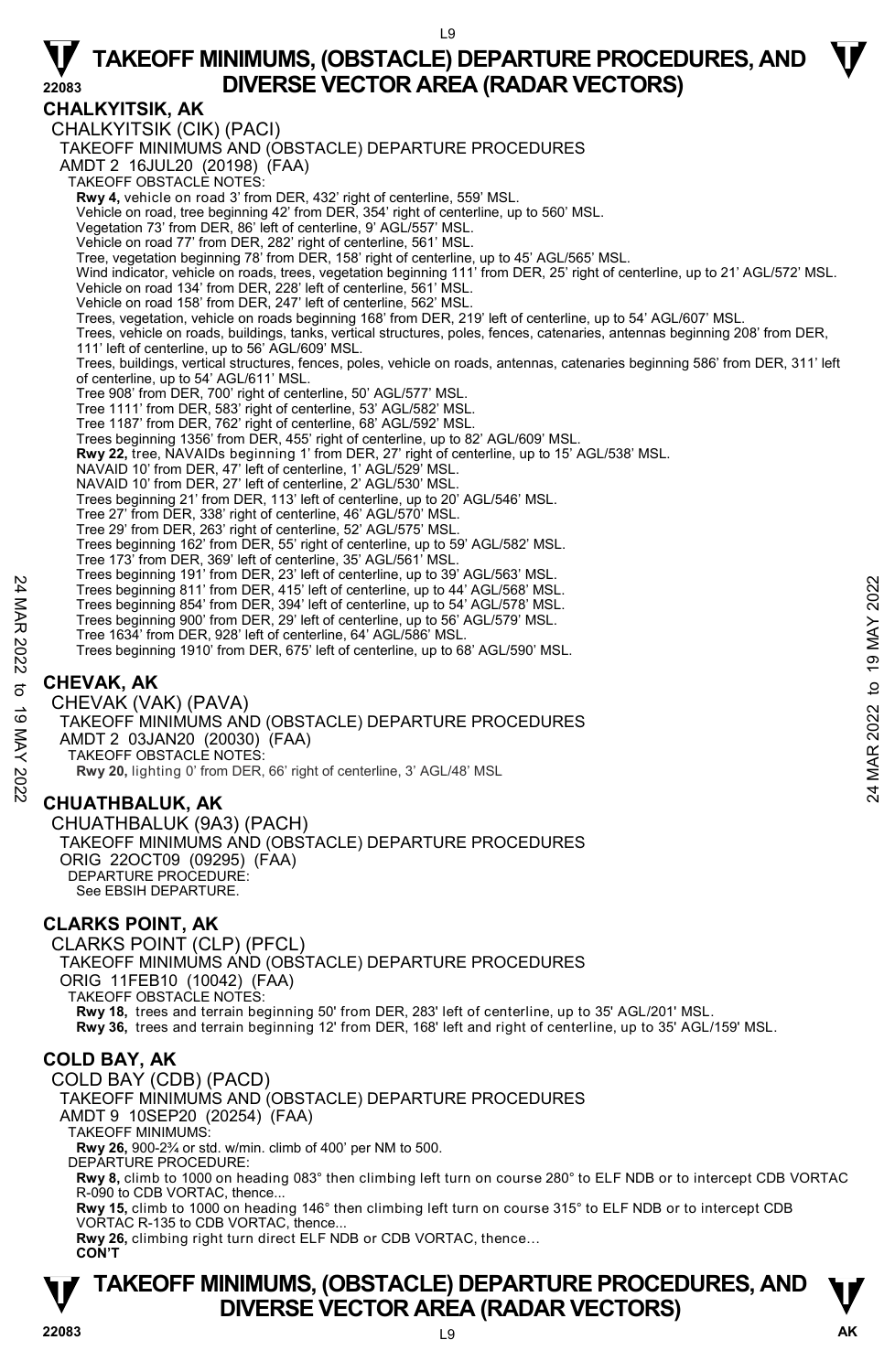#### **COLD BAY, AK (CON'T)**

COLD BAY (CDB) (PACD) (CON'T)  **Rwy 33,** climb direct ELF NDB or CDB VORTAC, thence... ...Aircraft eastbound on G12 continue climb in ELF NDB holding pattern (hold Northwest, left turn, 148° inbound) to 5000 before proceeding on course. All other aircraft continue climb on course to MEA or assigned altitude. TAKEOFF OBSTACLE NOTES: **Rwy 8,** bush 166' from DER, 331' left of centerline, 105' MSL. **Rwy 15**, tree 161' from DER, 414' left of centerline, 104' MSL. **Rwy 26,** grd beginning 1.5 NM from DER, 2395' left of centerline, up to 461' MSL. Grd beginning 1.6 NM from DER, 2408' left of centerline, up to 517' MSL. Grd beginning 1.7 NM from DER, 1928' left of centerline, up to 837' MSL. Grd beginning 1.8 NM from DER, 1928' left of centerline, up to 871' MSL. Grd beginning 1.9 NM from DER, 1863' left of centerline, up to 942' MSL. **COLDFOOT, AK**  COLDFOOT (CXF) (PACX) TAKEOFF MINIMUMS AND (OBSTACLE) DEPARTURE PROCEDURES ORIG-A 20AUG15 (15232) (FAA) DEPARTURE PROCEDURE: Use BETTLES DEPARTURE. **CORDOVA, AK**  MERLE K (MUDHOLE) SMITH (CDV) (PACV) TAKEOFF MINIMUMS AND (OBSTACLE) DEPARTURE PROCEDURES AMDT 8 29MAR18 (18088) (FAA) TAKEOFF MINIMUMS: **Rwys 16, 34,** NA – ATC. **Rwy 27,** std. w/min. climb of 283' per NM to 4300. DEPARTURE PROCEDURE: **Rwy 9,** climb to assigned altitude on I-CDV localizer east course to FORAT/I-CDV 44.63 DME before proceeding on course. **Rwy 27,** climbing left turn to 5000 on GCR NDB bearing 205° to EYAKS INT and hold (S, right turn, 025° inbound), continue climb-in-hold to 5000 before proceeding on course. TAKEOFF OBSTACLE NOTES: **Rwy 9,** trees and poles beginning 101' from DER, 454' left of centerline, up to 30' AGL/68' MSL. **Rwy 27,** trees beginning 15' from DER, 423' left of centerline, up to 30' AGL/84' MSL. NOTE: **Rwy 9,** DME required. **Rwy 27,** ADF Required, do not exceed 210K until established on 205° bearing from GCR NDB. **CROOKED CREEK, AK**  CROOKED CREEK (CJX) (PACJ) TAKEOFF MINIMUMS AND (OBSTACLE) DEPARTURE PROCEDURES ORIG 02DEC21 (21336) (FAA) TAKEOFF MINIMUMS: **Rwys 14,** NA-ATC. DEPARTURE PROCEDURE: **Rwy 32,** use AJOFY DEPARTURE (RNAV). TAKEOFF OBSTACLE NOTES: **Rwy 32,** trees beginning 1643' from DER, 913' right of centerline, up to 278' MSL. Tree 1875' from DER, 914' right of centerline, 279' MSL. Trees beginning 1957' from DER, 996' right of centerline, up to 344' MSL. Trees beginning 2175' from DER, 888' right of centerline, up to 347' MSL. Trees beginning 2584' from DER, 873' right of centerline, up to 358' MSL. Tree 2696' from DER, 1019' right of centerline, 363' MSL. Trees beginning 2786' from DER, 894' right of centerline, up to 365' MSL. Trees beginning 2811' from DER, 892' right of centerline, up to 390' MSL. Tree 5058' from DER, 1796' left of centerline, 358' MSL. Trees beginning 5143' from DER, 1541' left of centerline, up to 379' MSL. Tree 5256' from DER, 1742' left of centerline, 397' MSL.<br>Trees beginning 5343' from DER, 1477' left of centerline, up to 414' MSL.<br>Trees beginning 5405' from DER, 1648' left of centerline, up to 433' MSL. Trees beginning 5504' from DER, 1437' left of centerline, up to 450' MSL. Trees beginning 5605' from DER, 1367' left of centerline, up to 464' MSL. Trees beginning 5762' from DER, 1229' left of centerline, up to 470' MSL. Trees beginning 5887' from DER, 1624' left of centerline, up to 477' MSL. Trees, vegetation and terrain beginning 5933' from DER, 1085' left of centerline, up to 501' MSL. Trees beginning 1.3 NM from DER, 2086' right of centerline, up to 468' MSL. Trees beginning 1.4 NM from DER, 2171' right of centerline, up to 545' MSL. Tree 1.6 NM from DER, 2585' left of centerline, 530' MSL. Tree 1.7 NM from DER, 2727' left of centerline, 562' MSL. Trees beginning 1.8 NM from DER, 2333' left of centerline, up to 669' MSL. **24**<br> **24** May 9, climb to assigned altitude on I-CDV localizer east course to FORAT/I-CDV 44.63 DME before proceeding on course.<br> **24** MAR 2022 to 19 MAR 2022 to EYAKS INT and hold (S, right turn, 025° inbound),<br>
2022 to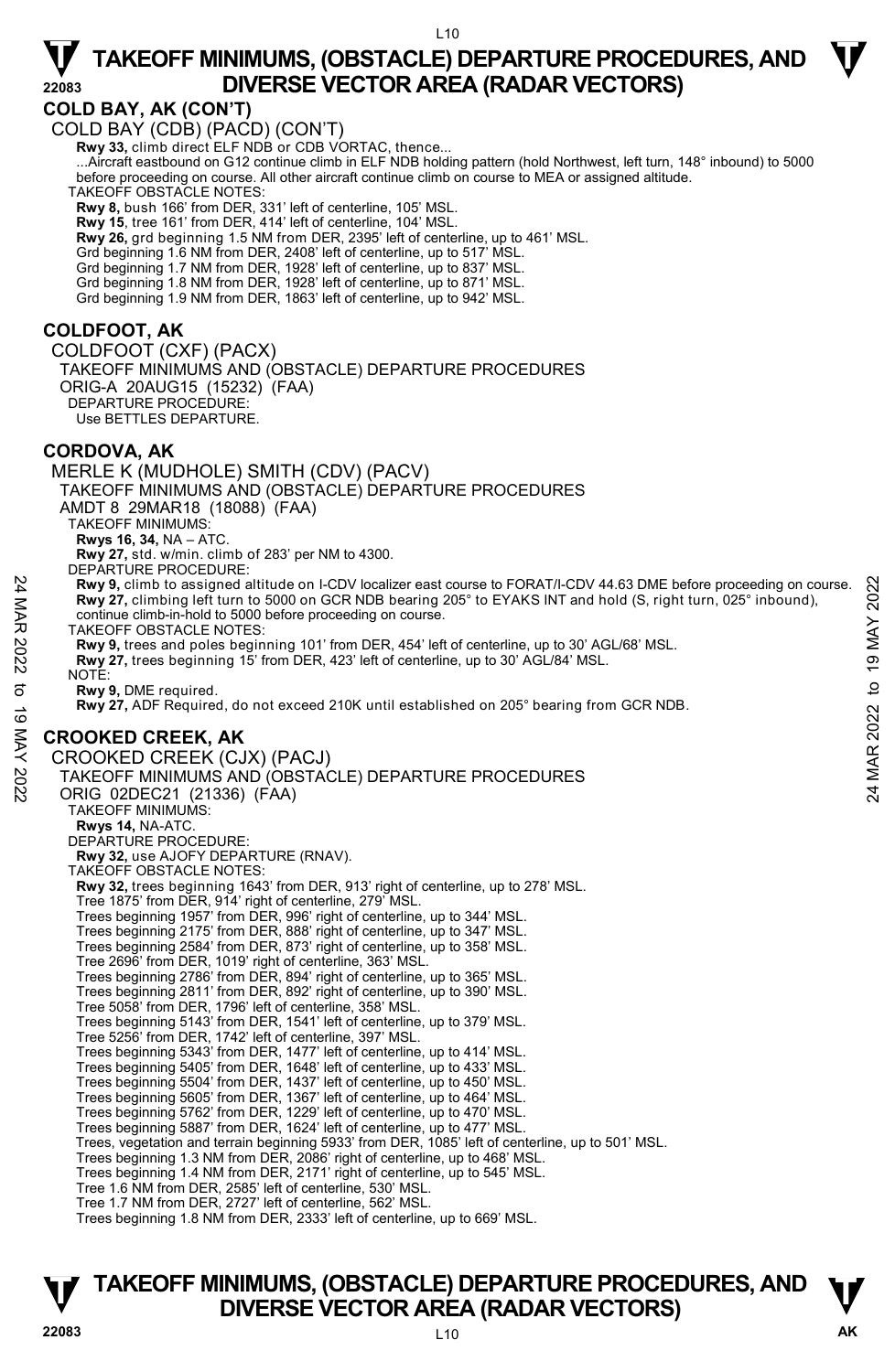**DEADHORSE, AK**  DEADHORSE (SCC) (PASC) TAKEOFF MINIMUMS AND (OBSTACLE) DEPARTURE PROCEDURES AMDT 3A 12OCT17 (17285) (FAA) TAKEOFF OBSTACLE NOTES: **Rwy 6,** sign 13' from DER, 250' left of centerline, 2' AGL/62' MSL. **Rwy 24,** light 10' from DER, 5' right of centerline, 1' AGL/68' MSL. **DEERING, AK**  DEERING (DEE) (PADE) TAKEOFF MINIMUMS AND (OBSTACLE) DEPARTURE PROCEDURES AMDT 2 05JAN17 (17005) (FAA) TAKEOFF MINIMUMS: **Rwy 12,** std. w/ min. climb of 350' per NM to 700, or 1100-2½ for climb in visual conditions. DEPARTURE PROCEDURE: **Rwy 21,** climb heading 209° to 600 before turning left. V<sub>CO</sub> **Rwy 12,** for climb in visual conditions, cross Deering airport at or above 1000 before proceeding on course. TAKEOFF OBSTACLE NOTES: **Rwy 3,** vegetation 20' from DER, 138' right of centerline, 23' MSL. Vegetation 25' from DER, 127' left of centerline, 21' MSL. Terrain, beginning 68' from DER, 9' right of centerline, up to 37' MSL. Terrain, beginning 157' from DER, 178' left of centerline, up to 37' MSL. Pole, terrain, beginning 246' from DER, 17' right of centerline, up to 28' AGL/42' MSL. Terrain, beginning 397' from DER, 365' left of centerline, up to 40' MSL. Pole, terrain, beginning 575' from DER, 212' right of centerline, up to 37' AGL/50' MSL. **Rwy 12,** terrain 114' from DER, 238' right of centerline, 30' MSL. Terrain 132' from DER, 153' left of centerline, 30' MSL. Terrain 5565' from DER, 1138' left of centerline, 165' MSL. Terrain, beginning 5582' from DER, 255' left of centerline, up to 201' MSL. Terrain, beginning 5963' from DER, 10' left of centerline, up to 210' MSL. Terrain, beginning 6002' from DER, 774' right of centerline, up to 181' MSL. Terrain 1 NM from DER, 1187' left of centerline, 217' MSL. Terrain, grd, beginning 1 NM from DER, 157' left of centerline, up to 227' MSL. Terrain, beginning 1 NM from DER, 234' right of centerline, up to 201' MSL. Terrain 1 NM from DER, 2049' right of centerline, 204' MSL. Terrain, beginning 1 NM from DER, 87' right of centerline, up to 210' MSL. Terrain, beginning 1 NM from DER, 60' left of centerline, up to 237' MSL. Terrain, grd, vegetation, beginning 1 NM from DER, 31' right of centerline, up to 220' MSL. Terrain, grd, beginning 1.1 NM from DER, 207' left of centerline, up to 243' MSL. Terrain, vegetation, beginning 1.1 NM from DER, 37' right of centerline, up to 243' MSL. Terrain, grd, beginning 1.1 NM from DER, 109' left of centerline, up to 253' MSL. Grd 1.1 NM from DER, 2042' right of centerline, 243' MSL. Terrain, grd, beginning 1.1 NM from DER, 19' right of centerline, up to 240' MSL. Terrain, grd, beginning 1.1 NM from DER, 257' left of centerline, up to 260' MSL. Terrain 1.2 NM from DER, 1312' right of centerline, 253' MSL. Terrain, beginning 1.2 NM from DER, 12' left of centerline, up to 273' MSL. Terrain, beginning 1.2 NM from DER, 135' right of centerline, up to 263' MSL. Grd, terrain, beginning 1.2 NM from DER, 36' right of centerline, up to 274' MSL. Terrain, grd, beginning 1.2 NM from DER, 159' left of centerline, up to 286' MSL. Terrain, beginning 1.2 NM from DER, 85' right of centerline, up to 276' MSL. Terrain, beginning 1.2 NM from DER, 306' left of centerline, up to 306' MSL. Terrain, grd, beginning 1.3 NM from DER, 23' left of centerline, up to 315' MSL. Terrain, beginning 1.3 NM from DER, 723' right of centerline, up to 299' MSL. Grd, terrain, beginning 1.3 NM from DER, 330' right of centerline, up to 305' MSL. Terrain, grd, beginning 1.3 NM from DER, 14' left of centerline, up to 325' MSL. Terrain, beginning 1.3 NM from DER, 183' right of centerline, up to 315' MSL. Terrain, beginning 1.4 NM from DER, 35' right of centerline, up to 315' MSL. Terrain, grd, beginning 1.4 NM from DER, 280' right of centerline, up to 332' MSL. Terrain, beginning 1.4 NM from DER, 133' right of centerline, up to 335' MSL. Terrain, grd, beginning 1.4 NM from DER, 378' right of centerline, up to 352' MSL. Terrain, grd, beginning 1.5 NM from DER, 5' right of centerline, up to 429' MSL. Terrain 1.9 NM from DER, 3416' right of centerline, 325' MSL. **Rwy 21,** lt, beginning abeam DER, 47' left of centerline, up to 4' AGL/27' MSL. Lt, REIL ltd, beginning abeam DER, 51' right of centerline, up to 4' AGL/26' MSL. Terrain, beginning 56' from DER, 62' right of centerline, up to 60' MSL. Terrain 81' from DER, 515' left of centerline, 40' MSL Terrain, beginning 233' from DER, 125' left of centerline, up to 43' MSL. Terrain, beginning 601' from DER, 265' right of centerline, up to 63' MSL. Terrain 1539' from DER, 859' right of centerline, 69' MSL. Terrain, beginning 1932' from DER, 867' right of centerline, up to 86' MSL. Terrain, beginning 2476' from DER, 883' right of centerline, up to 92' MSL. **Rwy 30,** terrain 86' from DER, 299' right of centerline, 40' MSL. Terrain 104' from DER, 92' left of centerline, 43' MSL.  **CON'T**  Ferrain, beginning 3002 from DER, 10' left of centerline, up to 210' MSL.<br>
Terrain, beginning 5963' from DER, 10' left of centerline, up to 210' MSL.<br>
Terrain, beginning 6002' from DER, 774' right of centerline, up to 181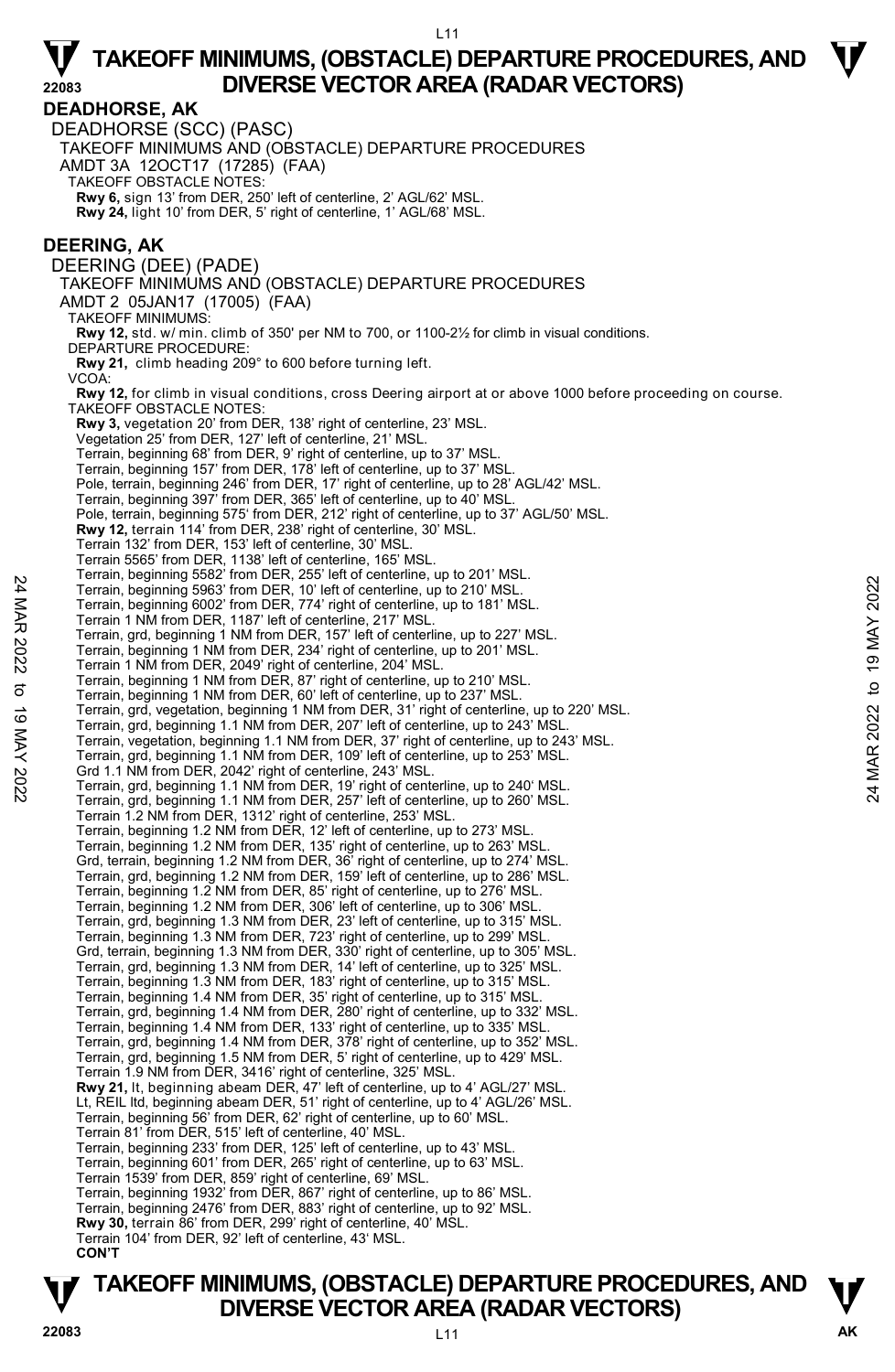#### **DEERING, AK (CON'T)**

DEERING (DEE) (PADE) (CON'T)

- Rwy 30 (CON'T), terrain, beginning 122' from DER, 239' left of centerline, up to 46' MSL.
- Terrain, beginning 268' from DER, 152' right of centerline, up to 43' MSL.
- Terrain, beginning 467' from DER, 5' right of centerline, up to 50' MSL.

Terrain, beginning 648' from DER, 250' right of centerline, up to 60' MSL.<br>Terrain, beginning 683' from DER, 141' left of centerline, up to 56' MSL.<br>Terrain, beginning 847' from DER, 103' right of centerline, up to 66' MSL

Terrain 883' from DER, 288' left of centerline, 66' MSL.

Terrain, beginning 900' from DER, 43' left of centerline, up to 73' MSL.

Terrain, beginning 1046' from DER, 201' right of centerline, up to 69' MSL.

#### **DILLINGHAM, AK**

DILLINGHAM (DLG) (PADL) TAKEOFF MINIMUMS AND (OBSTACLE) DEPARTURE PROCEDURES

AMDT 3 15JAN09 (09015) (FAA)

DEPARTURE PROCEDURE:

**Rwy 1,** climb on heading between 023° CW to 191° from DER or minimum climb of 265' per NM to 3100' for all other courses.

**Rwy 19,** climb heading 191° to 800' before turning right.

TAKEOFF OBSTACLE NOTES:

**Rwy 1,** vehicle on road 191' from DER, left and right, up to 15' AGL/75' MSL.

Multiple trees, poles, fence and antenna 833' from DER, 222' right of centerline, up to 58' AGL/165' MSL.

Multiple trees and poles beginning 1607' from DER, 222' left of centerline, up to 58' AGL/189' MSL.

**Rwy 19,** building and multiple trees beginning 177' from DER, 191' right of centerline, up to 49' AGL/118' MSL.<br>Multiple trees, antenna and poles beginning 129' from DER, 234' left of centerline, up to 38' AGL/114' MSL.

#### **EAGLE, AK**

#### EAGLE (EAA) (PAEG)

TAKEOFF MINIMUMS AND (OBSTACLE) DEPARTURE PROCEDURES

ORIG 29MAY14 (14149) (FAA)

TAKEOFF MINIMUMS:

**Rwy 7,** 4000-3 for climb in visual conditions...

**Rwy 25,** Std. w/min. climb of 695' to 6700 or 4000-3 for climb in visual conditions...

DEPARTURE PROCEDURE:

**Rwy 25,** climb heading 266° to 6700 before proceeding on course.

 … For climb in visual conditions, cross Eagle Airport at or above 4800 before proceeding on course. When executing VCOA, notify ATC prior to departure. TAKEOFF MINIMUMS AND (OBSTACLE) DEPARTURE PROCEDURES<br>
ORIG 29MAY14 (14149) (FAA)<br>
TAKEOFF MINIMUMS:<br>
TAKEOFF MINIMUMS:<br>
Rwy 25, Std. w/min. climb of 695' to 6700 or 4000-3 for climb in visual conditions...<br>
DEPARTURE PROC

TAKEOFF OBSTACLE NOTES:

**Rwy 7,** trees beginning 194' from DER, 222' right of centerline, up to 60' AGL/1024' MSL.

Trees beginning 484' DER, 84' left of centerline, up to 60' AGL/1859' MSL.

**Rwy 25,** pole 223' from DER, 296' right of centerline, 40' AGL/912' MSL.

Airport beacon 320' from DER, 493' left of centerline, 20' AGL/931' MSL.

Antenna on building 331' from DER, 336' left of centerline, 20' AGL/912' MSL.

Trees beginning 159' from DER, 74' right of centerline, up to 60' AGL/1259' MSL.

Trees beginning 765' from DER, 129' left of centerline, up to 60' AGL/1559' MSL.

#### **EEK, AK**

EEK (EEK) TAKEOFF MINIMUMS AND (OBSTACLE) DEPARTURE PROCEDURES AMDT 1 10OCT19 (19283) (FAA) TAKEOFF OBSTACLE NOTES: **Rwy 18,** lighting beginning at DER, 40' right of centerline, up to 3' AGL/25' MSL. Lighting beginning at DER, 41' left of centerline, up to 3' AGL/25' MSL. **Rwy 36,** lighting at DER, 40' left of centerline, up to 2' AGL/27' MSL.

#### **EGEGIK, AK**

EGEGIK (EII) (PAII) TAKEOFF MINIMUMS AND (OBSTACLE) DEPARTURE PROCEDURES ORIG 27AUG09 (09239) (FAA) TAKEOFF MINIMUMS: **Rwys 3, 21,** NA-Environmental.

#### **EIELSON AFB (PAEI)**

FAIRBANKS, AK TAKEOFF MINIMUMS AND (OBSTACLE) DEPARTURE PROCEDURES AMDT 3 17JUN21 (21168) (USAF) DEPARTURE PROCEDURE: **Rwy 14,** std. w/min. climb gradient of 280'/NM to 3800. **Rwy 32,** std. w/min. climb gradient of 250'/NM to 3800. **CON'T**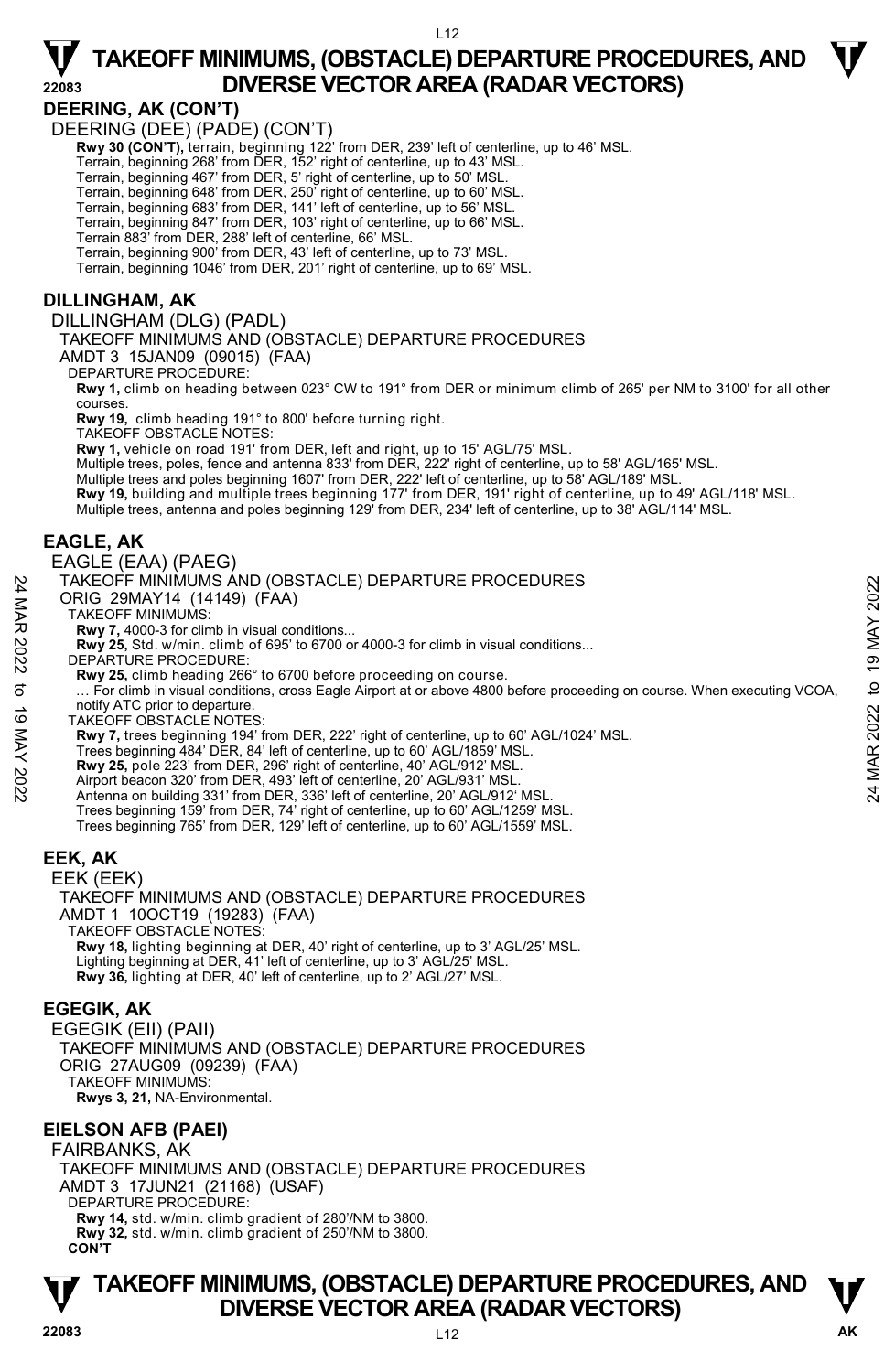**EIELSON AFB (PAEI) (CON'T)** 

FAIRBANKS, AK (CON'T) TAKEOFF OBSTACLE NOTES: **Rwy 14,** trees 3607' from DER, 1377' left of cntrln, 85' AGL/654' MSL. **Rwy 32,** trees 2959' from DER, 1166' right of cntrln, 85' AGL/619' MSL. Trees 3316' from DER, 1040' left of cntrln, 70' AGL/621' MSL.

#### **ELIM, AK**

ELIM (ELI) (PFEL) TAKEOFF MINIMUMS AND (OBSTACLE) DEPARTURE PROCEDURES ORIG 08APR10 (10098) (FAA) TAKEOFF MINIMUMS: **Rwy 1,** NA-Obstacles. DEPARTURE PROCEDURE: **Rwy 19,** use ELIM (RNAV) DEPARTURE.

#### **ELMENDORF AFB (PAED)**

ANCHORAGE, AK TAKEOFF MINIMUMS AND (OBSTACLE) DEPARTURE PROCEDURES AMDT 1 29MAR18 (18088) TAKEOFF MINIMUMS: **Rwy 16,** 1000-3 for climb in visual conditions. DEPARTURE PROCEDURE: **Rwy 6,** climb on heading between 243° CW 358° from DER, maintain ATC assigned altitude. **Rwy 16, VCOA:** obtain ATC approval for VCOA when requesting IFR clearance. 1000-3 for climb in visual conditions to cross EDF northbound at or above 900, then via EDF R-337 to BAXTE at assigned ATC altitude. Remain within 3 NM of Elmendorf airport during climb in visual conditions. **Rwy 24,** climb on heading between 263° CW 012° from DER, maintain ATC assigned altitude. **Rwy 34,** climb on heading between 182° CW 010° from DER, maintain ATC assigned altitude. TAKEOFF OBSTACLE NOTES: **Rwy 6,** terrain at DER, 500' left of centerline, 209' MSL. Terrain at DER, 500' right of centerline, 207' MSL. **Rwy 16,** pylons beginning 3686' from DER, 157' right of centerline, up to 55' AGL/229' MSL. Pylons beginning 3688' from DER, 62' left of centerline, up to 55' AGL/229' MSL. **Rwy 24,** terrain at DER, 500' left of centerline, 175' MSL. Storage container 3557' from DER, 1241' right of centerline, 283' MSL. Terrain beginning 619' from DER, 585' right of centerline, up to 261' MSL. **Rwy 34,** terrain at DER, 172' left of centerline, 213' MSL. Terrain 63' from DER, 517' right of centerline, 221' MSL. Terrain 1683' from DER, 612' right of centerline, 259' MSL. Terrain beginning 1987' from DER, 855' left of centerline, up to 298' MSL. DIVERSE VECTOR AREA (RADAR VECTORS) AMDT 1 24MAY18 (18144) (FAA) **Rwys 6, 24, 34,** heading as assigned by ATC. **EMMONAK, AK**  EMMONAK (ENM) (PAEM) TAKEOFF MINIMUMS AND (OBSTACLE) DEPARTURE PROCEDURES ORIG 15MAR07 (07074) (FAA) TAKEOFF OBSTACLE NOTES: **Rwy 34,** bush 11' from DER, 146' left of centerline, 5' AGL/17' MSL. **FAIRBANKS, AK**  FAIRBANKS INTL (FAI) (PAFA) TAKEOFF OBSTACLE NOTES:<br> **EVALUATE ANCE AND THE SUPPER CONSTANT CONDUCTS**<br>
Terrain at DER, 500' right of centerline, 207' MSL.<br>
Terrain at DER, 500' right of centerline, 207' MSL.<br>
Pylons beginning 3688' from DER, 157' ri

#### **T T TAKEOFF MINIMUMS, (OBSTACLE) DEPARTURE PROCEDURES, AND**  TAKEOFF MINIMUMS AND (OBSTACLE) DEPARTURE PROCEDURES AMDT 7 07OCT21 (21280) (FAA) TAKEOFF MINIMUMS: **Rwys 2, 2W, 20, 20W,** NA-Environmental. **Rwy 2L,** std. w/min. climb of 232' per NM to 2000. DEPARTURE PROCEDURE **Rwys 2L/R,** climb on heading 040° to 2000 before turning left. **Rwys 20L/R,** climb on heading 203° to 2000 before turning right. TAKEOFF OBSTACLE NOTES: **Rwy 2L,** tower on building 330' from DER, 251' left of centerline, 13' AGL/448' MSL. Tree, catenary, transmission line, pole beginning 1960' from DER, 919' left of centerline, up to 66' AGL/499' MSL. Tree 2286' from DER, 1055' right of centerline, 68' AGL/502' MSL. Tree 2311' from DER, 880' left of centerline, 64' AGL/500' MSL. Trees beginning 2362' from DER, 667' left of centerline, up to 78' AGL/514' MSL. Tree 2455' from DER, 936' right of centerline, 75' AGL/508' MSL. Trees beginning 2480' from DER, 950' right of centerline, up to 78' AGL/512' MSL. Tree 2920' from DER, 1205' right of centerline, 84' AGL/517' MSL. **CON'T**

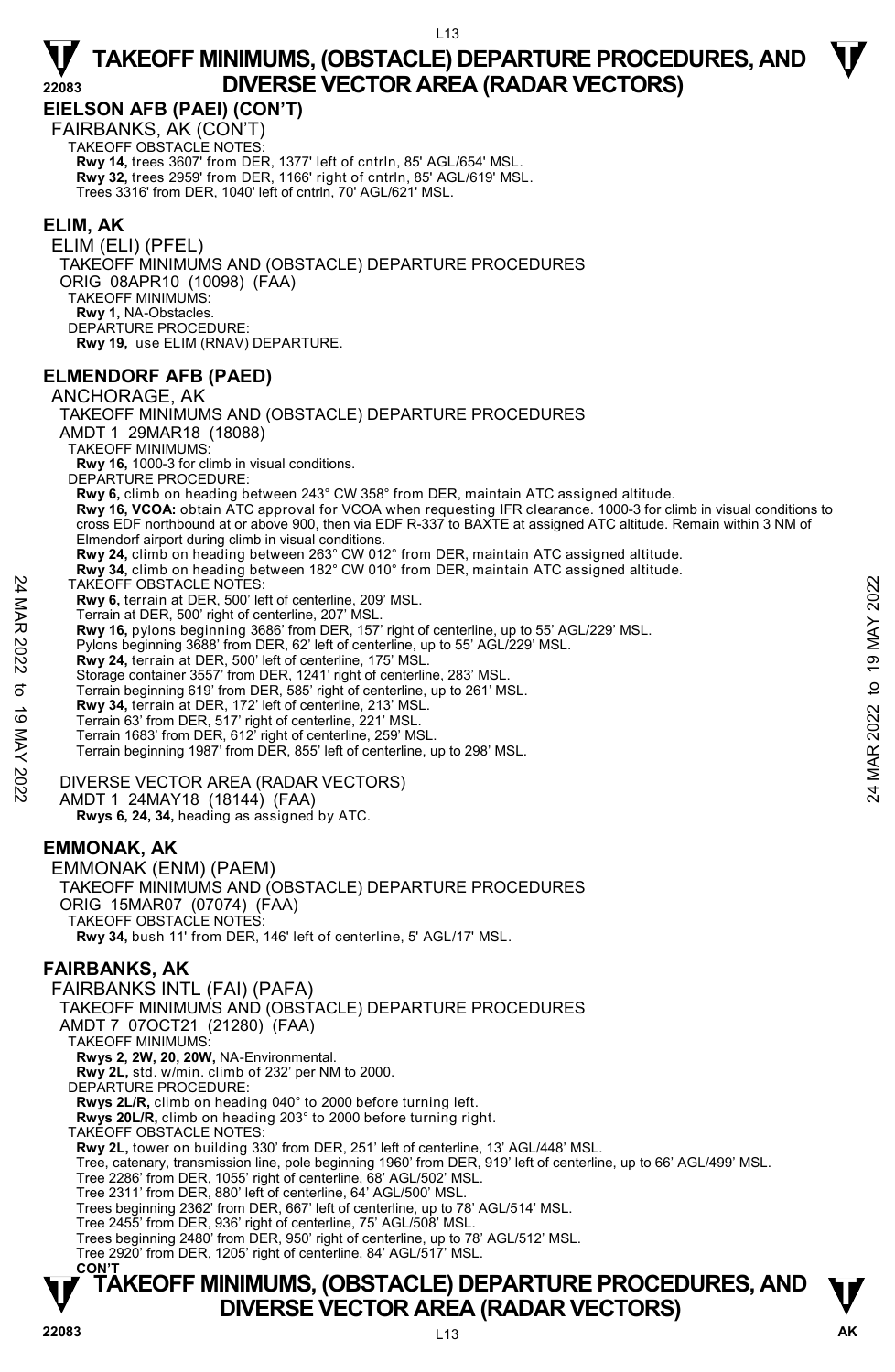#### **FAIRBANKS, AK (CON'T)**

FAIRBANKS INTL (FAI) (PAFA) (CON'T)  **Rwy 2R,** sign 35' from DER, 245' right of centerline, 4' AGL/436' MSL. Signs beginning 56' from DER, 101' right of centerline, up to 5' AGL/437' MSL. Fence 63' from DER, 449' left of centerline, 8' AGL/436' MSL. **Rwy 20L,** electrical system 9' from DER, 29' right of centerline, 1' AGL/434' MSL.<br>Electrical system 9' from DER, 30' left of centerline, 1' AGL/434' MSL. Tree, sign beginning 21' from DER, 249' right of centerline, up to 38' AGL/470' MSL. Sign 50' from DER, 457' left of centerline, 4' AGL/435' MSL. Catenary, transmission lines, poles, tree beginning 268' from DER, 546' left of centerline, up to 37' AGL/465' MSL. Trees beginning 292' from DER, 470' right of centerline, up to 72' AGL/501' MSL. Tree 871' from DER, 696' left of centerline, 476' MSL. Tree 1026' from DER, 721' left of centerline, 46' AGL/478' MSL. Trees beginning 1075' from DER, 701' left of centerline, up to 49' AGL/480' MSL. Tree 1838' from DER, 607' left of centerline, 55' AGL/485' MSL. Trees beginning 1895' from DER, 130' left of centerline, up to 62' AGL/492' MSL. **Rwy 20R,** building, NAVAID beginning 6' from DER, 65' right of centerline, up to 22' AGL/447' MSL.<br>Lighting 9' from DER, 64' left of centerline, 436' MSL. Tree 1093' from DER, 785' left of centerline, 44' AGL/473' MSL. Trees beginning 1127' from DER, 789' left of centerline, up to 54' AGL/483' MSL. Tree 1656' from DER, 943' left of centerline, 61' AGL/489' MSL. Trees beginning 1798' from DER, 716' right of centerline, up to 66' AGL/492' MSL. DIVERSE VECTOR AREA (RADAR VECTORS) AMDT 2 12AUG21 (21224) (FAA) **Rwy 2L,** heading as assigned by ATC; requires min. climb of 210' per NM to 1600. **Rwys 2R, 20L/R,** heading as assigned by ATC. **FORT YUKON, AK**  FORT YUKON (FYU) (PFYU) TAKEOFF MINIMUMS AND (OBSTACLE) DEPARTURE PROCEDURES AMDT 2 12DEC13 (13346) (FAA) TAKEOFF OBSTACLE NOTES: **Rwy 4**, terrain 2' from DER, 400' left of centerline, 449' MSL. Multiple trees and poles beginning 4' from DER, 221' right of centerline, up to 51' AGL/496' MSL. Bush 63' from DER, 481' left of centerline, 4' AGL/459' MSL. Multiple trees beginning 251' from DER, 262' left of centerline, up to 45' AGL/494' MSL.<br>**Rwy 22,** terrain 27' from DER, 75' right of centerline, 450' MSL. Windsock 200' from DER, 375' right of centerline, 22' AGL/463' MSL. Multiple trees and poles beginning 442' from DER, 13' left of centerline, up to 66' AGL/509' MSL.<br>Trees beginning 72' from DER, 23' right of centerline, up to 67' AGL/507' MSL. **GALENA, AK**  EDWARD G PITKA SR (GAL) (PAGA) TAKEOFF MINIMUMS AND (OBSTACLE) DEPARTURE PROCEDURES AMDT 1 13SEP18 (18256) (FAA) TAKEOFF MINIMUMS: **Rwy 6, 24,** NA – Environmental. TAKEOFF OBSTACLE NOTES: **Rwy 8,** dam 0' from DER, 198' right of centerline, 37' AGL/165' MSL. Trees beginning 18' from DER, 298' right of centerline, up to 22' AGL/170' MSL. Trees, terrain, traverse way beginning 50' from DER, 340' right of centerline, up to 24' AGL/171' MSL. Tree, dam beginning 232' from DER, 443' right of centerline, up to 18' AGL/177' MSL.<br>Trees, traverse way beginning 247' from DER, 351' right of centerline, up to 40' AGL/189' MSL. Trees, traverse way beginning 575' from DER, 179' right of centerline, up to 43' AGL/195' MSL. Catenary 1439' from DER, 876' left of centerline, 44' AGL/195' MSL. **Rwy 26,** NAVAID 26' from DER, 85' right of centerline, 2' AGL/150' MSL. Tree 55' from DER, 498' left of centerline, 6' AGL/154' MSL. Traverse way, trees beginning 211' from DER, 499' left of centerline, up to 169' MSL. Tower, tree beginning 236' from DER, 456' right of centerline, up to 82' AGL/210' MSL Trees, traverse way beginning 350' from DER, 339' left of centerline, up to 42' AGL/193' MSL. Trees beginning 2383' from DER, 851' right of centerline, up to 75' AGL/214' MSL. **GAMBELL, AK**  GAMBELL (GAM) (PAGM) TAKEOFF MINIMUMS AND (OBSTACLE) DEPARTURE PROCEDURES AMDT 2 08JAN15 (15008) (FAA) DEPARTURE PROCEDURE: **Rwy 16,** climb heading 164° to 700 before turning left. **Rwy 34,** climb heading 344° to 700 before turning right. TAKEOFF MINIMUMS AND (OBSTACLE) DEPARTURE PROCEDURES<br>
AMDT 2 12DEC13 (13346) (FAA)<br>
TAKEOFF OBSTACLE NOTES:<br>
RWY 4, terrain 2' from DER, 400' left of centerline, 449' MSL.<br>
Multiple trees and poles beginning 4' from DER,

### **TAKEOFF MINIMUMS, (OBSTACLE) DEPARTURE PROCEDURES, AND <b>W**<br>DIVERSE VECTOR AREA (RADAR VECTORS) **DIVERSE VECTOR AREA (RADAR VECTORS)**

TAKEOFF OBSTACLE NOTES:

**Rwy 34,** tower at DER, 178' right of centerline, 22' AGL/42' MSL.

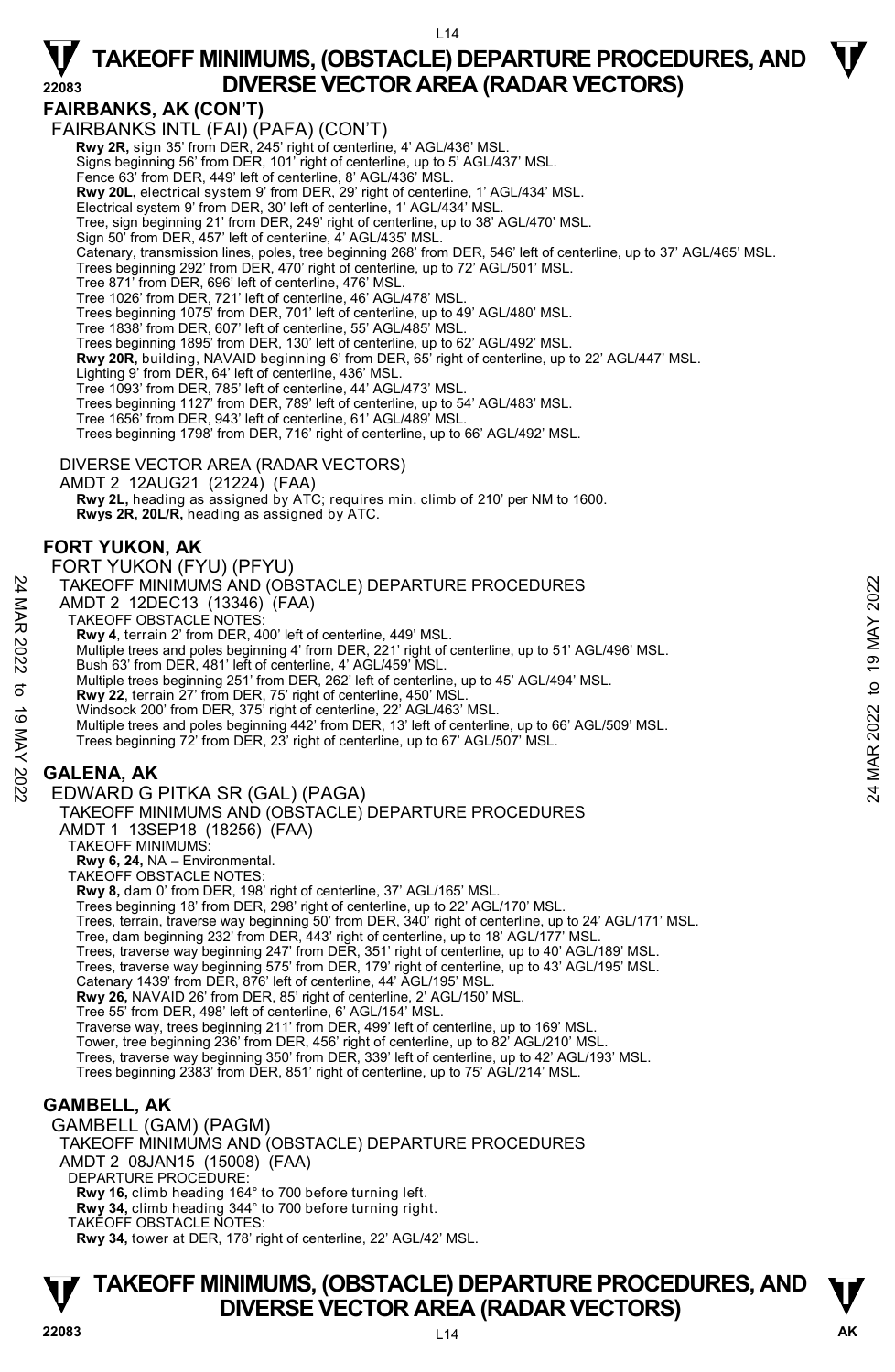**GOLOVIN, AK**  GOLOVIN (GLV) (PAGL) TAKEOFF MINIMUMS AND (OBSTACLE) DEPARTURE PROCEDURES AMDT 1 13SEP18 (18256) (FAA) DEPARTURE PROCEDURE: Use NOME DEPARTURE.

#### **GRAYLING, AK**

GRAYLING (KGX) (PAGX) TAKEOFF MINIMUMS AND (OBSTACLE) DEPARTURE PROCEDURES ORIG 12OCT17 (17285) (FAA) TAKEOFF MINIMUMS: **Rwy 17,** std. w/min. climb of 290' per NM to 1200, or 1700-2½ for VCOA. **Rwy 35,** 800-3 or standard w/min. climb of 390' per NM to 1400, or 1700-2½ for VCOA. DEPARTURE PROCEDURE: **Rwy 17,** climb on a heading between 360° CW 160° from DER to 1200 before proceeding on course. **Rwy 35,** climb on a heading between 360° CW 160° from DER to 1400 before proceeding on course. VCOA: Obtain ATC approval for VCOA when requesting IFR clearance. Climb in visual conditions to cross Grayling airport at or above 1700 before proceeding on course. TAKEOFF OBSTACLE NOTES: **Rwy 17,** bush 49' from DER, 397' right of centerline, 6' AGL/150' MSL. Trees beginning 63' from DER, 336' right of centerline, up to 85' AGL/234' MSL Trees beginning 597' from DER, 395' right of centerline, up to 88' AGL/243' MSL. Tree 655' from DER, 547' right of centerline, 94' AGL/251' MSL. Trees beginning 1196' from DER, 543' right of centerline, up to 85' AGL/264' MSL. Trees beginning 1879' from DER, 322' right of centerline, up to 80' AGL/272' MSL. Trees beginning 2123' from DER, 281' right of centerline, up to 85' AGL/279' MSL. Trees beginning 2317' from DER, 480' right of centerline, up to 103' AGL/283' MSL.<br>Trees beginning 4041' from DER, 683' right of centerline, up to 103' AGL/289' MSL.<br>Trees beginning 4646' from DER, 1031' right of centerlin **Rwy 35,** bushes beginning 39' from DER, 155' right of centerline, up to 7' AGL/96' MSL. Signs beginning 55' from DER, 419' left of centerline, up to 12' AGL/103' MSL. Tree 747' from DER, 128' right of centerline, 38' AGL/116' MSL. Trees beginning 812' from DER, 108' right of centerline, up to 52' AGL/133' MSL. Tree 1116' from DER, 605' left of centerline, 52' AGL/134' MSL. Trees beginning 1303' from DER, 10' right of centerline, up to 59' AGL/140' MSL. Trees beginning 1697' from DER, 334' right of centerline, up to 58' AGL/141' MSL. Tree 1912' from DER, 585' left of centerline, 62' AGL/145' MSL. Trees beginning 2060' from DER, 210' right of centerline, up to 58' AGL/148' MSL. Tree 2147' from DER, 345' right of centerline, 58' AGL/150' MSL. Trees beginning 2257' from DER, 5' right of centerline, up to 62' AGL/152' MSL. Tree 2383' from DER, 693' left of centerline, 68' AGL/154' MSL. Trees beginning 2997' from DER, 326' right of centerline, up to 51' AGL/179' MSL. Tree 3124' from DER, 414' right of centerline, 52' AGL/185' MSL. Tree 3155' from DER, 1189' left of centerline, 83' AGL/190' MSL. Trees beginning 3158' from DER, 198' right of centerline, up to 60' AGL/211' MSL.<br>Trees, tank and tower beginning 3169' from DER, 185' right of centerline, up to 68' AGL/230' MSL. Trees beginning 3643' from DER, 9' left of centerline, up to 66' AGL/257' MSL. Trees beginning 1.4 NM from DER, 190' left of centerline, up to 103' AGL/396' MSI Trees beginning 1.4 NM from DER, 370' right of centerline, up to 88' AGL/404' MSL. Trees beginning 1.6 NM from DER, left and right of centerline, up to 93' AGL/588' MSL. Trees beginning 2.2 NM from DER, left and right of centerline, up to 83' AGL/756' MSL. Trees beginning 2.4 NM from DER, on centerline, up to 63' AGL/808' MSL. Trees beginning 2.5 NM from DER, on centerline, up to 53' AGL/848' MSL. **GULKANA, AK**  GULKANA (GKN) (PAGK) TAKEOFF MINIMUMS AND (OBSTACLE) DEPARTURE PROCEDURES AMDT 8 16JUL20 (22083) (FAA) TAKEOFF MINIMUMS: Trees beginning 4646' from DER, 1031' right of centerline, up to 107' AGL/293' MSL.<br> **24 Mary 35**, bushes beginning 59' from DER, 155' right of centerline, up to 17' AGL/293' MSL.<br>
Signs beginning 55' from DER, 149' left o

**Rwys 15R, 33L,** NA-Environmental. DEPARTURE PROCEDURE:

**Rwy 15L,** climb on heading 154° to 2800, then climbing left turn direct GKN VOR/DME, thence...

**Rwy 33R,** climb on heading 334° to 2800, then climbing left turn direct GKN VOR/DME, thence...

 ...climb in holding pattern (GKN VOR/DME hold northwest, right turn, 113° inbound), to cross GKN VOR/DME at or above MEA for route of flight.

TAKEOFF OBSTACLE NOTES:

**Rwy 15L,** tree 263' from DER, 562' left of centerline, 1592' MSL.

Tree 597' from DER, 557' right of centerline, 1610' MSL. Tree 1144' from DER, 551' left of centerline, 1604' MSL.

Tree 1940' from DER, 490' right of centerline, 1612' MSL.

Trees beginning 1942' from DER, 316' left of centerline, up to 1643' MSL.

Trees beginning 2028' from DER, 377' right of centerline, up to 1618' MSL.

#### **T T TAKEOFF MINIMUMS, (OBSTACLE) DEPARTURE PROCEDURES, AND DIVERSE VECTOR AREA (RADAR VECTORS) CON'T**

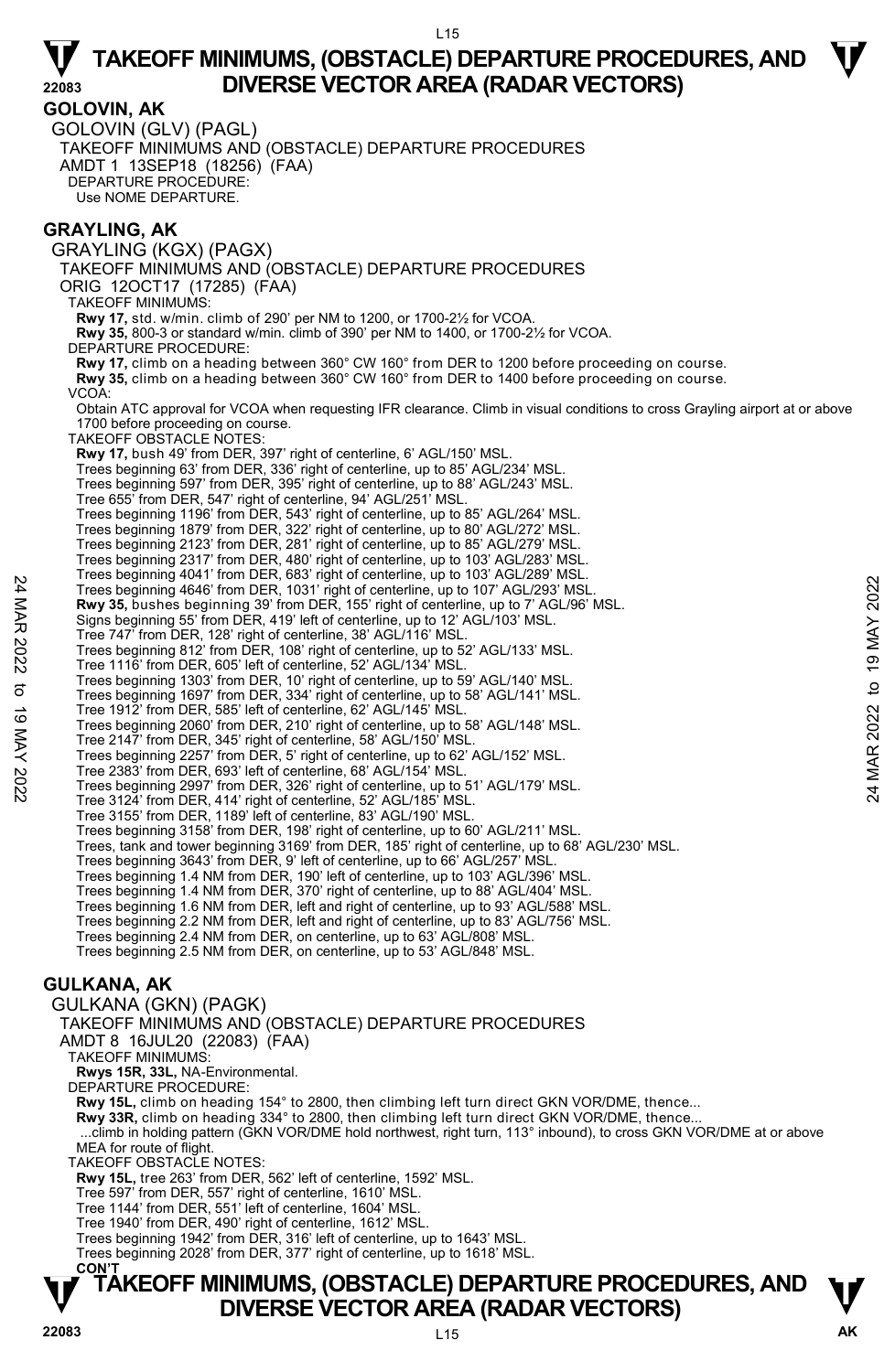#### **GULKANA, AK (CON'T)**

GULKANA (GKN) (PAGK) (CON'T)  **Rwy 33R,** tree 227' from DER, 467' right of centerline, 1637' MSL. Tree 490' from DER, 594' left of centerline, 1660' MSL. Tree 569' from DER, 570' right of centerline, 1640' MSL. Tree 709' from DER, 686' right of centerline, 1652' MSL. Trees beginning 1275' from DER, 495' right of centerline, up to 1663' MSL. Tree 2613' from DER, 399' left of centerline, 1669' MSL.

#### **GUSTAVUS, AK**

GUSTAVUS (GST) (PAGS) TAKEOFF MINIMUMS AND (OBSTACLE) DEPARTURE PROCEDURES AMDT 3 27JUN13 (13178) (FAA) DEPARTURE PROCEDURE: Use GUSTAVUS DEPARTURE.

#### **HEALY, AK**

HEALY RIVER (HRR) (PAHV) TAKEOFF MINIMUMS AND (OBSTACLE) DEPARTURE PROCEDURES ORIG 22JUN17 (17173) (FAA) DEPARTURE PROCEDURE: Use HEALY DEPARTURE.

#### **HOLY CROSS, AK**

HOLY CROSS (HCA) (PAHC)

TAKEOFF MINIMUMS AND (OBSTACLE) DEPARTURE PROCEDURES

AMDT 2 27AUG09 (09239) (FAA)

DEPARTURE PROCEDURE

**Rwy 1,** climb heading 013° to 1000 before proceeding on course.

**Rwy 19,** climb heading 193° to 1000 before proceeding on course.

TAKEOFF OBSTACLE NOTES:

**Rwy 1,** multiple trees beginning 11' from DER, 163' right of centerline, up to 60' AGL/159' MSL. **Rwy 1,** climb heading 013° to 1000 before proceeding on course.<br> **Rwy 19**, climb heading 193° to 1000 before proceeding on course.<br>
TAKEOFF OBSTACLE NOTES:<br>
Multiple trees beginning 11' from DER, 163' right of centerline

Multiple trees beginning 14' from DER, 140' left of centerline, up to 60' AGL/159' MSL.

**Rwy 19,** multiple trees beginning 21' from DER, 98' right of centerline, up to 60' AGL/159' MSL.

Multiple trees beginning 47' from DER, 117' left of centerline, up to 60' AGL/159' MSL.

#### **HOMER, AK**

HOMER (HOM) (PAHO)

TAKEOFF MINIMUMS AND (OBSTACLE) DEPARTURE PROCEDURES

AMDT 3A 20JUN19 (19171) (FAA)

TAKEOFF MINIMUMS:

**Rwys 6W, 24W,** NA - Environmental. **Rwy 4,** std. w/min. climb of 340' per NM to 2000 or 3800-3 for VCOA.

DEPARTURE PROCEDURE:

**Rwy 4,** climb on heading 038° to 2000, then climbing right turn heading 240° to intercept and track outbound on HOM VOR/DME R-210 thence...

Rwy 22, climbing right turn heading 245° to intercept HOM VOR/DME R·210 thence

. . . northeast through southwest bound (020 CW 210) climb to 2600 on HOM VOR/DME R·210 then right turn direct HOM VOR/DME cross HOM VOR/DME at or above 4000, then climb on course.

. . . southwest through northeast bound (211 CW 019) climb to 2600 on HOM VOR/DME R-210 outbound then climb on course.

VCOA:

**Rwy 4,** obtain ATC approval for VCOA when requesting IFR clearance: climb in visual conditions to cross Homer airport at or above 3700 before proceeding on course.

TAKEOFF OBSTACLE NOTES:

**Rwy 4,** terrain 7' from DER, 421' right of centerline, 91' MSL.

Vegetation, lighting, terrain beginning 9' from DER, 4' right of centerline, up to 95' MSL.

Lighting 11' from DER, 5' left of centerline, 2' AGL/75' MSL.

Wind indicator 223' from DER, 329' right of centerline, 19' AGL/108' MSL.

Pole, NAVAID beginning 224' from DER, 196' right of centerline, up to 20' AGL/109' MSL.

Tree 1381' from DER, 527' right of centerline, 128' MSL. Tree 1939' from DER, 599' right of centerline, 131' MSL.

Trees beginning 1965' from DER, 347' right of centerline, up to 136' MSL.

Trees beginning 2170' from DER, 335' right of centerline, up to 142' MSL. Trees beginning 2246' from DER, 418' right of centerline, up to 149' MSL.

Trees beginning 2376' from DER, 907' right of centerline, up to 166' MSL.

Trees beginning 2528' from DER, 767' right of centerline, up to 188' MSL.

**Rwy 22,** fence, lighting, sign beginning 3' from DER, 5' left of centerline, up to 9' AGL/80' MSL.<br>Lighting 10' from DER, 5' right of centerline, 2' AGL/72' MSL.

Tree 307' from DER, 532' left of centerline, 126' MSL.

NAVAID, pole beginning 522' from DER, 518' right of centerline, up to 36' AGL/104' MSL. Tower 1035' from DER, 702' right of centerline, 62' AGL/130' MSL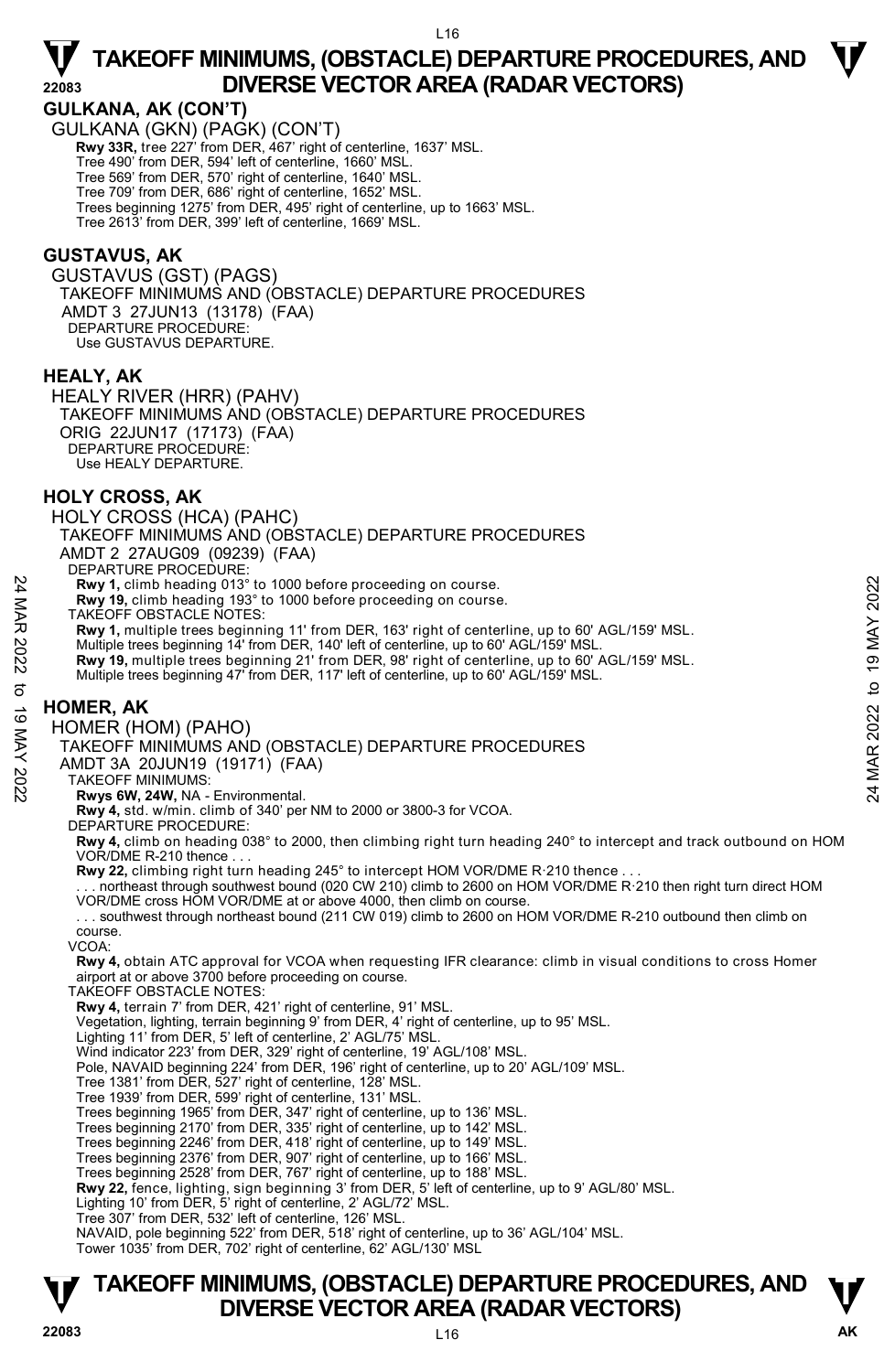**HOOPER BAY, AK**  HOOPER BAY (HPB) (PAHP) TAKEOFF MINIMUMS AND (OBSTACLE) DEPARTURE PROCEDURES ORIG-A 12MAR09 (09071) (FAA) DEPARTURE PROCEDURE: **Rwy 31,** climb heading 316° to 800 before turning east. TAKEOFF OBSTACLE NOTES: **Rwy 13,** mobile crane 527' from DER, 144' right of centerline, 87' AGL/114' MSL. Pole 453' from DER, 446' left of centerline, 6' AGL/33' MSL. road 349' from DER, on centerline, 15' AGL/28' MSL, light on wind indicator 590' from DER, 389' left of centerline, 7' AGL/34' MSL, hanger 132' from DER, 361' left of centerline, 12' AGL/19' MSL. **HUGHES, AK**  HUGHES (HUS) (PAHU) TAKEOFF MINIMUMS AND (OBSTACLE) DEPARTURE PROCEDURES ORIG 02DEC21 (21336) (FAA) DEPARTURE PROCEDURE Use HUGHES (RNAV) DEPARTURE. TAKEOFF OBSTACLE NOTES: **Rwy 18,** tree 5' from DER, 205' right of centerline, 32' AGL/324' MSL. Trees beginning 13' from DER, 150' right of centerline, up to 41' AGL/332' MSL. Trees beginning 36' from DER, 176' left of centerline, up to 59' AGL/350' MSL. Trees beginning 161' from DER, 244' left of centerline, up to 61' AGL/352' MSL. Tree 187' from DER, 471' left of centerline, 61' AGL/354' MSL. Trees beginning 235' from DER, 64' left of centerline, up to 65' AGL/358' MSL. Trees beginning 510' from DER, 187' left of centerline, up to 68' AGL/362' MSL. Tree 1484' from DER, 855' right of centerline, 51' AGL/347' MSL. Tree 1886' from DER, 561' right of centerline, 54' AGL/350' MSL. Tree 2187' from DER, 325' right of centerline, 54' AGL/353' MSL. Trees beginning 2199' from DER, 106' right of centerline, up to 64' AGL/364' MSL. Tree 2510' from DER, 16' left of centerline, 72' AGL/365' MSL. Trees beginning 2524' from DER, 52' right of centerline, up to 68' AGL/370' MSL. Trees beginning 2626' from DER, 168' right of centerline, up to 76' AGL/377' MSL. Tree 2664' from DER, 7' left of centerline, 81' AGL/375' MSL. Trees beginning 2666' from DER, 225' right of centerline, up to 78' AGL/379' MSL. **Rwy 36,** trees, vehicles on road beginning 1' from DER, 345' right of centerline, up to 28' AGL/322' MSL.<br>Vegetation 42' from DER, 123' left of centerline, 5' AGL/301' MSL. Trees beginning 76' from DER, 90' left of centerline, up to 35' AGL/318' MSL. Trees, vehicles on road beginning 77' from DER, 86' right of centerline, up to 31' AGL/328' MSL. Poles, trees, catenary, vehicles on road, antenna, buildings, vertical structures beginning 105' from DER, 117' right of centerline, up to 34' AGL/331' MSL. Trees beginning 138' from DER, 142' left of centerline, up to 44' AGL/337' MSL. Trees beginning 294' from DER, 132' left of centerline, up to 46' AGL/340' MSL. Tree, vehicles on road beginning 360' from DER, 482' right of centerline, up to 47' AGL/344' MSL. Trees beginning 415' from DER, 528' right of centerline, up to 49' AGL/346' MSL. Trees, vehicles on road, buildings, vertical structures, poles, lighting, tower, catenary, antenna beginning 448' from DER,<br>198' right of centerline, up to 51' AGL/348' MSL. Trees, poles, catenary beginning 1012' from DER, 277' right of centerline, up to 48' AGL/403' MSL.<br>Trees beginning 1203' from DER, 568' right of centerline, up to 63' AGL/511' MSL.<br>Trees beginning 1415' from DER, 275' righ Tree 1573' from DER, 760' right of centerline, 54' AGL/587' MSL. Trees beginning 1599' from DER, 394' right of centerline, up to 50' AGL/595' MSL. Trees beginning 1780' from DER, 314' right of centerline, up to 52' AGL/607' MSL. Trees beginning 1823' from DER, 316' right of centerline, up to 53' AGL/611' MSL. Trees beginning 2200' from DER, 356' right of centerline, up to 54' AGL/630' MSL. Tree 2.1 NM from DER, 3729' right of centerline, 18' AGL/627' MSL. **HUSLIA, AK**  Tree Soletining 2199' from DER, 10° indications, 34° Hotel (10° 44' AGL/364' MSL.<br>
Tree 2510' from DER, 16' left of centerline, up to 64' AGL/364' MSL.<br>
Tree Soletining 2524' from DER, 10° indications, up to 8' AGL/370' MS

#### HUSLIA (HLA) (PAHL) TAKEOFF MINIMUMS AND (OBSTACLE) DEPARTURE PROCEDURES ORIG 25SEP08 (08269) (FAA) TAKEOFF OBSTACLE NOTES: **Rwy 3,** multiple trees beginning 115' from DER, 278' right of centerline, up to 20' AGL/261' MSL. Multiple trees beginning 181' from DER, 20' left of centerline, up to 20' AGL/275' MSL. **Rwy 21,** pole 1125' from DER, 795' right of centerline, 76' AGL/260' MSL.<br>Multiple trees and bushes beginning 169' from DER, 164' left of centerline, up to 20' AGL/284' MSL. Multiple trees and bushes beginning 141' from DER, 204' right of centerline, up to 20' AGL/260' MSL.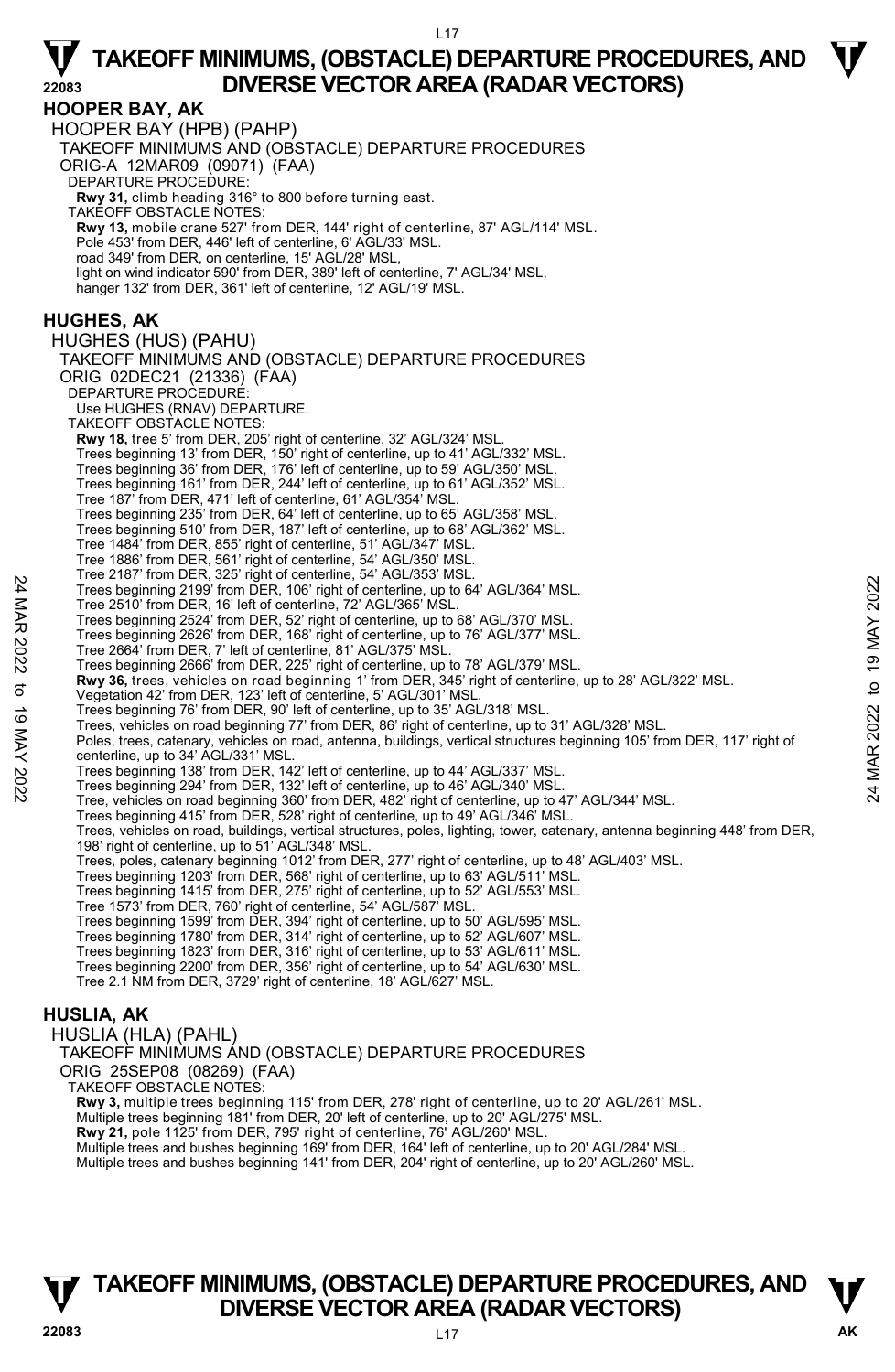#### **IGIUGIG, AK**

IGIUGIG (IGG) (PAIG)

TAKEOFF MINIMUMS AND (OBSTACLE) DEPARTURE PROCEDURES

ORIG 15JAN09 (09015) (FAA)

TAKEOFF OBSTACLE NOTES:

**Rwy 5,** trees beginning 13' from DER, 154' right of centerline, up to 60' AGL/159' MSL. **Rwy 23,** trees beginning 13' from DER, 153' left of centerline, up to 60' AGL/209' MSL.

#### **ILIAMNA, AK**

ILIAMNA (ILI) (PAIL)

TAKEOFF MINIMUMS AND (OBSTACLE) DEPARTURE PROCEDURES

AMDT 2A 13SEP18 (18256) (FAA)

TAKEOFF MINIMUMS:

**Rwy 36,** std. w/min. climb of 400' per NM to 2900, or 3000 - 3 for climb in visual conditions. DEPARTURE PROCEDURE:

**Rwy 8,** climb to 2100, then climbing right turn via 281° bearing to ILI NDB. Climb in ILI NDB/DME holding pattern (south, right turn, 006° inbound) to 4500 before proceeding enroute.

**Rwy 18,** climb to 2100, then climbing left turn via 331° bearing to ILI NDB. Climb in ILI NDB/DME holding pattern (south, right turn, 006° inbound) to 4500 before proceeding enroute.

**Rwy 26**, climb heading 243° to 2100, then climbing left turn via 044° bearing to ILI NDB. Climb in ILI NDB/DME holding pattern (south, right turn, 006° inbound) to 4500 before proceeding enroute.

**Rwy 36,** climb to 2900, then climbing left turn via 141° bearing to ILI NDB. Climb in ILI NDB/DME holding pattern (south, right turn, 006° inbound) to 4500 before proceeding enroute.

VCOA:

Cross Iliamna airport at or above 2900 MSL before proceeding on course.

TAKEOFF OBSTACLE NOTES:

**Rwy 8,** WSK 1' from DER, 358' left of centerline, 16' AGL/160' MSL.

Tree 304' from DER, 363' left of centerline, 11' AGL/155' MSL

**Rwy 18,** trees beginning 59' from DER, 442' right of centerline, up to 30' AGL/199' MSL. **Rwy 26,** trees beginning 76' from DER, 211' right of centerline, up to 30' AGL/262' MSL.

Trees beginning 208' from DER, 12' left of centerline, up to 30' AGL/263' MSL.

**Rwy 36,** trees beginning 85' from DER, 18' left of centerline, up to 30' AGL/239' MSL.

Trees beginning 757' from DER, 39' right of centerline, up to 30' AGL/238' MSL. Bushes beginning 247' from DER, 281' left of centerline, up to 30' AGL/205' MSL.

Bush 434' from DER, 258' right of centerline, 11'AGL/194' MSL.

Vehicle on road 436' from DER, 407' left of centerline, up to 15' AGL/219' MSL.

#### **INDIAN MOUNTAIN LRRS (PAIM)**

#### UTOPIA CREEK

TAKEOFF MINIMUMS AND (OBSTACLE) DEPARTURE PROCEDURES Press beginning 208 from DER, 12' left of centerline, up to 30' AGL/263' MSL.<br>
Trees beginning 208 from DER, 12' left of centerline, up to 30' AGL/239' MSL.<br>
Rwy 36, trees beginning 757' from DER, 18' left of centerline,

#### ORIG 30APR15 (15120)

- Diverse departures not authorized.
- CAUTION: Uncontrolled Airspace below 700' AGL within
- 4 NM of Indian Mountain airport.
- TAKEOFF MINIMUMS:

**Rwy 6,** 3400-3 for climb in visual conditions.

**Rwy 24,** NA.

DEPARTURE PROCEDURE:

**Rwy 6,** obtain ATC approval for VCOA when requesting IFR clearance. climb in visual conditions to cross Indian Mountain LRRS at or above 4500' MSL.

Before proceeding on course. Remain within 3 NM of Indian mountains LRRS during climb in visual conditions.

TAKEOFF OBSTACLE NOTES:

**Rwy 6,** terrain, 888' from DER, 738' right of centerline, 1004' MSL. Terrain, 634' from DER, 670' right of centerline, 1012' MSL.

Terrain, 885' from DER, 644' right of centerline, 994' MSL.

Terrain, 153' from DER, 509' right of centerline, 994' MSL.

Terrain, abeam the DER, 287' right of centerline, 962' MSL.

#### **JUNEAU, AK**

JUNEAU INTL (JNU) (PAJN) TAKEOFF MINIMUMS AND (OBSTACLE) DEPARTURE PROCEDURES AMDT 4 22AUG13 (13234) (FAA) DEPARTURE PROCEDURE **Rwys 8, 26,** Use JUNEAU DEPARTURE.

#### **KAKE, AK**

KAKE (AFE) (PAFE) TAKEOFF MINIMUMS AND (OBSTACLE) DEPARTURE PROCEDURES AMDT 1 31JUL08 (08213) (FAA) DEPARTURE PROCEDURE: Use KAKE DEPARTURE.

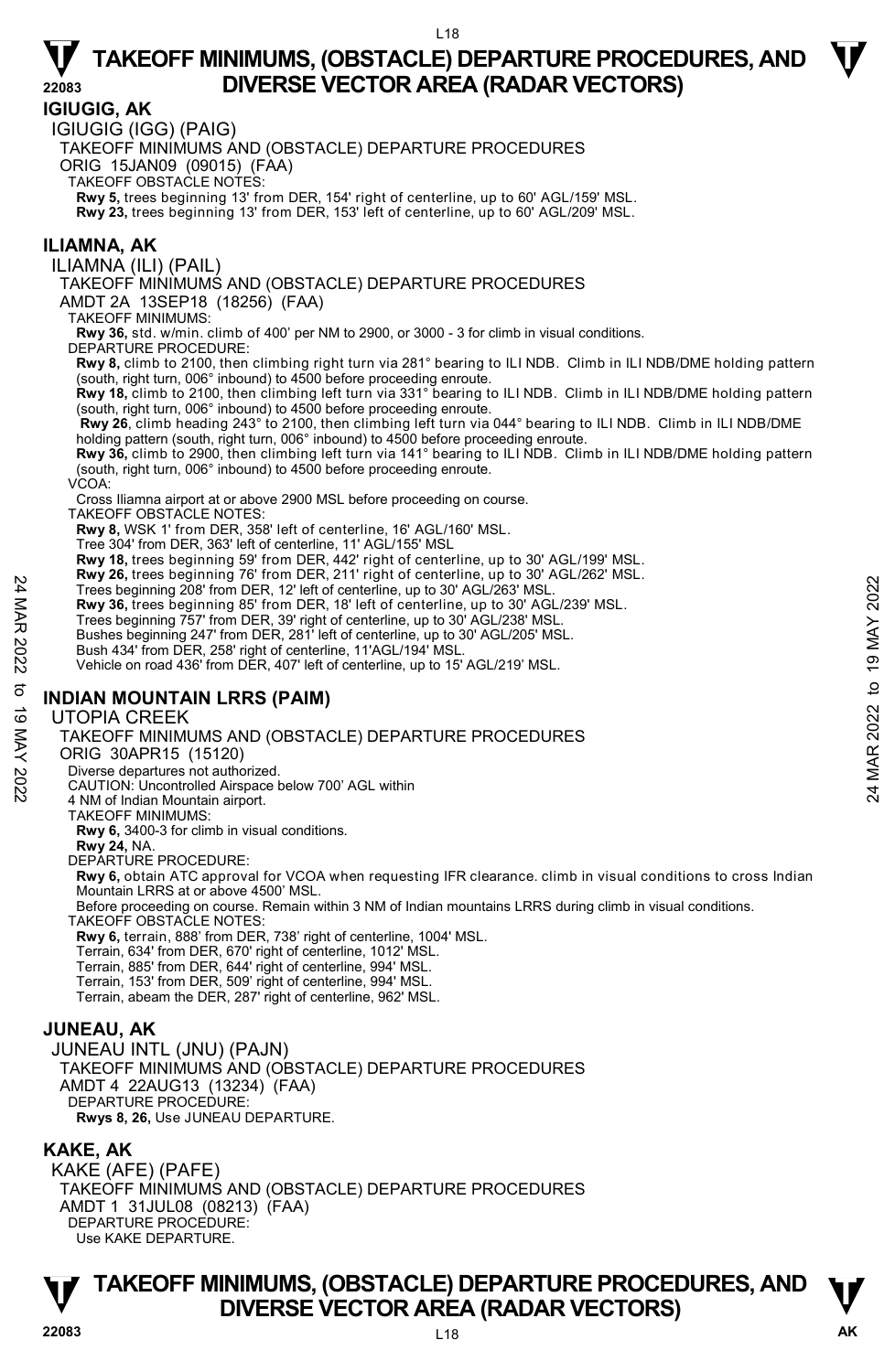**KALSKAG, AK**  KALSKAG (KLG) (PALG) TAKEOFF MINIMUMS AND (OBSTACLE) DEPARTURE PROCEDURES AMDT 1 07JUL05 (05188) (FAA) TAKEOFF MINIMUMS: **Rwy 6,** NA-high terrain. DEPARTURE PROCEDURE: **Rwy 24,** climb via heading 243° to 1000 before proceeding on course. TAKEOFF OBSTACLE NOTES: **Rwy 24,** numerous trees beginning 1000' from DER, on centerline, up to 100' AGL/154' MSL.<br>Numerous trees beginning 750' from DER, 500' right of centerline, up to 100' AGL/154' MSL. Numerous trees beginning 960' left of centerline, up to 100' AGL/154' MSL. **KALTAG, AK**  KALTAG (KAL) (PAKV) TAKEOFF MINIMUMS AND (OBSTACLE) DEPARTURE PROCEDURES ORIG-A 05JAN17 (17005) (FAA) TAKEOFF MINIMUMS: **Rwy 3,** std. w/min. climb of 460' per NM to 4000, or 3000-3 for VCOA. **Rwy 21,** std. w/min. climb of 481' per NM to 4000, or 3000-3 for VCOA. DEPARTURE PROCEDURE **Rwy 3,** climb heading 029° to 1100 before proceeding on course. **Rwy 21,** climb heading 209° to 1100 before proceeding on course. VCOA: Obtain ATC approval for VCOA when requesting IFR clearance. Climb in visual conditions to cross Kaltag airport at or above 3000 before proceeding on course. TAKEOFF OBSTACLE NOTES: **Rwy 3,** trees beginning 786' from DER, crossing centerline, 221' MSL. Vehicle on road 809' from DER, 349' right of centerline, 192' MSL. Tower 1319' from DER, 529' right of centerline, 130' AGL/240' MSL. **Rwy 21,** bush 81' from DER, 463' left of centerline, 196' MSL. Trees beginning 628' from DER, 593' right of centerline, up to 277' MSL. Trees beginning 1915' from DER, 449' left of centerline up to 288' MSL. Trees beginning 2777' from DER, 329' left of centerline, up to 308' MSL. Trees beginning 3732' from DER, 134' left of centerline, up to 308' MSL. Tree 4872' from DER, 244' right of centerline, 304' MSL. **KASIGLUK, AK**  KASIGLUK (Z09) (PFKA) TAKEOFF MINIMUMS AND (OBSTACLE) DEPARTURE PROCEDURES ORIG 22AUG13 (13234) (FAA) DEPARTURE PROCEDURE: **Rwy 17,** climb heading 174° to 800 before proceeding on course. TAKEOFF OBSTACLE NOTES: **Rwy 35,** bush 13' from DER, 52' left of centerline, 6' AGL/31' MSL. **KENAI, AK**  KENAI MUNI (ENA) (PAEN) TAKEOFF MINIMUMS AND (OBSTACLE) DEPARTURE PROCEDURES AMDT 2A 13SEP18 (18256) (FAA) TAKEOFF MINIMUMS: **Rwys 2W, 20W**, NA- Environmental. DEPARTURE PROCEDURE: **Rwys 2L/R,** climb on a heading between 304° clockwise to 196° from DER. **Rwys 20L/R,** climb heading 196° to 1100, then climb on a heading between 226° counter clockwise to 016° from DER. TAKEOFF OBSTACLE NOTES: **Rwy 2L,** sign 20' from DER, 122' right of centerline, 4' AGL/100' MSL. Windsock 523' from DER, 599' left of centerline, 20' AGL/120' MSL. **Rwy 2R,** trees and catenary beginning 533' from DER, 262' right of centerline, up to 39' AGL/137' MSL. Rwy 20L, trees beginning 900' from DER, 524' left of centerline, up to 50' AGL/141' MSL. Control tower and antenna on control tower beginning 2060' from DER, 675' left of centerline, up to 79' AGL/174' MSL. Tree 2998' from DER, 1050' left of centerline, 108' AGL/198' MSL.<br>**Rwy 20R,** vehicle on road 9' from DER, 497' right of centerline, 15' AGL/117' MSL. Trees beginning 599' from DER, 354' right of centerline, up to 76' AGL/153' MSL. DME antenna and trees beginning 821' from DER, 103' left of centerline, up to 34' AGL/119' MSL. 24 March 1919 March 2022 to 19 March 2022 to 19 March 2022<br>
224 March 2022 from DER, 463' left of centerline, 196 MSL.<br>
Trees beginning 1915 from DER, 463' left of centerline, up to 277' MSL.<br>
Trees beginning 1971' from D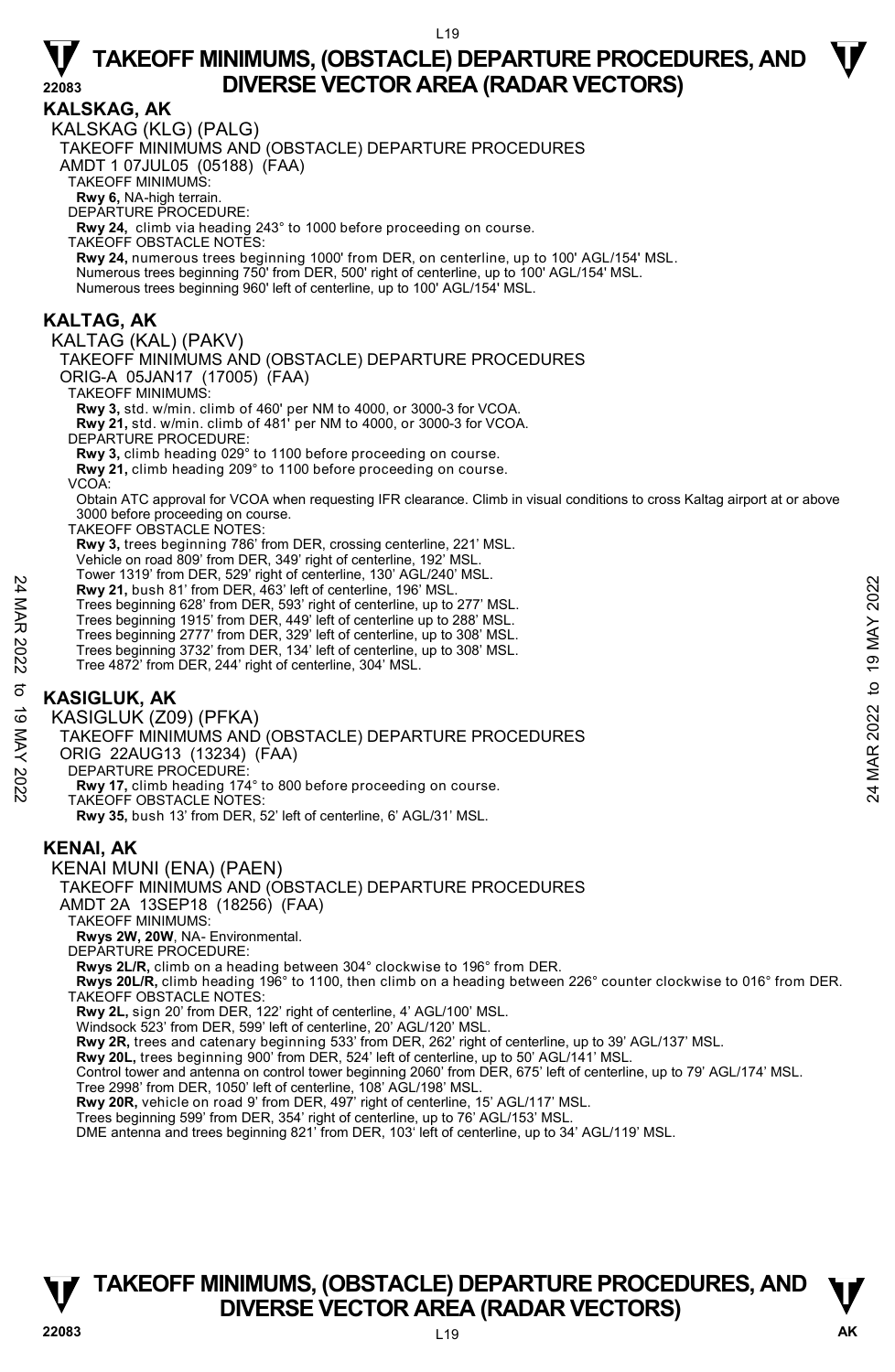**KETCHIKAN, AK**  KETCHIKAN INTL (KTN) (PAKT) TAKEOFF MINIMUMS AND (OBSTACLE) DEPARTURE PROCEDURES AMDT 9 19JUL18 (18200) (FAA) DEPARTURE PROCEDURE: **Rwy 11,** use KETCHIKAN DEPARTURE. **Rwy 29,** use SKOWL DEPARTURE. TAKEOFF OBSTACLE NOTES: **Rwy 11,** electrical system 5' from DER, 55' left of centerline, 1' AGL/90' MSL. Electrical system 5' from DER, 54' right of centerline, 1' AGL/90' MSL. Tree 107' from DER, 514' left of centerline, 93' MSL. Tree 190' from DER, 508' left of centerline, 76' AGL/95' MSL. Tree 483' from DER, 572' right of centerline, 126' MSL. Tree 966' from DER, 692' right of centerline, 128' MSL. Tree 1072' from DER, 693' right of centerline, 144' MSL. Trees beginning 1195' from DER, 659' right of centerline, up to 154' MSL. Tree 2469' from DER, 1001' right of centerline, 164' MSL. Tree 2567' from DER, 1060' right of centerline, 168' MSL. Trees beginning 2768' from DER, 1014' right of centerline, up to 173' MSL. **Rwy 29,** trees beginning 428' from DER, 549' left of centerline, up to 121' MSL. Trees beginning 671' from DER, 572' left of centerline, up to 135' MSL. Tree 2370' from DER, 1093' left of centerline, 147' MSL. Tree 2728' from DER, 989' left of centerline, 154' MSL. Trees beginning 2787' from DER, 1089' left of centerline, up to 164' MSL. Tree 3059' from DER, 1264' left of centerline, 188' MSL. Trees beginning 3195' from DER, 971' left of centerline, up to 194' MSL. Trees beginning 3558' from DER, 1125' left of centerline, up to 220' MSL. Trees beginning 3658' from DER, 1243' left of centerline, up to 234' MSL. Trees beginning 3754' from DER, 840' left of centerline, up to 238' MSL. Trees beginning 5550' from DER, 1591' left of centerline, up to 250' MSL. Tree 6050' from DER, 1934' left of centerline, 252' MSL. Trees beginning 6070' from DER, 1883' left of centerline, up to 284' MSL. Tree 1.9 NM from DER, 3275' left of centerline, 390' MSL. Tree 2 NM from DER, 3284' left of centerline, 415' MSL. Tree 2 NM from DER, 3381' left of centerline, 462' MSL. Tree 2.2 NM from DER, 4085' left of centerline, 100' AGL/576' MSL. Trees beginning 2.2 NM from DER, 2371' left of centerline, up to 607' MSL. Trees beginning 2.3 NM from DER, 3644' left of centerline, up to 100' AGL/622' MSL.<br>Trees beginning 2.3 NM from DER, 2461' left of centerline, up to 640' MSL.<br>Trees beginning 2.3 NM from DER, 2432' left of centerline, up t Tree 2.3 NM from DER, 4153' left of centerline, 100' AGL/658' MSL. Trees beginning 2.3 NM from DER, 2171' left of centerline, up to 783' MSL. Trees beginning 2.4 NM from DER, 2456' left of centerline, up to 866' MSL. BOB BAKER MEML (IAN) (PAIK) TAKEOFF MINIMUMS AND (OBSTACLE) DEPARTURE PROCEDURES AMDT 1 31DEC20 (21112) (FAA) TAKEOFF MINIMUMS: **Rwy 25,** NA - Terrain. DEPARTURE PROCEDURE: **Rwy 7,** Use SELAWIK (RNAV) DEPARTURE. TAKEOFF OBSTACLE NOTES: **Rwy 7,** trees beginning 36' from DER, 171' left of centerline, up to 23' AGL/157' MSL.<br>Tree 425' from DER, 595' left of centerline, 24' AGL/161' MSL. Trees beginning 477' from DER, 474' left of centerline, up to 30' AGL/166' MSL. Tree 488' from DER, 601' left of centerline, 29' AGL/168' MSL. Tree boom in Eart, 1933 The different and the set of centerline, up to 284' MSL.<br>
Tree 1.9 NM from DER, 3275' left of centerline, 462' MSL.<br>
Tree 2 NM from DER, 3284' left of centerline, 462' MSL.<br>
Tree 2 NM from DER, 3284

### **KIANA, AK**

Trees beginning 522' from DER, 411' left of centerline, up to 34' AGL/169' MSL. Tree 581' from DER, 576' left of centerline, 31' AGL/170' MSL. Trees beginning 590' from DER, 434' left of centerline, up to 36' AGL/171' MSL. Trees beginning 601' from DER, 520' left of centerline, up to 35' AGL/172' MSL. Trees beginning 623' from DER, 438' left of centerline, up to 40' AGL/174' MSL.

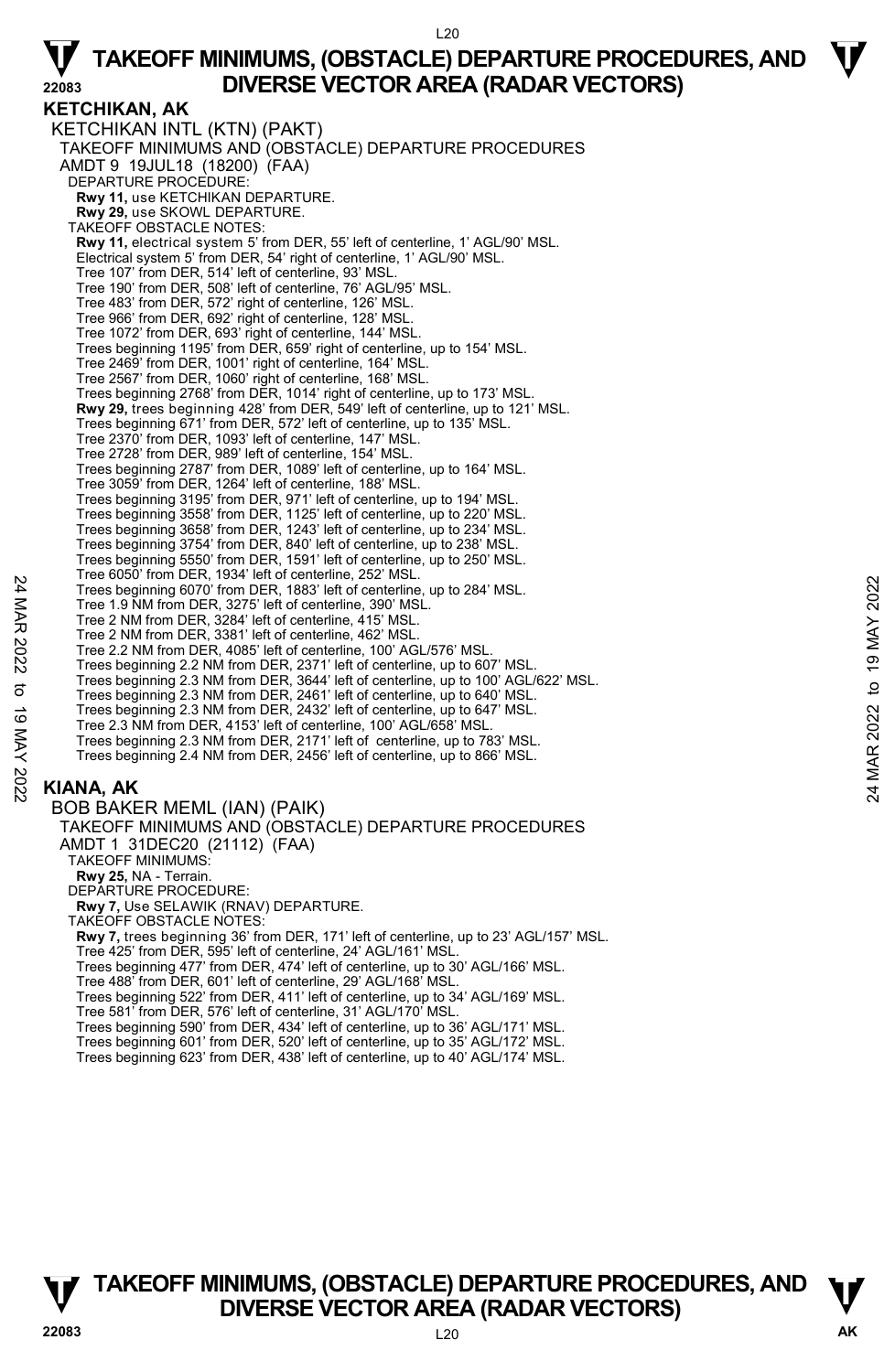#### **KING COVE, AK**

KING COVE (KVC) (PAVC) TAKEOFF MINIMUMS AND (OBSTACLE) DEPARTURE PROCEDURES AMDT 1 31DEC20 (20366) (FAA) TAKEOFF MINIMUMS: **Rwy 26,** NA - Obstacles. DEPARTURE PROCEDURE: **Rwy 8,** use COLD BAY (RNAV) DEPARTURE. TAKEOFF OBSTACLE NOTES: **Rwy 8,** fence, tree, vegetation beginning 14' from DER, 77' left of centerline, up to 8' AGL/154' MSL.<br>Tree 20' from DER, 286' right of centerline, 8' AGL/145' MSL. Trees beginning 26' from DER, 163' right of centerline, up to 12' AGL/153' MSL. Fence 72' from DER, 385' left of centerline, 8' AGL/158' MSL. Tree, building, general utility beginning 99' from DER, 252' left of centerline, up to 11' AGL/167' MSL. Fence 129' from DER, 383' left of centerline, 10' AGL/168' MSL. Trees, fences, vegetation beginning 145' from DER, 361' left of centerline, up to 10' AGL/175' MSL.

### **KING SALMON, AK**

KING SALMON (AKN) (PAKN) TAKEOFF MINIMUMS AND (OBSTACLE) DEPARTURE PROCEDURES AMDT 1 25SEP08 (08269) (FAA) TAKEOFF OBSTACLE NOTES: **Rwy 12,** trees beginning 549' from DER, 353' left of centerline, up to 30' AGL/108' MSL.<br>**Rwy 36,** trees beginning 750' from DER, 265' left of centerline, up to 30' AGL/93' MSL. Bush and trees beginning 59' from DER, 180' right of centerline, up to 30' AGL/87' MSL.

#### **KIPNUK, AK**

KIPNUK (IIK) (PAKI)

TAKEOFF MINIMUMS AND (OBSTACLE) DEPARTURE PROCEDURES

AMDT 2 01FEB18 (18032) (FAA)

TAKEOFF OBSTACLE NOTES:

**Rwy 17,** rwy light beginning 9' from DER, 40' right of centerline, up to 2' AGL/20' MSL.

Rwy light beginning 9' from DER, 51' left of centerline, up to 3' AGL/20' MSL.

Rwy light 10' from DER, 40' left of centerline, 3' AGL/21' MSL.

**Rwy 35,** segmented circle marker, rwy light beginning 0' from DER, 40' left of centerline, up to 6' AGL/20' MSL. Rwy light beginning 9' from DER, 40' right of centerline, up to 2' AGL/20' MSL. 24 MMDT 2 01FEB18 (18032) (FAA)<br>
24 MMDT 2 01FEB18 (18032) (FAA)<br>
TAKEOFF OBSTACLE NOTES:<br>
Rwy 11ght beginning 9' from DER, 40' right of centerline, up to 2' AGL/20' MSL.<br>
Rwy 11ght beginning 9' from DER, 40' left of cent

#### **KIVALINA, AK**

KIVALINA (KVL) (PAVL)

TAKEOFF MINIMUMS AND (OBSTACLE) DEPARTURE PROCEDURES

ORIG-A 15OCT15 (15288) (FAA)

TAKEOFF OBSTACLE NOTES:

**Rwy 12,** windsock 143' from DER, 267' left of centerline, 22' AGL/30' MSL. Tower 3544' from DER, 150' left of centerline, 100' AGL/115' MSL. **Rwy 30,** bush 2' from DER, 82' left of centerline, 2' AGL/18' MSL. Bush 16' from DER, 85' left of centerline, 2' AGL/18' MSL.

#### **KLAWOCK, AK**

KLAWOCK (AKW) (PAKW) TAKEOFF MINIMUMS AND (OBSTACLE) DEPARTURE PROCEDURES AMDT 4A 05DEC19 (19339) (FAA) TAKEOFF MINIMUMS: **Rwy 2,** NA - Obstacles DEPARTURE PROCEDURE **Rwy 20,** use KLAWOCK DEPARTURE. TAKEOFF OBSTACLE NOTES: **Rwy 20,** trees 5964' from DER, 1369' left of centerline, up to 158' AGL/357' MSL.

#### **KOBUK, AK**

KOBUK (OBU) (PAOB)

TAKEOFF MINIMUMS AND (OBSTACLE) DEPARTURE PROCEDURES

ORIG 20DEC07 (07354) (FAA)

TAKEOFF MINIMUMS:

**Rwy 27,** 300-1 or std. w/ a min. climb of 661' per NM to 400.

DEPARTURE PROCEDURE:

**Rwy 9,** climbing right turn via heading 220° and AMF NDB 283° course to AMF NDB before proceeding on course. **Rwy 27,** climb via heading 267° and AMF NDB 283° course to AMF NDB before proceeding on course. TAKEOFF OBSTACLE NOTES:

**Rwy 9,** multiple trees beginning 169' from DER, 36' right of centerline, up to 50' AGL/199' MSL. Multiple trees beginning 231' from DER, 385' left of centerline, up to 50' AGL/199' MSL.

**Rwy 27,** multiple trees beginning 79' from DER, 220' left of centerline, up to 50' AGL/182' MSL.<br>Multiple trees beginning 17' from DER, 299' right of centerline, up to 50' AGL/249' MSL.

### **TAKEOFF MINIMUMS, (OBSTACLE) DEPARTURE PROCEDURES, AND**  $\Psi$ **DIVERSE VECTOR AREA (RADAR VECTORS)**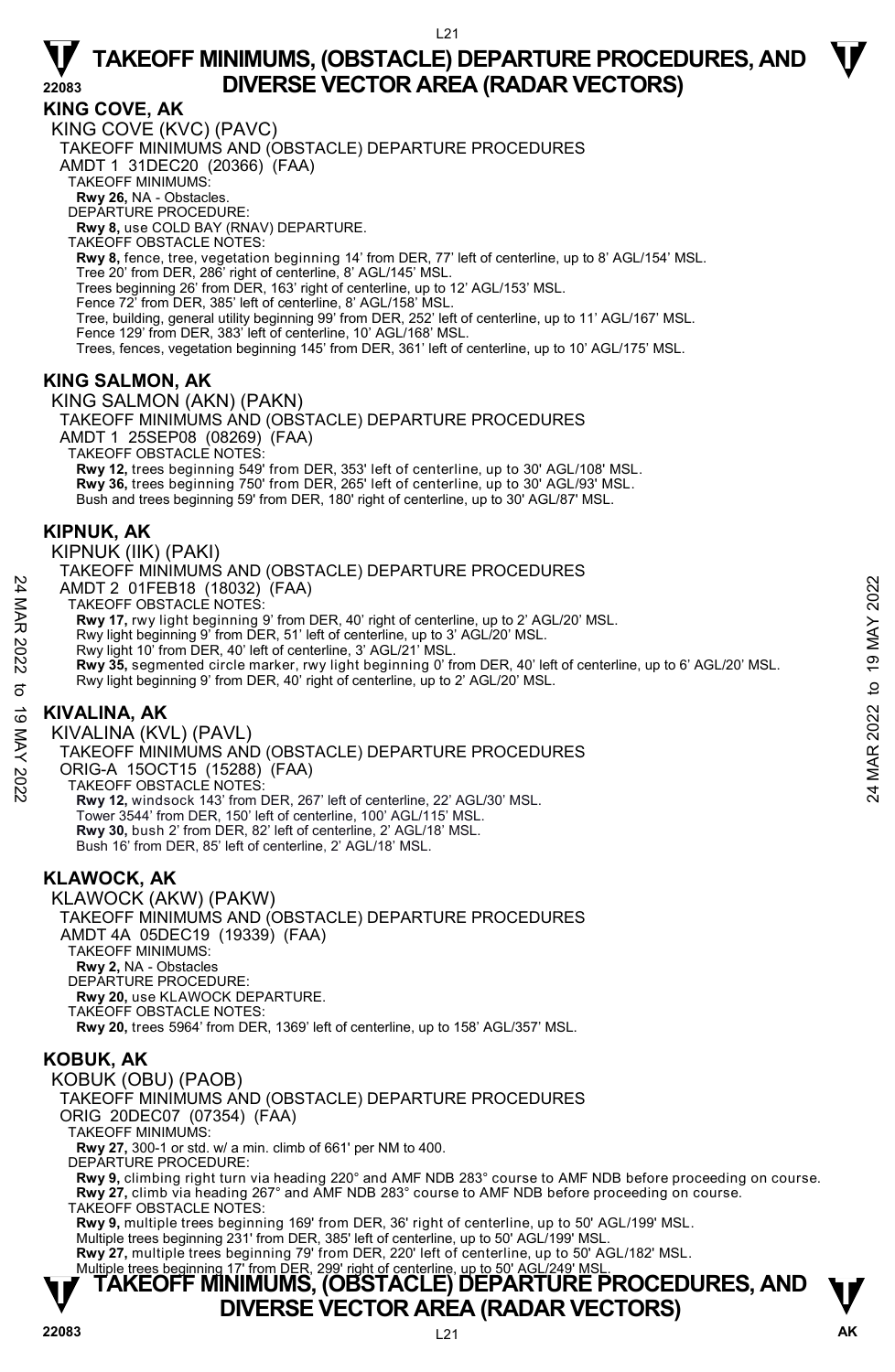

Tree 324' from DER, 181' right of centerline, 15' AGL/24' MSL. Tree 606' from DER, 221' right of centerline, 24' AGL/30' MSL.

**Rwy 20,** bush 8' from DER, 105' left of centerline, 5' AGL/14' MSL.

Tree 24' from DER, 132' right of centerline, 10' AGL/16' MSL.

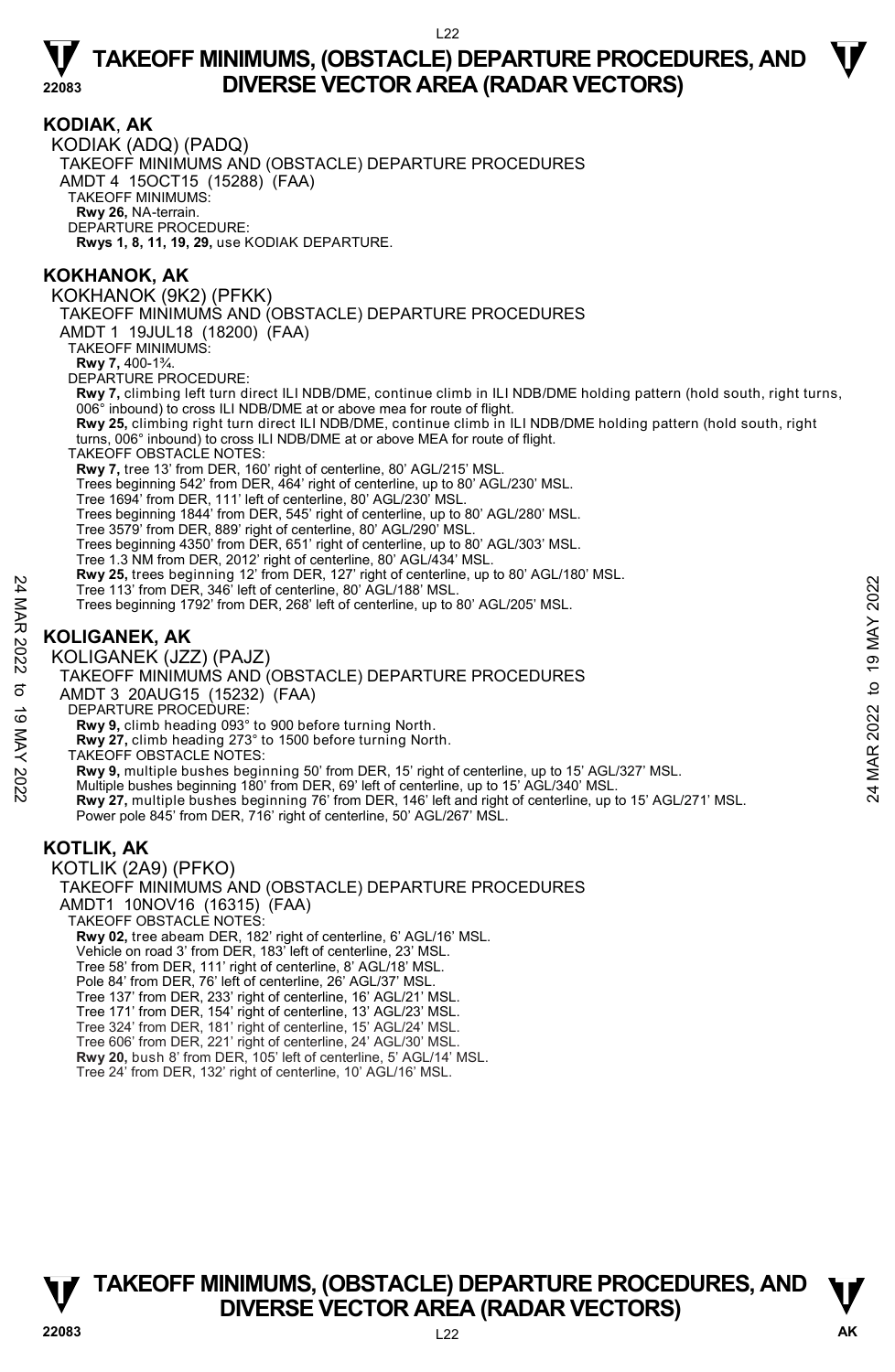#### L23

### **TAKEOFF MINIMUMS, (OBSTACLE) DEPARTURE PROCEDURES, AND**  $\Psi$ **22083 DIVERSE VECTOR AREA (RADAR VECTORS)**

**KOTZEBUE, AK**  RALPH WIEN MEML (OTZ) (PAOT) TAKEOFF MINIMUMS AND (OBSTACLE) DEPARTURE PROCEDURES AMDT 1 07DEC17 (20366) (FAA) TAKEOFF MINIMUMS: **Rwy 18,** 300 - 1¼ or std. w/ min. climb of 285' per NM to 300. TAKEOFF OBSTACLE NOTES: **Rwy 9,** terrain, traverse way beginning 400' from DER, 150' right of centerline, up to 39' MSL. Terrain, traverse way beginning 487' from DER, 113' right of centerline, up to 43' MSL. Traverse way, terrain beginning 555' from DER, 18' left of centerline, up to 37' MSL.<br>Traverse way, terrain beginning 570' from DER, 199' right of centerline, up to 50' MSL. Terrain beginning 586' from DER, 155' right of centerline, up to 55' MSL. Traverse way, terrain beginning 600' from DER, 27' left of centerline, up to 49' MSL. Terrain 745' from DER, 201' left of centerline, 50' MSL. Traverse way 757' from DER, 199' left of centerline, 60' MSL. Traverse way, terrain beginning 775' from DER, 75' left of centerline, up to 61' MSL.<br>Terrain, traverse way beginning 777' from DER, 3' right of centerline, up to 61' MSL.<br>Traverse way, terrain beginning 845' from DER, 29' Terrain beginning 969' from DER, 29' right of centerline, up to 67' MSL. Terrain 1000' from DER, 505' left of centerline, 64' MSL. Terrain beginning 1000' from DER, 280' left of centerline, up to 72' MSL. Terrain beginning 1151' from DER, 194' left of centerline, up to 80' MSL. Terrain, traverse way beginning 1183' from DER, 128' right of centerline, up to 106' MSL. Terrain beginning 1396' from DER, 33' left of centerline, up to 83' MSL. Terrain beginning 1400' from DER, 2' right of centerline, up to 120' MSL. Terrain beginning 1539' from DER, 597' right of centerline, up to 124' MSL. Terrain beginning 1554' from DER, 321' left of centerline, up to 89' MSL. Tree, terrain beginning 1582' from DER, 0' of centerline, up to 9' AGL/131' MSL. Terrain beginning 1638' from DER, 195' left of centerline, up to 90' MSL. Terrain beginning 1800' from DER, 201' left of centerline, up to 100' MSL. Tree, terrain beginning 1896' from DER, 39' right of centerline, up to 9' AGL/137' MSL. Terrain beginning 1928' from DER, 9' left of centerline, up to 107' MSL. Terrain 3548' from DER, 316' left of centerline, 109' MSL. Terrain 3599' from DER, 820' left of centerline, 111' MSL. Terrain 3599' from DER, 398' left of centerline, 114' MSL. Terrain beginning 3600' from DER, 336' left of centerline, up to 117' MSL. Terrain beginning 3636' from DER, 183' left of centerline, up to 120' MSL. Terrain beginning 3799' from DER, 385' left of centerline, up to 124' MSL. Tower 3948' from DER, 698' left of centerline, 27' AGL/147' MSL. NAVAID, terrain beginning 3949' from DER, 519' left of centerline, up to 32' AGL/152' MSL. **Rwy 18,** terrain, lighting beginning 3' from DER, 64' right of centerline, up to 15' MSL.<br>Lighting 9' from DER, 61' left of centerline, 2' AGL/12' MSL. Traverse way, terrain, tree beginning 13' from DER, 143' right of centerline, up to 25' MSL. Traverse way beginning 47' from DER, 196' left of centerline, up to 20' MSL. Traverse way beginning 399' from DER, 179' right of centerline, up to 26' MSL. Antenna 5815' from DER, 1697' left of centerline, 81' AGL/190' MSL. Tower 5818' from DER, 1690' left of centerline, 107' AGL/218' MSL. **Rwy 27,** traverse way beginning 5' from DER, 179' right of centerline, up to 25' MSL.<br>Traverse way beginning 36' from DER, 82' left of centerline, up to 25' MSL. **Rwy 36,** lighting 8' from DER, 34' right of centerline, 1' AGL/13' MSL. Lighting 9' from DER, 27' left of centerline, 1' AGL/13' MSL. Pole, sign beginning 10' from DER, 66' left of centerline, up to 2' AGL/14' MSL. Traverse way, vertical point beginning 12' from DER, 21' right of centerline, up to 20' MSL. Traverse way beginning 172' from DER, 143' right of centerline, up to 21' MSL. Vertical structure, traverse way beginning 312' from DER, 62' right of centerline, up to 31' AGL/40' MSL. Tower, building, dome, antenna beginning 378' from DER, 394' left of centerline, up to 66' AGL/76' MSL. NAVAID 1341' from DER, 612' right of centerline, 38' AGL/47' MSL. **KOYUK, AK**  KOYUK ALFRED ADAMS (KKA) (PAKK) 1 Terrain beginning 1939 from DER, 9 ignt of centerline, up to 107 MSL.<br>
Terrain 3599 from DER, 316' left of centerline, 119 MSL.<br>
Terrain 3599 from DER, 320' left of centerline, 114' MSL.<br>
Terrain 3599 from DER, 320' lef

TAKEOFF MINIMUMS AND (OBSTACLE) DEPARTURE PROCEDURES AMDT 1A 05NOV20 (20310) (FAA) TAKEOFF MINIMUMS: **Rwy 1**, NA - Obstacles. DEPARTURE PROCEDURE: **Rwy 19,** climb on heading 193° to 800 before proceeding on course. TAKEOFF OBSTACLE NOTES: **Rwy 19,** tree 11' from DER, 377' right of centerline, 23' AGL/197' MSL. Trees, vegetation, pole, buildings, lighting beginning 47' from DER, 327' right of centerline, up to 34' AGL/211' MSL.

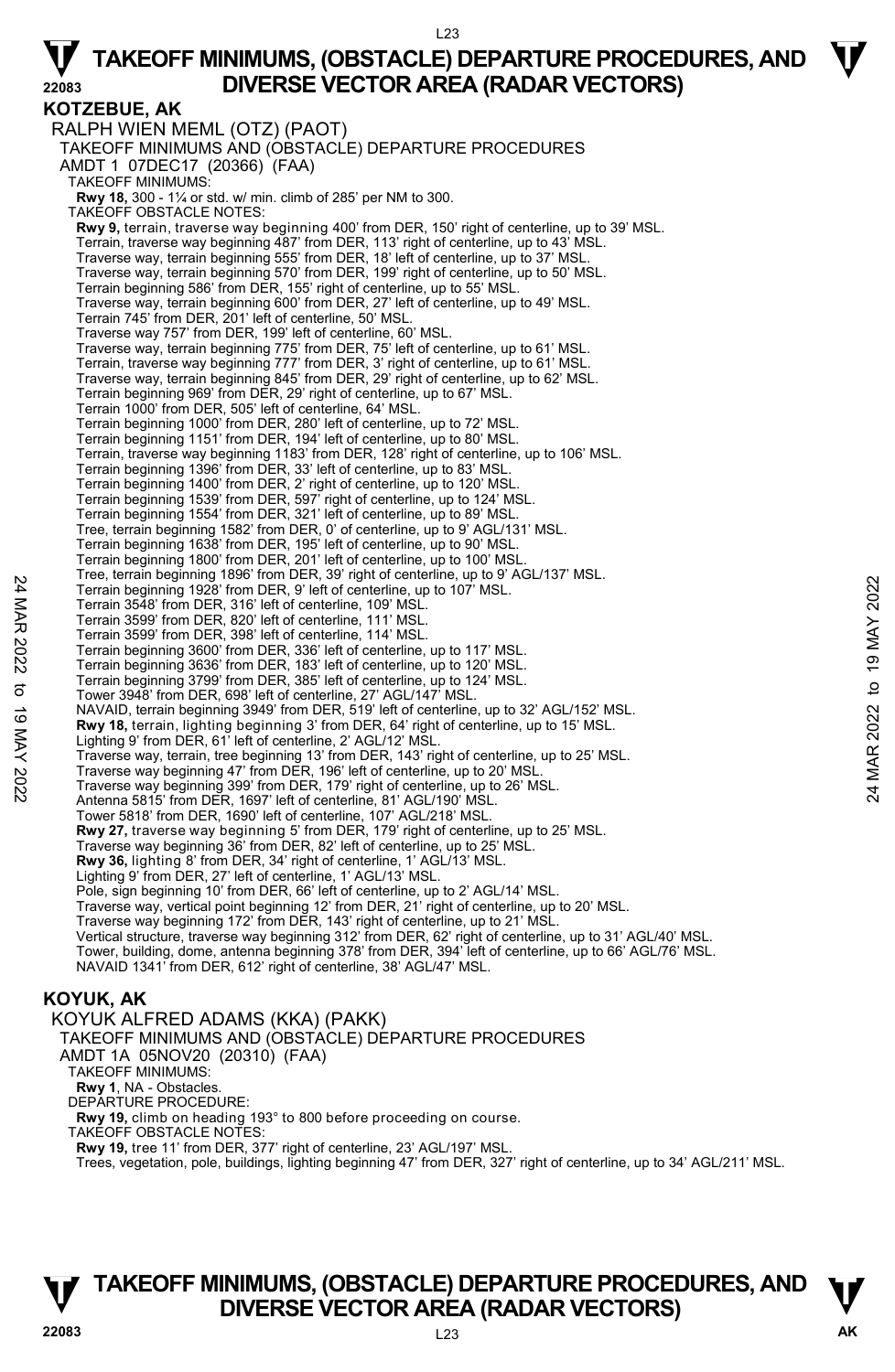**KOYUKUK, AK** 

KOYUKUK (KYU) (PFKU) TAKEOFF MINIMUMS AND (OBSTACLE) DEPARTURE PROCEDURES ORIG 22OCT09 (09295) (FAA) DEPARTURE PROCEDURE: Use DIBVY DEPARTURE.

#### **KWETHLUK, AK**

KWETHLUK (KWT) (PFKW) TAKEOFF MINIMUMS AND (OBSTACLE) DEPARTURE PROCEDURES ORIG 15JAN09 (09015) (FAA) TAKEOFF MINIMUMS: **Rwy 18,** 400-2 or std. w/ min. climb of 240' per NM to 500. TAKEOFF OBSTACLE NOTES: **Rwy 18,** trees beginning 292' from DER, 373' right of centerline, up to 35' AGL/63' MSL. Trees beginning 341' from DER, 399' left of centerline, up to 35' AGL/134' MSL. **Rwy 36,** trees beginning 95' from DER, 491' left of centerline, up to 35' AGL/84' MSL. Trees beginning 203' from DER, 396' right of centerline, up to 18' AGL/42' MSL. . **LADD AAF (PAFB)**  FAIRBANKS/FORT WAINWRIGHT, AK TAKEOFF MINIMUMS AND (OBSTACLE) DEPARTURE PROCEDURES AMDT 1C 13SEP18 (18256) DEPARTURE PROCEDURE: Rwy 7, climbing right turn via heading 180° and FAI VORTAC R-090 to 5000 direct FAI (hold S, right turn, 348° inbound) continue climb in hold to 5000, before proceeding on course. **Rwy 25,** climbing left turn via heading 180° and FAI VORTAC R-090 to 5000 direct FAI (hold S, right turn, 348° inbound) continue climb in hold to 5000, before proceeding on course. TAKEOFF OBSTACLE NOTES: **Rwy 7,** public road 387' east of DER, up to 15' AGL/460' MSL. **Rwy 25,** public road 349' west of DER, up to 15' AGL/460' MSL. Railroad tracks 556' west of DER, up to 23' AGL/461' MSL. Trees 556' west of DER, up to 25' AGL/460' MSL. **MANLEY HOT SPRINGS, AK**  MANLEY HOT SPRINGS (MLY) (PAML) TAKEOFF MINIMUMS AND (OBSTACLE) DEPARTURE PROCEDURES ORIG 19JUL18 (18200) (FAA) TAKEOFF MINIMUMS: **Rwy 36,** NA-Obstacles DEPARTURE PROCEDURE: **Rwy 18,** climb on a heading between 050° CW 220° from DER. TAKEOFF OBSTACLE NOTES: **Rwy 18,** trees beginning 286' from DER, 562' right of centerline, up to 68' AGL/334' MSL. Tree 356' from DER, 592' left of centerline, 67' AGL/334' MSL. Trees beginning 439' from DER, 586' left of centerline, up to 74' AGL/342' MSL. Trees beginning 678' from DER, 585' right of centerline, up to 70' AGL/336' MSL. Trees beginning 1087' from DER, 64' left of centerline, up to 86' AGL/355' MSL. Tree 1923' from DER, 597' right of centerline, 70' AGL/337' MSL. Trees beginning 1933' from DER, 129' right of centerline, up to 77' AGL/346' MSL. Trees beginning 2435' from DER, 743' left of centerline, up to 92' AGL/360' MSL. Trees beginning 2583' from DER, 553' left of centerline, up to 93' AGL/361' MSL. Trees beginning 2621' from DER, 21' left of centerline, up to 93' AGL/362' MSL. Tree 2666' from DER, 1053' right of centerline, 80' AGL/348' MSL. Trees beginning 2860' from DER, 117' right of centerline, up to 85' AGL/353' MSL. Trees beginning 2901' from DER, 278' left of centerline, up to 96' AGL/365' MSL. Tree 2989' from DER, 731' left of centerline, 99' AGL/366' MSL. Trees beginning 2992' from DER, 328' left of centerline, up to 98' AGL/367' MSL. Tree 3008' from DER, 38' right of centerline, 88' AGL/356' MSL. Trees beginning 3328' from DER, 7' left of centerline, up to 100' AGL/368' MSL. Tree 3383' from DER, 15' right of centerline, 95' AGL/363' MSL. Tree 3523' from DER, 376' right of centerline, 97' AGL/365' MSL. Tree 3571' from DER, 232' left of centerline, 103' AGL/371' MSL. Tree 3573' from DER, 497' right of centerline, 97' AGL/366' MSL. Tree 3836' from DER, 41' right of centerline, 105' AGL/373' MSL. **EXECUTE SETTLE AND SETTLE AND SETTLE AND SETTLE AND SETTLE AND SETTLE AND SETTLE AND SETTLE S SO WELL THES 556' west of DER, up to 15' AGL/460' MSL.<br>
Railroad and west of DER, up to 15' AGL/460' MSL.<br>
Trees 556' west of**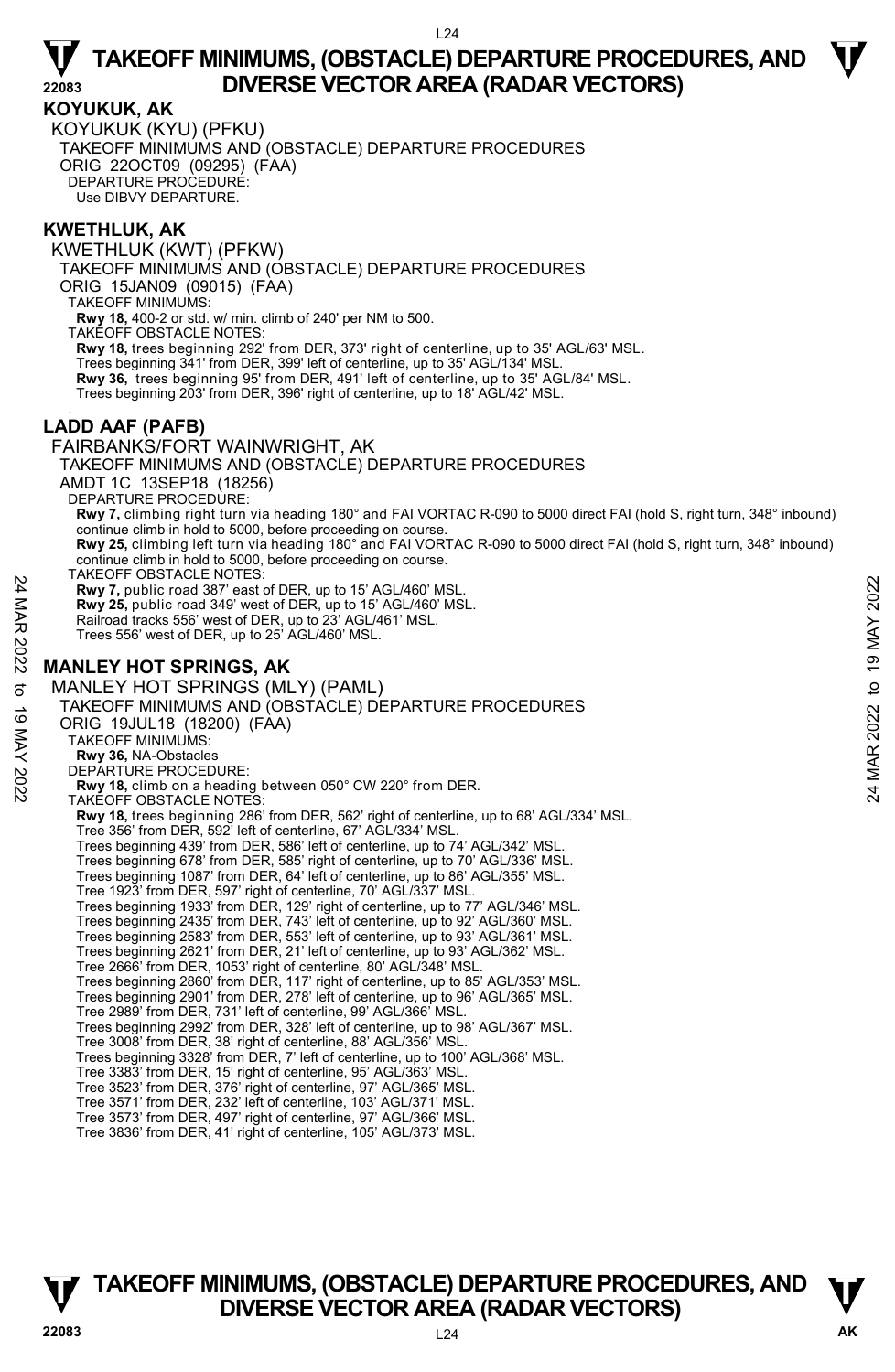#### **MANOKOTAK, AK**

MANOKOTAK (MBA) (PAMB)

TAKEOFF MINIMUMS AND (OBSTACLE) DEPARTURE PROCEDURES

AMDT 1 27AUG09 (09239) (FAA)

DEPARTURE PROCEDURE:

- **Rwy 3,** climbing right turn to 2000 direct DLG VOR/DME, continue climb in DLG VOR/DME holding pattern (hold South, right turn, 011° inbound) to cross DLG VOR/DME at or above MEA for route of flight.
- **Rwy 21,** climbing left turn to 2000 direct DLG VOR/DME, continue climb in DLG VOR/DME holding pattern (hold South, right turn, 011° inbound) to cross DLG VOR/DME at or above MEA for route of flight.

TAKEOFF OBSTACLE NOTES:

**Rwy 3,** trees beginning 1519' from DER, 899' right of centerline, up to 35' AGL/134' MSL.

Trees beginning 595' from DER, 150' left of centerline, up to 35' AGL/134' MSL.

Rising terrain 42' from DER, 136' right of centerline up to 105' MSL.

Rising terrain 12' from DER, 301' left of centerline up to 102' MSL.

**Rwy 21,** multiple trees beginning 136' from DER, 133' right of centerline, up to 35' AGL/109' MSL.

Multiple buildings beginning 359' from DER, 343' left of centerline, up to 30' AGL/96' MSL.

#### **MARSHALL, AK**

MARSHALL DON HUNTER SR (MDM) (PADM) TAKEOFF MINIMUMS AND (OBSTACLE) DEPARTURE PROCEDURES AMDT 1 29JUL10 (10210) (FAA) DEPARTURE PROCEDURE: use BIBNE RNAV DEPARTURE.

#### **MCGRATH, AK**

MC GRATH (MCG) (PAMC)

TAKEOFF MINIMUMS AND (OBSTACLE) DEPARTURE PROCEDURES

AMDT 2B 24JUL14 (14205) (FAA)

TAKEOFF MINIMUMS:

**Rwys 5, 23,** NA-Environmental.

**Rwy 16,** std. w/ min. climb of 470' per NM to 1700, or

 2300-3 for climb in visual conditions. **Rwy 34,** std. w/ min. climb of 420' per NM to 2200, or 2300-3 for climb in visual conditions.

DEPARTURE PROCEDURE:

**Rwy 16,** climb via heading 160° to 1700, then climbing left turn via heading 014° thence...

or for climb in visual conditions: cross Mc Grath Airport at or above 2200, thence **Rwy 34,** climb via heading 340° to 2200, then climbing right turn heading 166° to MCG R-104 or direct VTR NDB thence... or for climb in visual conditions: cross Mc Grath Airport at or above 2200, thence.

climb to 4000 southeast bound via MCG R-104, or 100° bearing from VTR NDB. Aircraft southeast bound (079° clockwise 119°) continue climb on course to MEA for route of flight. All others reverse course via the MCG R-104 to MCG VORTAC, or 280° course to VTR NDB, then continue climb on course to MEA for route of flight. **EXECUTE TRIMEDION THE SET CALL AT A THANGE AND THE SET CALL AND THE SET CALL AND THE SET CALL AND THE SET CALL AND THE SET CALL AND THE SET CALL AND THE SET CALL AND THE SET CALL AND THE SET CALL AND THE SET CALL AND THE** 

TAKEOFF OBSTACLE NOTES:

**Rwy 16,** trees beginning 2.2 NM from DER, 2392' left of centerline, up to 80' AGL/1346' MSL.

#### **MEKORYUK, AK**

MEKORYUK (MYU) (PAMY)

TAKEOFF MINIMUMS AND (OBSTACLE) DEPARTURE PROCEDURES

AMDT 2 12AUG21 (21224) (FAA)

DEPARTURE PROCEDURE:

**Rwy 24,** climb on heading 245° to 900 before turning left.

TAKEOFF OBSTACLE NOTES:

**Rwy 6,** vegetation beginning 6' from DER, 175' right of centerline, up to 5' AGL/58' MSL.<br>Vegetation 68' from DER, 270' left of centerline, 2' AGL/55' MSL.

Vehicles on road and vegetation beginning 74' from DER, 186' left of centerline, up to 69' MSL.

Antenna and vehicles on road beginning 98' from DER, 384' left of centerline, up to 21' AGL/71' MSL

Wind indicator and vehicles on road beginning 250' from DER, 300' left of centerline, up to 25' AGL/74' MSL.

Building and vehicles on road beginning 439' from DER, 370' left of centerline, up to 27' AGL/80' MSL.

Pole and vehicles on road beginning 517' from DER, 341' left of centerline, up to 34' AGL/85' MSL.<br>Poles beginning 731' from DER, 616' left of centerline, up to 37' AGL/92' MSL.

**Rwy 24,** vegetation 3' from DER, 396' right of centerline, 2' AGL/61' MSL.

Vegetation beginning 5' from DER, 227' left of centerline, up to 2' AGL/55' MSL.

Vegetation beginning 55' from DER, 385' right of centerline, up to 2' AGL/62' MSL. Vegetation beginning 98' from DER, 273' left of centerline, up to 2' AGL/56' MSL.

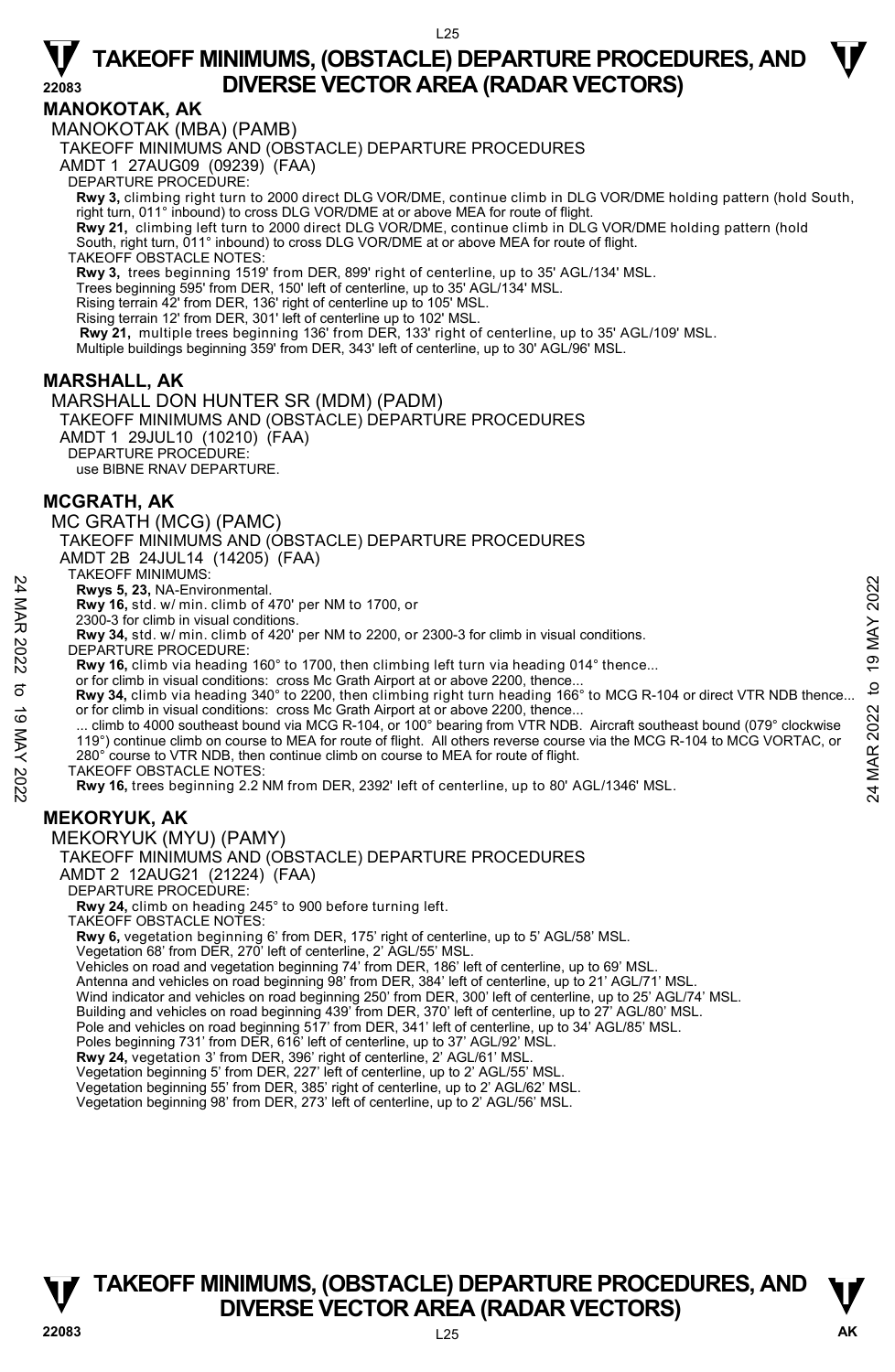#### **MIDDLETON ISLAND, AK**

MIDDLETON ISLAND (MDO) (PAMD)

TAKEOFF MINIMUMS AND (OBSTACLE) DEPARTURE PROCEDURES

ORIG-A 10JAN13 (13010) (FAA)

TAKEOFF MINIMUMS:

**Rwys 13, 31,** NA-Environmental. TAKEOFF OBSTACLE NOTES:

**Rwy 2,** aircraft on taxiway, 5' from DER, 195' left of centerline, up to 20' AGL/119' MSL.

Vehicle on taxiway, 131' from DER, 193' left of centerline, up to 15' AGL/114' MSL.

**Rwy 20,** vehicles on road beginning 3' from DER, 124' right of centerline, up to 15' AGL/164' MSL.

#### **MINCHUMINA, AK**

MINCHUMINA (MHM) (PAMH) TAKEOFF MINIMUMS AND (OBSTACLE) DEPARTURE PROCEDURES AMDT 2A 31MAR16 (16091) (FAA) TAKEOFF MINIMUMS: **Rwy 3,** 1600-3 for climb in visual conditions. Procedure NA at night DEPARTURE PROCEDURE: **Rwy 3,** for climb in visual conditions: Cross MHM NDB north bound at or above 1600 MSL before proceeding on course. **Rwy 21,** climb via heading 204° to 1600 before proceeding on course. TAKEOFF OBSTACLE NOTES: **Rwy 3,** light 10' from DER, 30' right of centerline, 2' AGL/681' MSL. Trees and bush, beginning 27' from DER, 99' left of centerline, up to 689' MSL. Tree, 122' from DER, 339' left of centerline, 736' MSL. Trees, beginning 123' from DER, 184' right of centerline, up to 685' MSL. Trees and terrain beginning 144' from DER, 209' left of centerline, up to 764' MSL. **Rwy 21,** tree and light beginning 3' from DER, 30' left of centerline, up to 713' MSL. Light, trees and bush beginning 10' from DER, 50' right of centerline, up to 716' MSL. Pole 108' from DER, 298' left of centerline, 679' MSL. Trees beginning 342' from DER, 440' right of centerline, up to 719' MSL. Trees beginning 399' from DER, 300' right of centerline, up to 742' MSL. **MOUNTAIN VILLAGE, AK**  MOUNTAIN VILLAGE (MOU) (PAMO) TAKEOFF MINIMUMS AND (OBSTACLE) DEPARTURE PROCEDURES AMDT 2 30JAN20 (20030) (FAA) TAKEOFF OBSTACLE NOTES: **Rwy 2,** lighting 9' from DER, 47' right of centerline, 341' MSL. Lighting 9' from DER, 47' left of centerline, 340' MSL. **Rwy 20,** lighting 9' from DER, 47' left of centerline, 299' MSL. Lighting 10' from DER, 47' right of centerline, 299' MSL. **NAPAKIAK, AK**  NAPAKIAK (WNA) (PANA) TAKEOFF MINIMUMS AND (OBSTACLE) DEPARTURE PROCEDURES ORIG 17OCT13 (13290) (FAA) TAKEOFF OBSTACLE NOTES: **Rwy 16,** numerous trees beginning 47' from DER, 161' right of centerline, up to 13' AGL/30' MSL. Tree 465' from DER, 22' left of centerline, 16' AGL/33' MSL. **Rwy 34,** numerous poles beginning 299' from DER, 287' left of centerline, up to 29' AGL/46' MSL. Numerous poles beginning 177' right of centerline, 273' right of centerline, up to 26' AGL/43' MSL. Rod on tower 359' from DER, 430' left of centerline, 30' AGL/47' MSL. Antenna 357' from DER, 408' right of centerline, 29' AGL/46' MSL. Catenary 215' from DER, 352' right of centerline, 19' AGL/36' MSL. Tree 206' from DER, 297' left of centerline, 15' AGL/32' MSL. Multiple buildings beginning 639' from DER, 414' left of centerline, up to 26' AGL/43' MSL. Tree 520' from DER, 437' right of centerline, 13' AGL/30' MSL. **NAPASKIAK, AK**  Trees beginning 342' from DER, 40' ight of centerline, up to 719' MSL.<br>
Trees beginning 342' from DER, 440' right of centerline, up to 742' MSL.<br>
Trees beginning 399' from DER, 300' right of centerline, up to 742' MSL.<br>
MO

NAPASKIAK (PKA) (PAPK) TAKEOFF MINIMUMS AND (OBSTACLE) DEPARTURE PROCEDURES ORIG 05MAR15 (15064) (FAA) TAKEOFF OBSTACLE NOTES**: Rwy 2,** boats 25' from DER, 468' left of centerline, up to 50' AGL/50' MSL. Trees 33' from DER, 141' left of centerline, up to 50' AGL/74' MSL. Trees beginning 527' from DER, left and right of centerline, up to 50' AGL/74' MSL. Trees 917' from DER, beginning 29' left of centerline, up to 50' AGL/74' MSL. **Rwy 20,** trees beginning 32' from DER, left and right of centerline, up to 50' AGL/74' MSL.

Boats 620' from DER, 618' right of centerline, up to 50' AGL/50' MSL.

Trees beginning 1100' from DER, left and right of centerline, up to 50' AGL/74' MSL.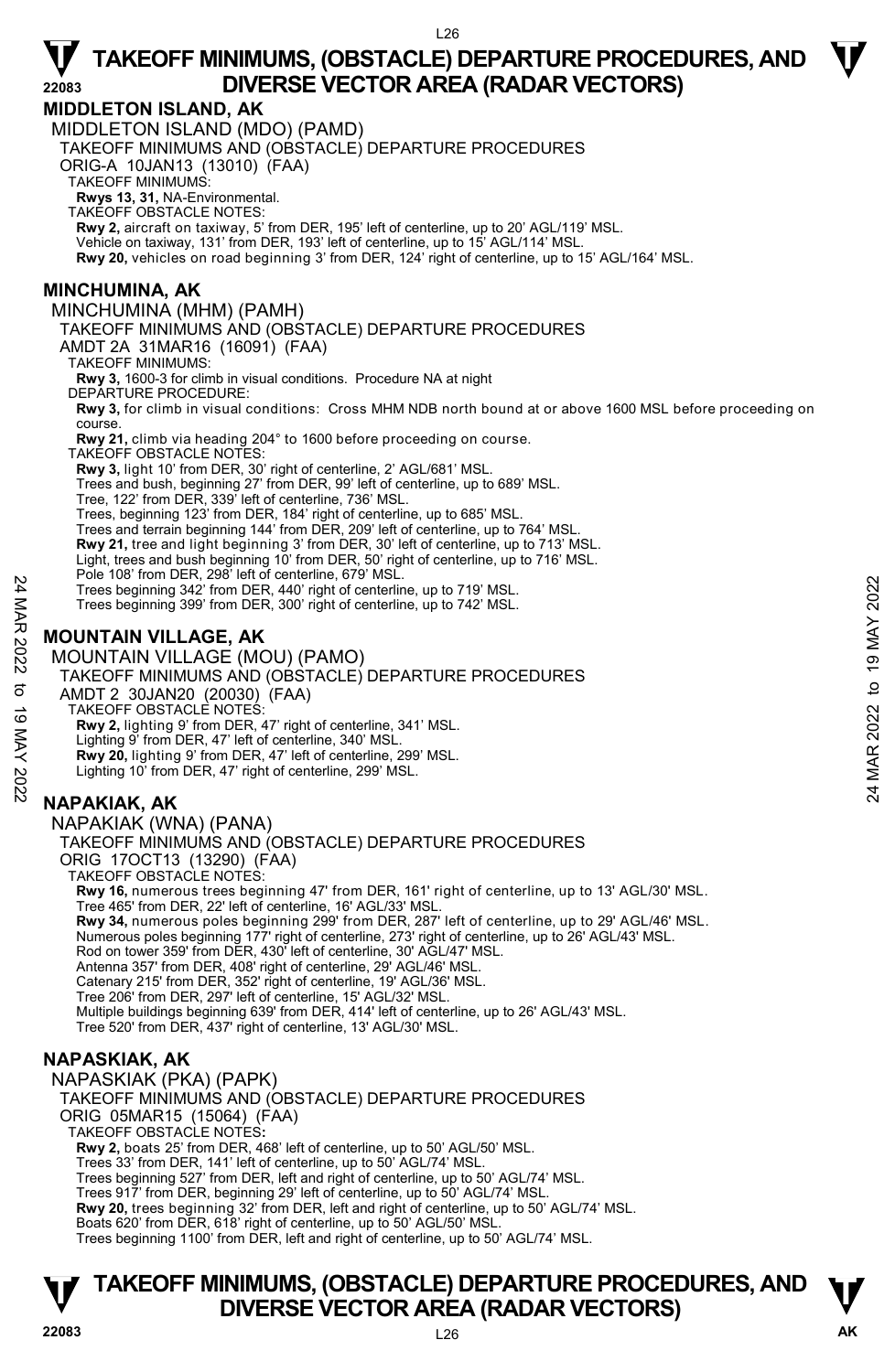#### **NELSON LAGOON, AK**

NELSON LAGOON (OUL) (PAOU) TAKEOFF MINIMUMS AND (OBSTACLE) DEPARTURE PROCEDURES AMDT 1 05DEC19 (19339) (FAA)

DEPARTURE PROCEDURE:

Use BINAL TWO DEPARTURE

TAKEOFF OBSTACLE NOTES:

**Rwy 8,** trees beginning 77' from DER, 210' left of centerline, up to 20' AGL/43' MSL. Trees beginning 142' from DER, 56' right of centerline, up to 20' AGL/30' MSL. **Rwy 26,** trees beginning 21' from DER, 10' right of centerline, up to 20' AGL/40' MSL.<br>Trees 265' from DER, 559' left of centerline, 20' AGL/34' MSL. Trees beginning 296' from DER, 25' left of centerline, up to 20' AGL/40' MSL.

#### **NENANA, AK**

NENANA MUNI (ENN) (PANN) TAKEOFF MINIMUMS AND (OBSTACLE) DEPARTURE PROCEDURES AMDT 4 22OCT09 (09295) (FAA) TAKEOFF MINIMUMS: **Rwy 4L,** 600-2½ or std. with a min. climb of 325' per NM to 1100. **Rwys 4R,4W, 22L, 22W,** NA-ATC. DEPARTURE PROCEDURE: **Rwy 4L,** climbing right turn via heading 127° to 1900 then climbing right turn direct ENN VORTAC, thence...

 **Rwy 22R,** climb via heading 218° to 1800 then climbing left turn direct ENN VORTAC, thence... ...continue climb in ENN VORTAC holding pattern (Southwest, left turn, 042° inbound) to MEA for route of flight before proceeding on course.

TAKEOFF OBSTACLE NOTES:

**Rwy 4L,** trees beginning 1.9 NM from DER, 3209' left of centerline, up to 60' AGL/859' MSL.

#### **NEW STUYAHOK, AK**

NEW STUYAHOK (KNW) (PANW)

TAKEOFF MINIMUMS AND (OBSTACLE) DEPARTURE PROCEDURES NEW STUYAHOK (KNW) (PANW)<br>  $\geq$  TAKEOFF MINIMUMS AND (OBSTACLE) DEPARTURE PROCEDURES<br>
AMDT 1A 05JAN17 (17005) (FAA)<br>
TAKEOFF OBSTACLE NOTES:<br>
Rwy 14, it pole 9 from DER, 47 right of centerline, 5' AGL/329' MSL.<br>
Tee 2021

AMDT 1A 05JAN17 (17005) (FAA)

TAKEOFF OBSTACLE NOTES:

**Rwy 14,** lt pole 9' from DER, 47' right of centerline, 5' AGL/329' MSL.

- Trees beginning 388' from DER, 299' right of centerline, up to 25' AGL/343' MSL.
- **Rwy 14**, REIL 41' from DER, 84' right of centerline, 372' MSL.
- Tank 177' from DER, 423' right of centerline, 11' AGL/381' MSL.
- Tree 204' from DER, 467' left of centerline, 376' MSL.
- Tree 293' from DER, 533' left of centerline, 383' MSL.
- Trees beginning 478' from DER, 494' left of centerline, up to 390' MSL.
- Trees beginning 558' from DER, 350' right of centerline, up to 389' MSL.

### **NIKOLAI, AK**

NIKOLAI (FSP) (PAFS) TAKEOFF MINIMUMS AND (OBSTACLE) DEPARTURE PROCEDURES AMDT 1 19JUL18 (18200) (FAA) TAKEOFF OBSTACLE NOTES: **Rwy 5,** lighting 0' from DER, 80' right of centerline, 5' AGL/451' MSL.<br>Trees beginning 80' from DER, 317' left of centerline, up to 20' AGL/476' MSL. Vegetation 102' from DER, 89' right of centerline, 452' MSL. Trees beginning 103' from DER, 498' right of centerline, up to 472' MSL. Tree, vehicles on road beginning 146' from DER, 76' left of centerline, up to 506' MSL. Tree 284' from DER, 498' left of centerline, 67' AGL/535' MSL. Tree, building beginning 303' from DER, 144' left of centerline, up to 77' AGL/547' MSL. Trees beginning 432' from DER, 265' right of centerline, up to 480' MSL. Tree 650' from DER, 639' right of centerline, 488' MSL. Trees beginning 716' from DER, 421' right of centerline, up to 496' MSL. Tree 937' from DER, 675' right of centerline, 497' MSL. Trees beginning 972' from DER, 7' right of centerline, up to 74' AGL/528' MSL. **Rwy 23,** vegetation 0' from DER, 134' left of centerline, 446' MSL. Trees beginning 6' from DER, 124' right of centerline, up to 458' MSL. Trees beginning 48' from DER, 143' right of centerline, up to 484' MSL. Vegetation 89' from DER, 272' left of centerline, 448' MSL. Vegetation 100' from DER, 93' left of centerline, 449' MSL. Vehicle on road 444' from DER, 550' left of centerline, 457' MSL. Tree 648' from DER, 506' left of centerline, 473' MSL. Trees beginning 662' from DER, 310' left of centerline, up to 484' MSL. Trees beginning 698' from DER, 261' right of centerline, up to 494' MSL. Trees beginning 880' from DER, 104' left of centerline, up to 487' MSL. Trees beginning 1362' from DER, 67' left of centerline, up to 496' MSL. Tree 1547' from DER, 633' left of centerline, 498' MSL. Tree 1638' from DER, 890' right of centerline, 501' MSL. Tree 1747' from DER, 892' right of centerline, 503' MSL.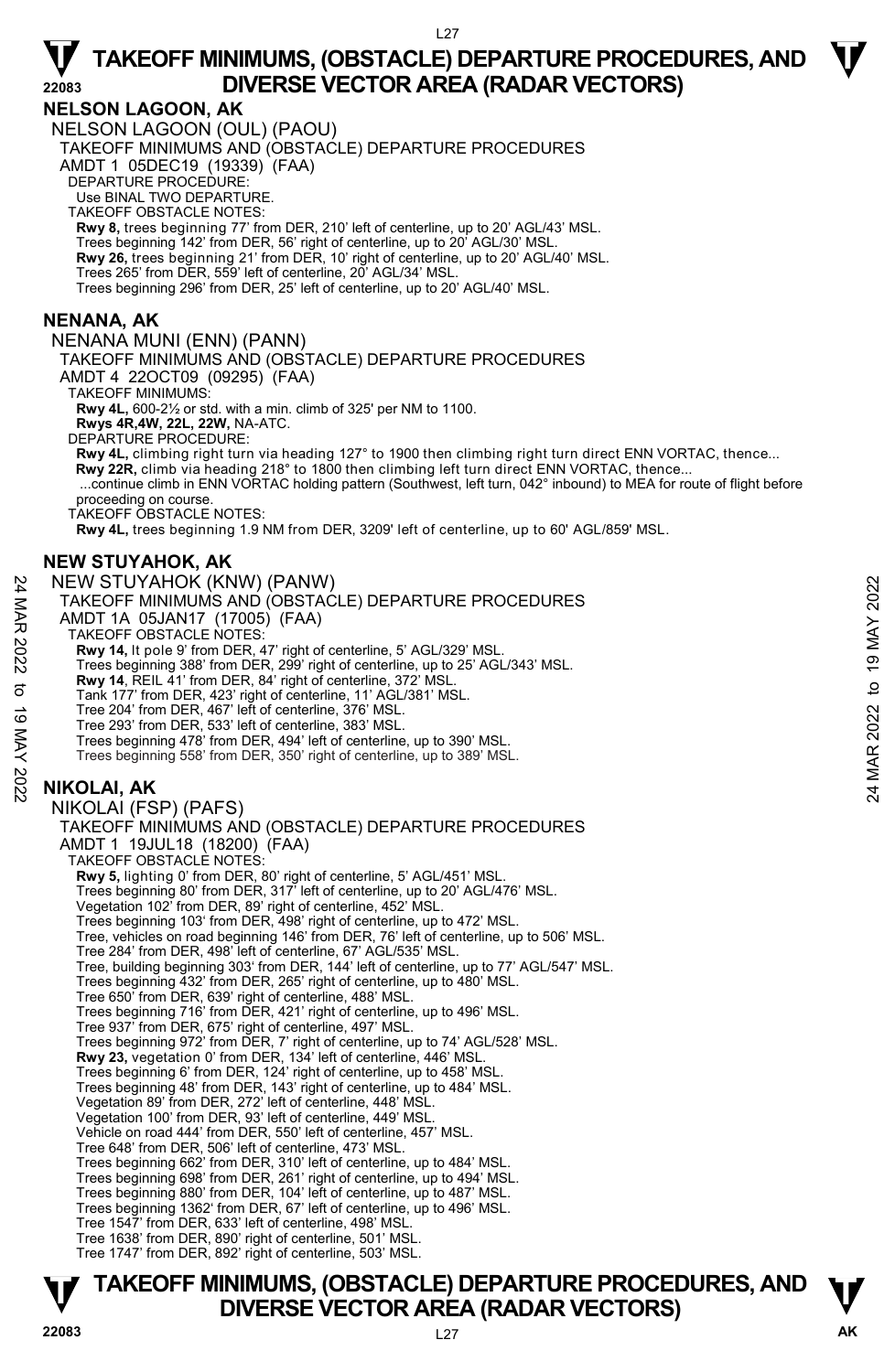**NOATAK, AK**  NOATAK (WTK) (PAWN) TAKEOFF MINIMUMS AND (OBSTACLE) DEPARTURE PROCEDURES AMDT 2 08NOV18 (18312) (FAA) DEPARTURE PROCEDURE: **Rwy 1,** climb heading 011° to 1900' before proceeding on course. TAKEOFF OBSTACLE NOTES: **Rwy 1,** traverse way 52' from DER, 460' right of centerline, 15' AGL/97' MSL. Building 100' from DER, 271' left of centerline, 26' AGL/115' MSL. Lighting, traverse way, pole beginning 105' from DER, 320' left of centerline, up to 26' AGL/118' MSL. Pole, traverse way, wind indicator beginning 129' from DER, 311' right of centerline, up to 36' AGL/118' MSL. Antenna 1306' from DER, 224' left of centerline, 44' AGL/129' MSL. Building 1446' from DER, 375' right of centerline, 40' AGL/128' MSL. Tower, antenna beginning 1959' from DER, 249' left of centerline, up to 100' AGL/187' MSL. **Rwy 19,** trees beginning 144' from DER, 240' left of centerline, up to 101' MSL. Tree 167' from DER, 353' right of centerline, 92' MSL. Trees beginning 283' from DER, 245' left of centerline, up to 102' MSL. Tree 746' from DER, 649' left of centerline, 104' MSL. **NOME, AK**  NOME (OME) (PAOM) TAKEOFF MINIMUMS AND (OBSTACLE) DEPARTURE PROCEDURES AMDT 6 13NOV14 (14317) (FAA) TAKEOFF MINIMUMS: **Rwy 3,** std. w/min. climb of 480' per NM to 1800, or 1600-2½ for VCOA. DEPARTURE PROCEDURE: **Rwy 3,** climbing right turn to OME VOR/DME, thence … **Rwy 10,** climb on heading 099° to 1200 thence … **Rwys 21, 28,** turn left direct OME VOR/DME/FDV NDB, thence … Departures northeast CW through westbound (040° CW 260°), climb on course. Departures west CW through northeast bound (260° CW 040°), climb southeast bound on OME VOR/DME R-144 or 148° bearing from FDV NDB to 2200, then turn right via direct OME VOR/DME/FDV NDB. Continue climb on course. VCOA: **Rwy 3,** obtain ATC approval for VCOA when requesting IFR clearance. Climb in visual conditions to cross Nome Airport at or above 1500 before proceeding on course. TAKEOFF OBSTACLE NOTES: **Rwy 3,** pole 1058' from DER, 236' right of centerline, 37' AGL/88' MSL.<br>Secondary road beginning 27' from DER, 19' right of centerline up to 15' AGL/69' MSL. Trees beginning 249' from DER, 2' right of centerline, up to 15' AGL/61' MSL. Poles beginning 1519' from DER, 310' left of centerline, up to 43' AGL/101' MSI Secondary road beginning 23' from DER, 17' left of centerline, up to 15' AGL/78' MSL. Bushes beginning 17' from DER, 118' left of centerline, up to 2' AGL/50' MSL. Trees beginning 339' from DER, 6' left of centerline, up to 10' AGL/62' MSL.<br>**Rwy 10,** chimney/stacks beginning 752' from DER, 503' right of centerline, up to 64' AGL/76' MSL. Pole 748' from DER, 608' right of centerline, 38' AGL/59' MSL. Pole 423' from DER, 471' right of centerline, 20' AGL/48' MSL. Pole 777' from DER, 610' right of centerline, 35' AGL/56' MSL. Antenna on pole 674' from DER, 521' right of centerline, 39' AGL/52' MSL. Pole 792' from DER, 502' right of centerline, 40' AGL/53' MSL. Pole 867' from DER, 666' right of centerline, 43' AGL/55' MSL Antenna on pole 676' from DER, 572' right of centerline, 34' AGL/46' MSL. Pole 956' from DER, 735' right of centerline, 39' AGL/51' MSL. Pole 784' from DER, 603' right of centerline, 30' AGL/43' MSL Building 764' from DER, 589' right of centerline, 28' AGL/54' MSL. Road beginning 199' from DER, 493' right of centerline, 15' AGL/30' MSL. Tower 3753' from DER 1355' right of centerline, 90' AGL/120' MSL. Pole 1707' from DER, 923' left of centerline, 41' AGL/93' MSL. Pole 1874' from DER, 611' left of centerline, 36' AGL/86' MSL. Pole 1731' from DER, 594' left of centerline, 24' AGL/71' MSL. Building 1051' from DER, 742' left of centerline, 18' AGL/63' MSL.<br>**Rwy 21,** trees beginning 377' from DER, 48' right of centerline, up to 11' AGL/46' MSL. Bushes beginning 187' from DER, 174' right of centerline, up to 3' AGL/45' MSL. Secondary road beginning 559' from DER, 140' right of centerline, up to 15' AGL/47' MSL. Ground 188' from DER, 396' right of centerline, 19' MSL. Bushes beginning 595' from DER, 152' left of centerline, 13' AGL/48' MSL. Trees beginning 585' from DER, 2' left of centerline, up to 9' AGL/40' MSL. Secondary road beginning 540' from DER, 47' left of centerline, up to 15' AGL/43' MSL. Poles beginning 1547' from DER, 89' left of centerline, up to 32' AGL/62' MSL. Ground 597' from DER, 397' left of centerline, 29' MSL. **Rwy 28,** Obstruction light on localizer 1303' from DER, 42' right of centerline, 15' AGL/51' MSL. Navaid 15' from DER, 152' right of centerline, 4' AGL/17' MSL. Pole 122' from DER, 521' left of centerline, 45' AGL/72' MSL. Pole 121' from DER, 399' left of centerline, 15' AGL/42' MSL. 24 Marchines included to the Content of the Content of the Content of the Content of the Content of the Content<br>
24 Marchines Continue climb on course.<br>
24 Marchines (VCOA) when requesting IFR clearance. Climb in visual c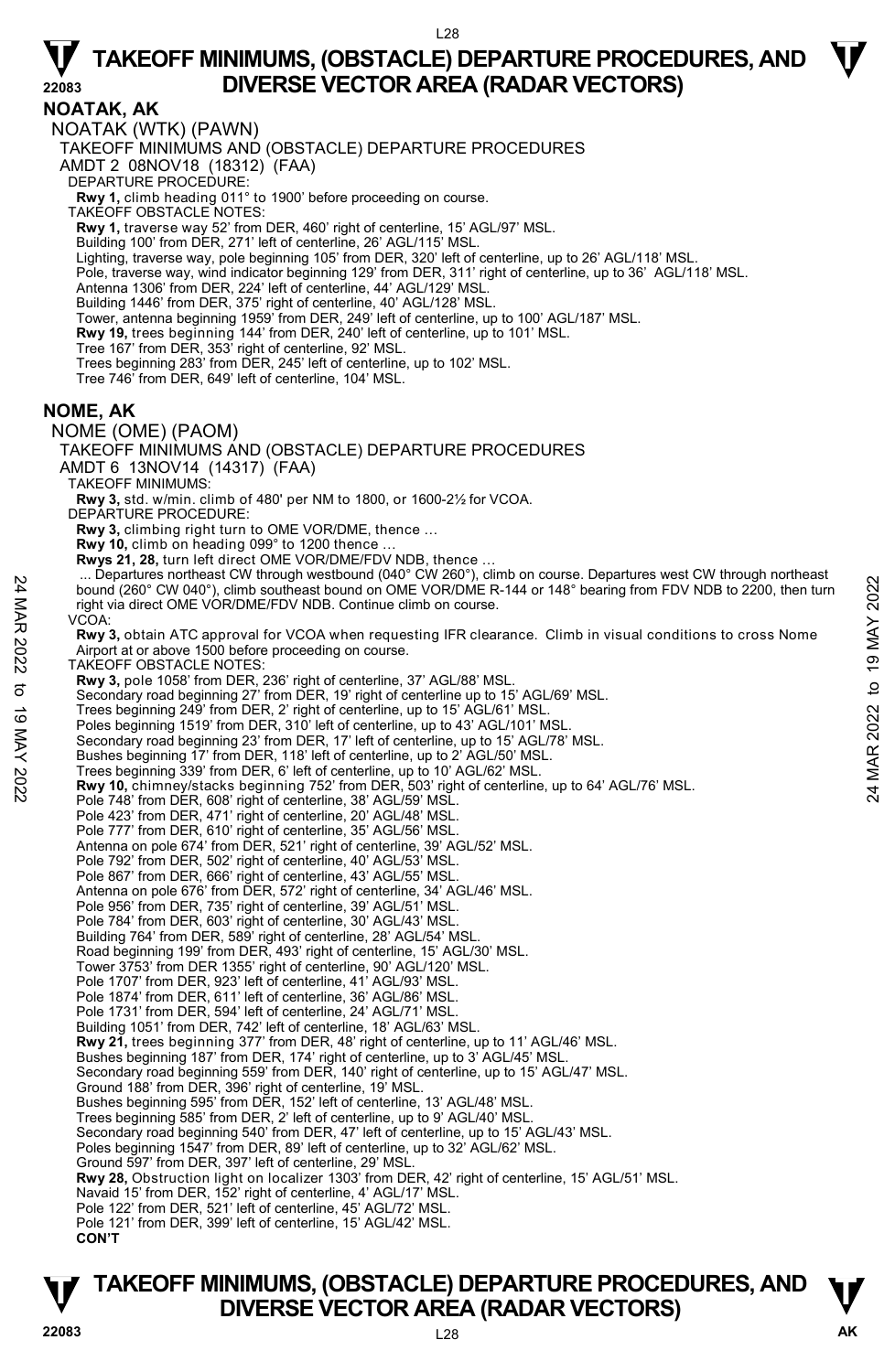#### **NOME, AK (CON'T)**

NOME (OME) (PAOM) (CON'T) **Rwy 28 (CON'T), debris 415' from DER, 377' left of centerline, up to 9' AGL/50' MSL** Secondary road beginning 181' from DER, 259' left of centerline, up to 15' AGL/48' MSL. Ground beginning 168' from DER, 262' left of centerline, up to 63' MSL. Buildings beginning 398' from DER, 203' left of centerline, up to 32' AGL/57' MSL.<br>Trees beginning 90' from DER, 361' left of centerline, up to 10' AGL/21' MSL.<br>Trees beginning 919' from DER, 357' left of centerline, 9' AG Fence beginning 396' from DER, 245' left of centerline, up to 7' AGL/30' MSL. Antenna on DME LTD 1314' from DER, 213' left of centerline, 28' AGL/63' MSL. Sign 390' from DER, 246' left of centerline, 2' AGL/29' MSL. NAVAID 15' from DER, 152' left of centerline, 4' AGL/17' MSL.

#### **NONDALTON, AK**

NONDALTON (5NN) (PANO) TAKEOFF MINIMUMS AND (OBSTACLE) DEPARTURE PROCEDURES ORIG 16FEB06 (06047) (FAA) TAKEOFF MINIMUMS: **Rwy 2,** NA-obstacles. DEPARTURE PROCEDURE: **Rwy 20,** Use ILIAMNA DEPARTURE.

#### **NOORVIK, AK**

ROBERT/BOB/CURTIS MEML (D76) (PFNO) TAKEOFF MINIMUMS AND (OBSTACLE) DEPARTURE PROCEDURES AMDT 1 31DEC20 (20366) (FAA) DEPARTURE PROCEDURE:

**Rwy 6**, climbing left turn to a heading between 244° CW to 286° from DER to 3800 before proceeding on course, or min. climb of 320' per NM to 2500 for a heading between 287° CW to 243°. **Rwy 24,** climb on a heading between 110° CW to 314° from DER to 3700 before proceeding on course, or min. climb of

240' per NM to 2300 for a heading between 315° CW to 063°, and min. climb of 240' per NM to 2300 for a heading between 064° CW to 109°. **24 Rwy 24,** climb on a heading between 110° CW to 314° from DER to 3700 before proceeding on course, or min. climb of<br>
240' per NM to 2300 for a heading between<br>
26  $^{240}$  CW to 193<sup>9</sup>. CW to 198<sup>9</sup>, and min. climb of 2

#### **NORTHWAY, AK**

NORTHWAY (ORT) (PAOR)

TAKEOFF MINIMUMS AND (OBSTACLE) DEPARTURE PROCEDURES

AMDT 2 18JAN17 (07018) (FAA)

DEPARTURE PROCEDURE:

**Rwy 5,** climbing right turn to 4000 via ORT R-100, then climbing right turn to 8000 direct ORT VORTAC, continue climb in ORT VORTAC holding pattern (West, right turn, 108° inbound) to 8000 before proceeding on course. .

**Rwy 23,** climbing left turn to 4000 via ORT R-170, then climbing left turn to 8000 direct ORT VORTAC, continue climb in ORT VORTAC holding pattern (West, right turn, 108° inbound) to 8000 before proceeding on course. . .

 . . .continue climb via assigned route. TAKEOFF OBSTACLE NOTES:

**Rwy 5,** multiple trees beginning 1133' from DER, 727' right of centerline, up to 60' AGL/1859' MSL.

Multiple trees beginning 3881' from DER, 1522' left of centerline, up to 60' AGL/1859' MSL. **Rwy 23,** multiple trees beginning 777' from DER, 560' left of centerline, up to 60' AGL/1809' MSL. Multiple trees beginning 1365' from DER, 527' right of centerline, up to 60' AGL/1809' MSL.

#### **NUIQSUT, AK**

NUIQSUT (AQT) (PAQT)

TAKEOFF MINIMUMS AND (OBSTACLE) DEPARTURE PROCEDURES ORIG 08APR10 (10098) (FAA) TAKEOFF OBSTACLE NOTES:

**Rwy 5,** road with vehicles beginning 165' from DER, left and right of centerline, up to 15' AGL/89' MSL. **Rwy 23,** terrain beginning 211' from DER, 523' left of centerline to 450' right of centerline, up to 74' MSL.



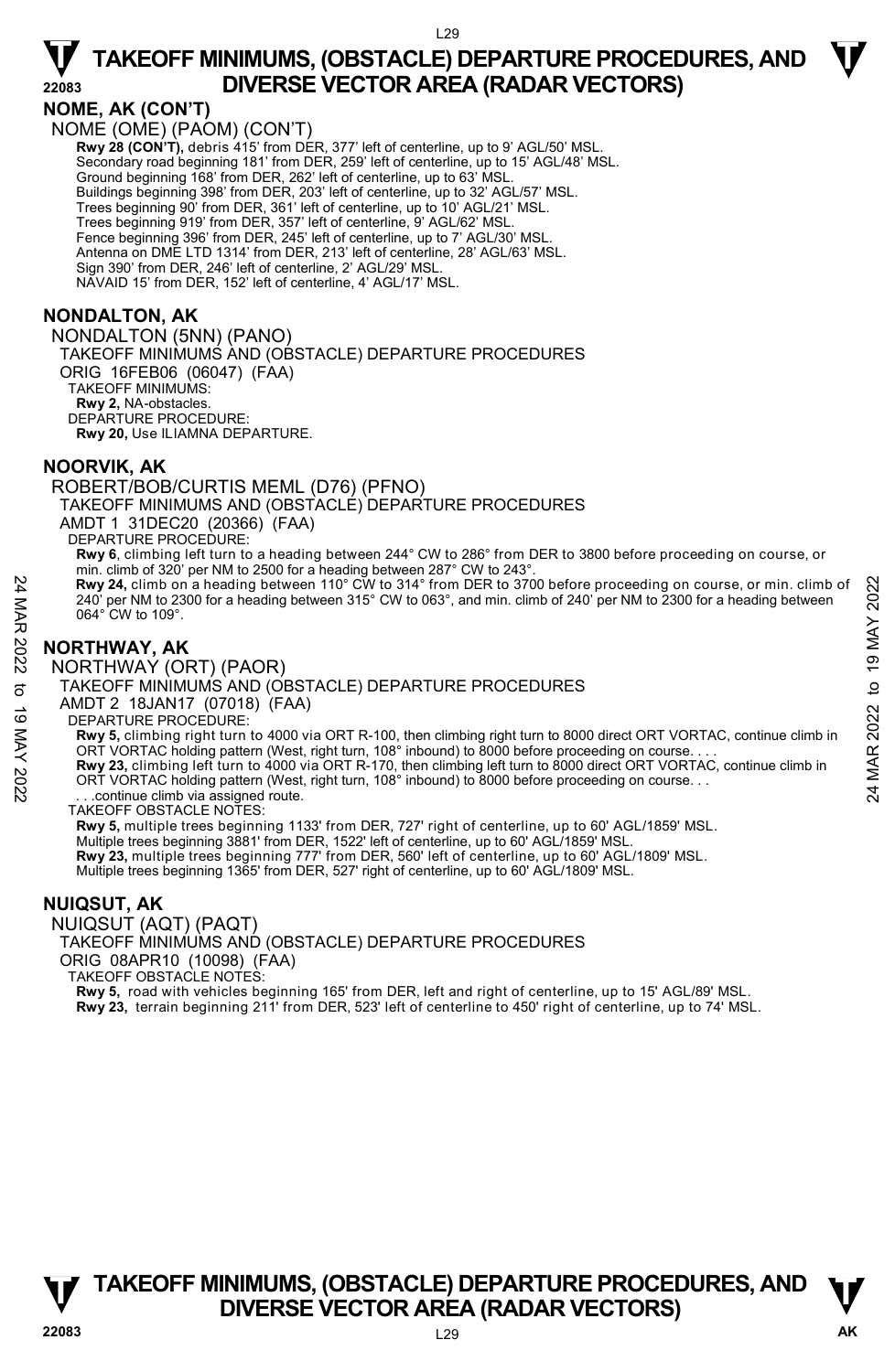**NULATO, AK**  NULATO (NUL) (PANU) TAKEOFF MINIMUMS AND (OBSTACLE) DEPARTURE PROCEDURES AMDT 1 05JAN17 (17005) (FAA) TAKEOFF MINIMUMS: **Rwy 3,** 600-2¾ w/min. climb of 245' per NM to 1200 or 1200-2½ for VCOA. DEPARTURE PROCEDURE: **Rwy 3,** climb heading 029° to 1600 before turning left. **Rwy 21,** climb heading 209° to 1500 before proceeding on course. VCOA: Obtain ATC approval for VCOA when requesting IFR clearance. Climb in visual conditions to cross Nulato airport at or above 1500 before proceeding on course. TAKEOFF OBSTACLE NOTES: **Rwy 3,** trees beginning 16' from DER, 237' right of centerline, up to 60' AGL/459' MSL. Trees beginning 18' from DER, 379' left of centerline, up to 60' AGL/459' MSL. Trees beginning 738' from DER, 54' right of centerline, up to 60' AGL/559' MSL. Trees beginning 1673' from DER, 179' right of centerline, up to 60' AGL/559' MSL.<br>Trees beginning 2402' from DER, 93' right of centerline, up to 60' AGL/615' MSL.<br>Trees beginning 4969' from DER, 293' right of centerline, u Trees beginning 6071' from DER, 263' right of centerline, up to 60' AGL/759' MSL. Trees beginning 1.2 NM from DER, 637' left of centerline, up to 60' AGL/859' MSL. Trees beginning 1.4 NM from DER, 1026' left of centerline, up to 60' AGL/959' MSL. Trees beginning 2 NM from DER, 785' left of centerline, up to 60' AGL/959' MSL. Tree 2.2 NM from DER, 4145' left of centerline, 60' AGL/859' MSL. **Rwy 21,** trees, beginning 15' from DER, 118' right of centerline, up to 60' AGL/459' MSL. **PALMER, AK**  WARREN "BUD" WOODS PALMER MUNI (PAQ) (PAAQ) TAKEOFF MINIMUMS AND (OBSTACLE) DEPARTURE PROCEDURES AMDT 2B 08NOV18 (18312) (FAA) TAKEOFF MINIMUMS: **Rwy 10,** NA-Obstacles. DEPARTURE PROCEDURE: **Rwys 16, 28, 34,** Use PALMER RNAV DEPARTURE. TAKEOFF OBSTACLE NOTES: **Rwy 16,** NAVAID beginning 3' from DER, 40' right of centerline, up to 2' AGL/222' MSL. NAVAID, fence beginning 4' from DER, 49' left of centerline, up to 1' AGL/222' MSL. Terrain beginning 197' from DER, 393' right of centerline, up to 227' MSL. Trees beginning 584' from DER, 161' left of centerline, up to 60' AGL/274' MSL. Catenary 910' from DER, 623' right of centerline, 39' AGL/259' MSL. Trees beginning 991' from DER, 40' right of centerline, up to 72' AGL/292' MSL. Trees beginning 2340' from DER, 246' right of centerline, up to 90' AGL/301' MSL. **Rwy 28**, NAVAID beginning 3' from DER, 27' right of centerline, up to 2' AGL/234' MSL. NAVAID beginning 11' from DER, 37' left of centerline, up to 1' AGL/234' MSL. Vegetation 11' from DER, 48' right of centerline, 3' AGL/236' MSL. Vertical structure, tree, vegetation beginning 20' from DER, 183' right of centerline, up to 22' AGL/259' MSL. Trees beginning 20' from DER, 10' left of centerline, up to 90' AGL/322' MSL. Tree, vegetation beginning 278' from DER, 18' right of centerline, up to 79' AGL/317' MSL. Tree, pole, catenary, antenna beginning 513' from DER, 12' right of centerline, up to 92' AGL/328' MSL. Trees beginning 1377' from DER, 45' left of centerline, up to 94' AGL/331' MSL. Trees beginning 2121' from DER, 594' left of centerline, up to 97' AGL/337' MSL. Trees beginning 3799' from DER, 876' left of centerline, up to 67' AGL/345' MSL. Tree 3965' from DER, 773' left of centerline, 69' AGL/354' MSL. **Rwy 34**, tree, NAVAID beginning 1' from DER, 39' right of centerline, up to 79' AGL/287' MSL. NAVAID beginning 9' from DER, 40' left of centerline, up to 2' AGL/250' MSL. Sign 28' from DER, 198' left of centerline, 3' AGL/251' MSL. Vegetation 38' from DER, 431' left of centerline, 4' AGL/253' MSL. Tree 73' from DER, 192' right of centerline, 47' AGL/289' MSL. Trees beginning 138' from DER, 144' right of centerline, up to 82' AGL/306' MSL. Vegetation beginning 164' from DER, 287' left of centerline, up to 2' AGL/255' MSL. Tree 270' from DER, 545' left of centerline, 5' AGL/257' MSL. Tree, catenary, pole beginning 393' from DER, 108' right of centerline, up to 73' AGL/313' MSL. Tree 575' from DER, 512' left of centerline, 4' AGL/265' MSL. Trees beginning 653' from DER, 170' left of centerline, up to 4' AGL/266' MSL. Catenary, pole, tree beginning 1046' from DER, 52' left of centerline, up to 42' AGL/284' MSL.<br>Trees beginning 1123' from DER, 133' left of centerline, up to 83' AGL/327' MSL. Trees beginning 1129' from DER, 12' right of centerline, up to 82' AGL/325' MSL. Tree 1256' from DER, 397' left of centerline, 80' AGL/329' MSL. Trees beginning 1880' from DER, 34' left of centerline, up to 97' AGL/352' MSL. Tree 1990' from DER, 75' right of centerline, 102' AGL/341' MSL. Trees beginning 2184' from DER, 4' right of centerline, up to 109' AGL/344' MSL. Trees beginning 2546' from DER, 162' left of centerline, up to 98' AGL/356' MSL. Tree 2963' from DER, 1188' right of centerline, 82' AGL/355' MSL. Trees beginning 2973' from DER, 1191' right of centerline, up to 86' AGL/364' MSL. Trees beginning 4046' from DER, 1574' right of centerline, up to 119' AGL/379' MSL. Tree 4818' from DER, 1704' right of centerline, 118' AGL/385' MSL. Tree 1 NM from DER, 2106' right of centerline, 96' AGL/590' MSL. 24 MAR 2021 The State Particle Control of Control of Control of California Control of California Control of Control of Control of Control of Control of Control of Control of Control of Control of Control of Control of Con

### **TAKEOFF MINIMUMS, (OBSTACLE) DEPARTURE PROCEDURES, AND**  $\Psi$ **DIVERSE VECTOR AREA (RADAR VECTORS)**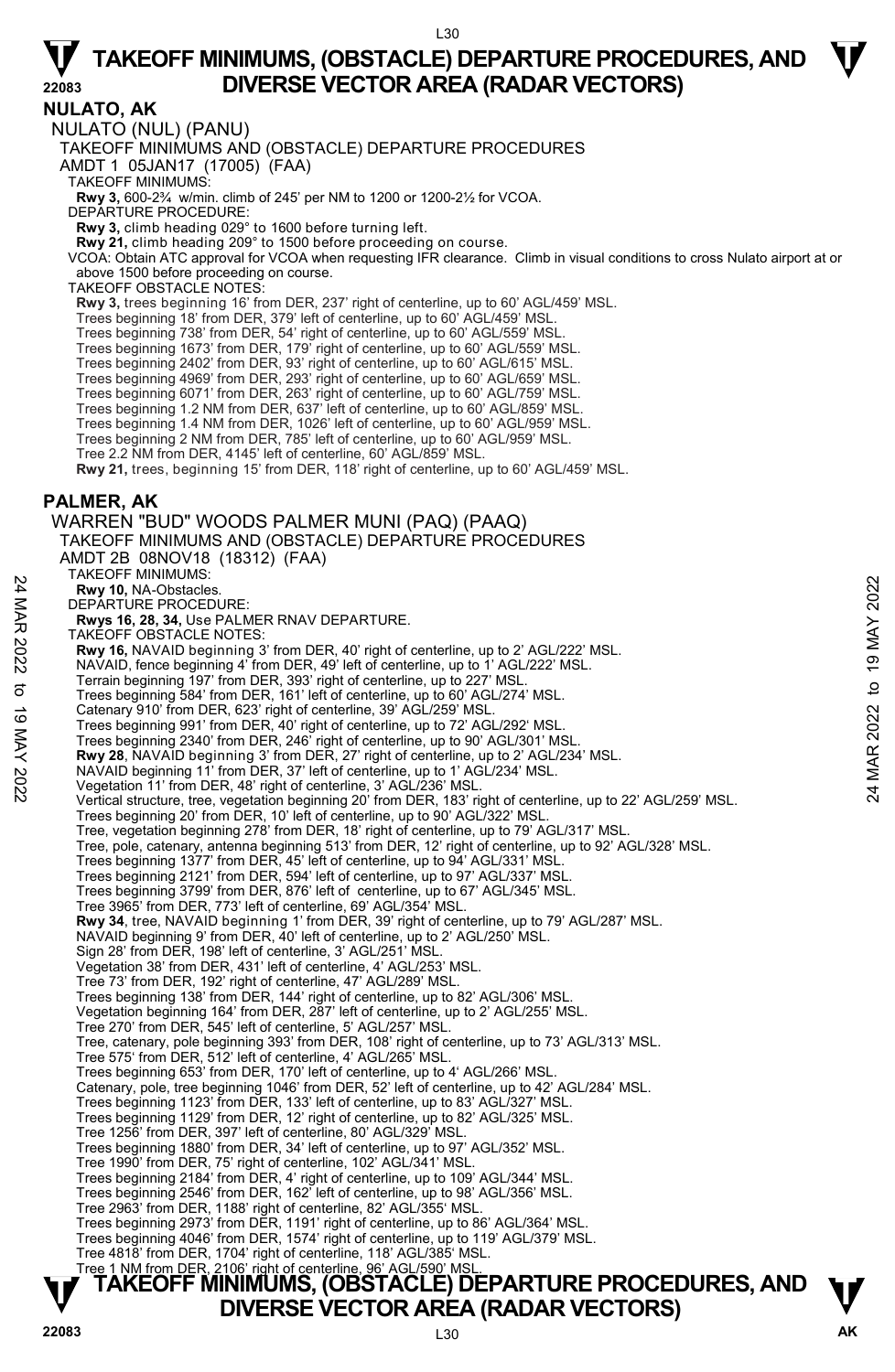#### **PERRYVILLE, AK**

PERRYVILLE (PEV) (PAPE) TAKEOFF MINIMUMS AND (OBSTACLE) DEPARTURE PROCEDURES AMDT 2 08NOV18 (18312) (FAA) TAKEOFF MINIMUMS: **Rwy 2,** NA-obstacles. DEPARTURE PROCEDURE: **Rwy 20,** Use CILAC (RNAV) DEPARTURE. TAKEOFF OBSTACLE NOTES: **Rwy 20,** tree 52' from DER, 264' right of centerline, 50' AGL/67' MSL. Trees beginning 83' from DER, 17' right of centerline, up to 50' AGL/99' MSL. Trees beginning 103' from DER, 190' left of centerline, up to 50' AGL/50' MSL. Trees beginning 549' from DER, 86' left of centerline, up to 50' AGL/64' MSL. Vehicle 1567' from DER, 156' left of centerline, 15' AGL/64' MSL. Tree 1690' from DER, 54' left of centerline, 50' AGL/70' MSL. Trees beginning 1937' from DER, 35' right of centerline, up to 50' AGL/149' MSL. Tree 2385' from DER, 125' left of centerline, 50' AGL/90' MSL. Tree 2633' from DER, 301' left of centerline, 50' AGL/100' MSL. Trees beginning 2666' from DER, 303' right of centerline, up to 50' AGL/249' MSL. Tree 2831' from DER, 21' left of centerline, 50' AGL/113' MSL. Trees beginning 2850' from DER, 322' left of centerline, up to 50' AGL/149' MSL. Trees beginning 4867' from DER, 1170' left of centerline, up to 50' AGL/349' MSL.

#### **PETERSBURG, AK**

 PETERSBURG JAMES A JOHNSON (PSG) (PAPG) TAKEOFF MINIMUMS AND (OBSTACLE) DEPARTURE PROCEDURES AMDT 6 27JUN13 (13178) (FAA) DEPARTURE PROCEDURE: Use PETERSBURG DEPARTURE.

#### **PILOT POINT, AK**

PILOT POINT (PNP) (PAPN) TAKEOFF MINIMUMS AND (OBSTACLE) DEPARTURE PROCEDURES ORIG 25DEC03 (03359) (FAA) DEPARTURE PROCEDURE Use ZILKO RNAV DEPARTURE. **PILOT POINT, AK<br>
PILOT POINT (PNP) (PAPN)**<br>
TAKEOFF MINIMUMS AND (OBSTACLE) DEPARTURE PROCEDURES<br>
ORIG 25DEC03 (03359) (FAA)<br>
DEPARTURE PROCEDURE:<br>
ORIG 2022<br>
DEPARTURE PROCEDURE:<br>
Use ZILKO RNAV DEPARTURE.<br> **PLATINUM, A** 

#### **PLATINUM, AK**

PLATINUM (PTU) (PAPM)

TAKEOFF MINIMUMS AND (OBSTACLE) DEPARTURE PROCEDURES

AMDT 2 17AUG17 (17229) (FAA)

TAKEOFF MINIMUMS:

**Rwy 14,** std. w/min climb of 640' per NM to 2800 or 2400-3 for VCOA.

- DEPARTURE PROCEDURE
- **Rwy 32,** climb heading 324° to 1500 before proceeding on course.
- VCOA:

**Rwy 14,** obtain ATC approval for VCOA when requesting IFR clearance, climb in visual conditions to cross Platinum airport at or above 2300 before proceeding on course.

TAKEOFF OBSTACLE NOTES:

**Rwy 14,** vehicles on road beginning 30' from DER, crossing centerline, up to 15' AGL/36' MSL. Bush 71' from DER, 242' right of centerline, 2' AGL/27' MSL. Vehicles on road beginning 183' from DER, 493' left of centerline, up to 15' AGL/31' MSL.

#### **POINT HOPE, AK**

POINT HOPE (PHO) (PAPO) TAKEOFF MINIMUMS AND (OBSTACLE) DEPARTURE PROCEDURES AMDT 1 17OCT13 (13290) (FAA) TAKEOFF OBSTACLE NOTES: **Rwy 1,** barge/iceberg 778' from DER, 632' left of centerline, 50' AGL/50' MSL. Lights 16' from DER, 37' left and right of centerline, 3' AGL/20' MSL.<br>**Rwy 19,** barge/iceberg 912' from DER, 237' left of centerline, 50' AGL/50' MSL. Lights 2' from DER, 38' left and right of centerline, 3' AGL/21' MSL.

#### **PORT ALSWORTH, AK**

WILDER RUNWAY (05K) (PAKX) TAKEOFF MINIMUMS AND (OBSTACLE) DEPARTURE PROCEDURES ORIG 07OCT21 (21336) (FAA) TAKEOFF MINIMUMS:  **Rwy 6R,** NA-Obstacles. **CON'T**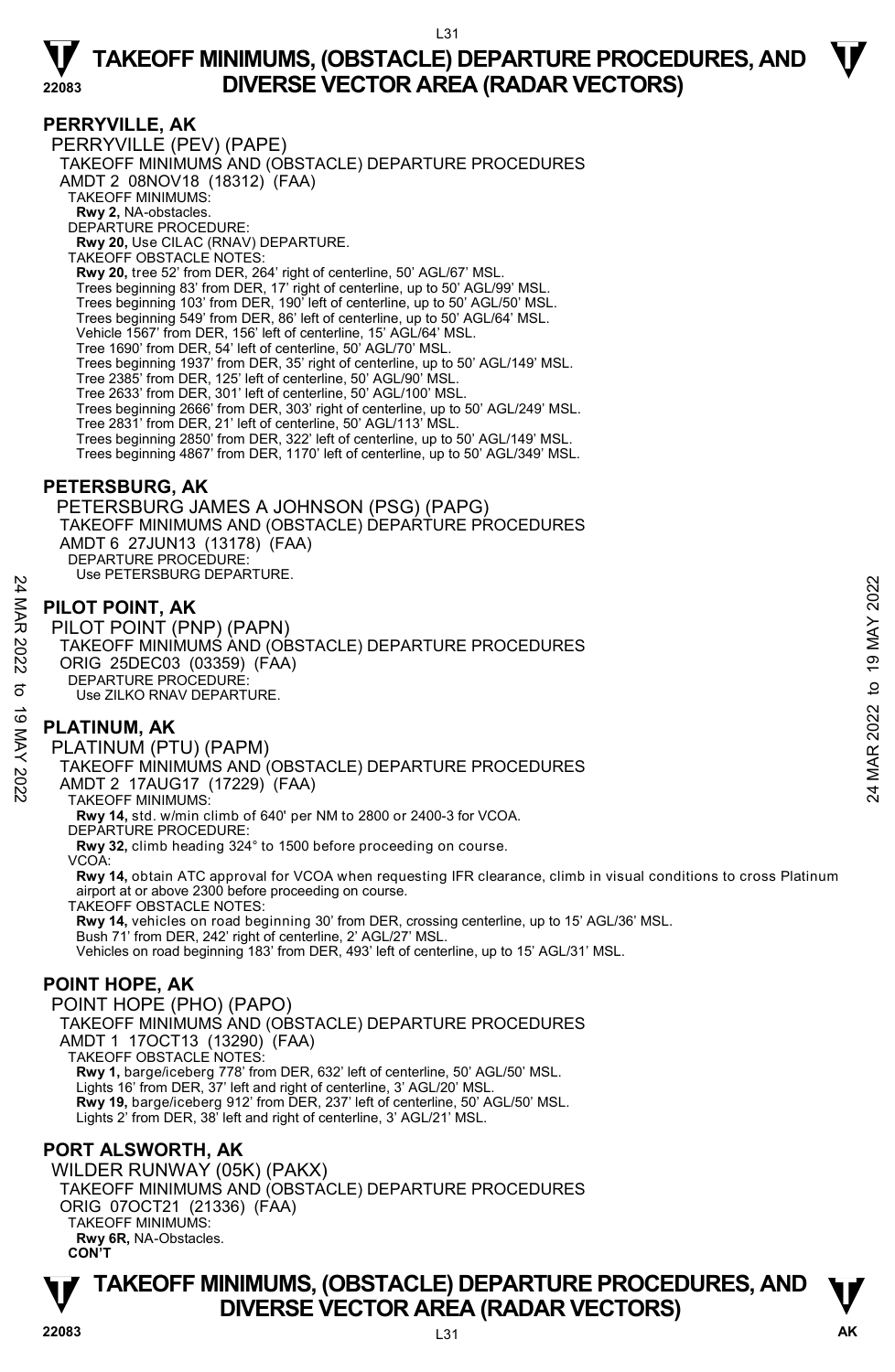**PORT ALSWORTH, AK (CON'T)** 

WILDER RUNWAY (05K) (PAKX) (CON'T) DEPARTURE PROCEDURE:

**Rwy 24L,** use MARVN DEPARTURE (RNAV).

TAKEOFF OBSTACLE NOTES:

**Rwy 24L,** trees beginning abeam DER, 93' left of centerline, up to 80' AGL/380' MSL. Trees beginning abeam DER, 74' right of centerline, up to 80' AGL/380' MSL.

#### **PORT HEIDEN, AK**

PORT HEIDEN (PTH) (PAPH) TAKEOFF MINIMUMS AND (OBSTACLE) DEPARTURE PROCEDURES AMDT 3 05DEC19 (19339) (FAA) DEPARTURE PROCEDURE: Use ITAWU DEPARTURE.

#### **QUINHAGAK, AK**

QUINHAGAK (PAQH)

TAKEOFF MINIMUMS AND (OBSTACLE) DEPARTURE PROCEDURES

AMDT 1 31MAR16 (16091) (FAA)

TAKEOFF MINIMUMS:

**Rwy 12,** std. w/min. climb of 255' per NM to 4200, or 1400-3 for climb in visual conditions. VCOA:

**Rwy 12,** obtain ATC approval for VCOA when requesting IFR clearance. Climb in visual conditions to cross Quinhagak airport at or above 1300 before proceeding on course.

TAKEOFF OBSTACLE NOTES:

**Rwy 12,** pole 19' from DER, 279' right of centerline, 15' AGL/46' MSL.<br>Trees beginning 225' from DER, 151' right of centerline, up to 15' AGL/64' MSL.

**Rwy 30,** trees beginning 251' from DER, 433' left of centerline, up to 15' AGL/64' MSL.

Trees beginning 834' from DER, 674' right of centerline, up to 15' AGL/64' MSL.

#### **RUBY, AK**

RUBY (RBY) (PARY)

TAKEOFF MINIMUMS AND (OBSTACLE) DEPARTURE PROCEDURES

AMDT 1 18NOV10 (10322) (FAA)

TAKEOFF MINIMUMS:

**Rwy 3,** std. w/ min. climb of 340' per NM to 4000 or 1900-2½ for climb in visual conditions.

**Rwy 21,** std. w/min. climb of 566' per NM to 4000 or 1900-2½ for climb in visual conditions.

DEPARTING PROCEDURE:

**Rwy 3,** climb heading 031° to 1400 then climbing right turn heading 282° to intercept GAL VOR/DME-072 to GAL VOR/ DME, or for climb in visual conditions cross Ruby at or above 2400 before proceeding on course.

**Rwy 21,** climb heading 211° to 1300 then climbing right turn heading 282° to intercept GAL VOR/DME-072 to GAL VOR/ DME, or for climb in visual conditions cross Ruby at or above 2400 before proceeding on course. **24**<br> **24 RUBY, AK**<br> **24 RUBY (RBY) (PARY)**<br>
TAKEOFF MINIMUMS AND (OBSTACLE) DEPARTURE PROCEDURES<br>
AMDT 1 18NOV10 (10322) (FAA)<br>
TAKEOFF MINIMUMS:<br> **24 AMDT 1 18NOV10 (10322)** (FAA)<br>
TAKEOFF MINIMUMS:<br> **24 AMDT 1 18NOV1** 

TAKEOFF OBSTACLE NOTES:

**Rwy 3,** trees beginning 177' from DER, 150' left of centerline, up to 50' AGL/714' MSL.

**Rwy 21,** trees beginning 1299' from DER, 79' left of centerline, up to 50' AGL/874' MSL.

Rising terrain beginning 1895' from DER, 64' left of centerline, up to 801' MSL.

Tree 1272' from DER, on centerline, 27' AGL/726' MSL.

Trees beginning 122' from DER, 400' right of centerline, up to 50' AGL/881' MSL. Rising terrain 4724' from DER, 101' right of centerline, up to 827' MSL.

#### **RUSSIAN MISSION, AK**

RUSSIAN MISSION (RSH) (PARS)

TAKEOFF MINIMUMS AND (OBSTACLE) DEPARTURE PROCEDURES

AMDT 3 02DEC21 (21336) (FAA)

TAKEOFF MINIMUMS:

**Rwy 18,** 700-3 w/min. climb of 370' per NM to 2400 or 2000-3 for VCOA.

**Rwy 36,** 500-2 w/min. climb of 370' per NM to 3700 or 2000-3 for VCOA.

DEPARTURE PROCEDURE

 **Rwy 36,** climb on heading 356° to 500 before turning left.

VCOA:

 Obtain ATC approval for VCOA when requesting IFR clearance. Climb in visual conditions to cross Russian Mission airport at or above 1900 before proceeding on course.

TAKEOFF OBSTACLE NOTES:

**Rwy 18,** trees beginning 54' from DER, 143' right of centerline, up to 93' MSL.

Trees beginning 642' from DER, 659' right of centerline, up to 221' MSL.

Tree 935' from DER, 654' right of centerline, 228' MSL.

Tree 947' from DER, 749' right of centerline, 246' MSL.

Trees beginning 1007' from DER, 446' right of centerline, up to 257' MSL. Trees beginning 1455' from DER, 198' left of centerline, up to 126' MSL.

Trees beginning 1886' from DER, 159' left of centerline, up to 139' MSL.

Trees beginning 2155' from DER, 169' left of centerline, up to 144' MSL.

**CON'T** 

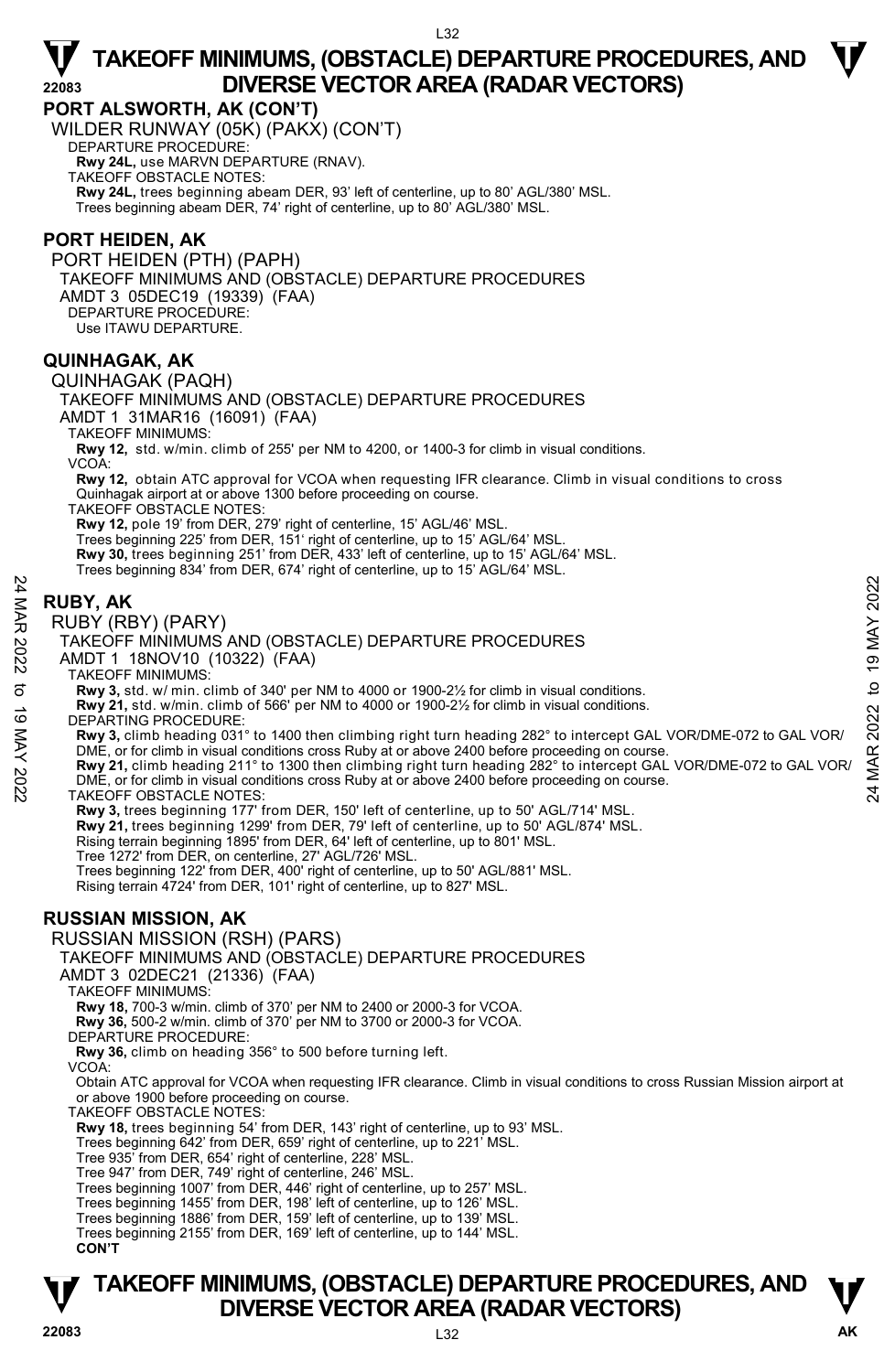### **RUSSIAN MISSION, AK (CON'T)**

RUSSIAN MISSION (RSH) (PARS) (CON'T) **Rwy 36,** lighting 2' from DER, 99' left of centerline, 2' AGL/60' MSL. Tree 90' from DER, 165' right of centerline, 69' MSL. Trees beginning 121' from DER, 161' left of centerline, up to 71' MSL. Tree, vehicle on roadway beginning 128' from DER, 20' right of centerline, up to 76' MSL. Trees beginning 181' from DER, 161' left of centerline, up to 74' MSL. Trees beginning 283' from DER, 70' left of centerline, up to 76' MSL. Tree, building beginning 367' from DER, 17' right of centerline, up to 82' MSL. Trees beginning 490' from DER, 20' right of centerline, up to 85' MSL. Tree 570' from DER, 81' left of centerline, 77' MSL. Trees beginning 610' from DER, 33' left of centerline, up to 79' MSL. Trees beginning 672' from DER, 42' right of centerline, up to 89' MSL. Trees beginning 689' from DER, 5' left of centerline, up to 82' MSL. Trees beginning 709' from DER, 13' right of centerline, up to 94' MSL. Bush 1790' from DER, 902' left of centerline, 110' MSL. Building 1865' from DER, 927' left of centerline, 17' AGL/131' MSL. Tree, building beginning 1905' from DER, 854' left of centerline, up to 145' MSL. Tree 2021' from DER, 687' left of centerline, 146' MSL. Tree, building beginning 2028' from DER, 804' left of centerline, up to 160' MSL. Trees beginning 2156' from DER, 472' left of centerline, up to 206' MSL. Trees beginning 2302' from DER, 457' left of centerline, up to 249' MSL. Tree 2391' from DER, 635' left of centerline, 250' MSL. Trees beginning 2452' from DER, 479' left of centerline, up to 260' MSL. Tree 2533' from DER, 652' left of centerline, 272' MSL. Tank 2539' from DER, 1013' left of centerline, 19' AGL/275' MSL. Tree 2611' from DER, 756' left of centerline, 298' MSL. Tree 2622' from DER, 950' left of centerline, 303' MSL. Trees beginning 2696' from DER, 665' left of centerline, up to 308' MSL. Trees beginning 2835' from DER, 682' left of centerline, up to 336' MSL. Tree 2966' from DER, 1235' left of centerline, 356' MSL. Trees beginning 3068' from DER, 884' left of centerline, up to 358' MSL. **ST. GEORGE, AK**  ST GEORGE (PBV) (PAPB) TAKEOFF MINIMUMS AND (OBSTACLE) DEPARTURE PROCEDURES AMDT 2 10NOV16 (16315) (FAA) TAKEOFF MINIMUMS: **Rwy 11,** 600-2¾ or std. w/min. climb of 405' per NM to 900. **Rwy 29,** 600-2¾ or std. w/min. climb of 295' per NM to 800. DEPARTURE PROCEDURE: **Rwy 11,** climb on a heading between 107° CW 250° from DER to 1200 before proceeding on course. **Rwy 29,** climb on heading 287° to 1200 before turning right. TAKEOFF OBSTACLE NOTES: **Rwy 11,** ground 183' from DER, 474' left of centerline, 138' MSL. Ground 1.6 NM from DER, crossing centerline, up to 556' MSL. Ground 1.8 NM from DER, on centerline, 626' MSL. Ground 1.8 NM from DER, 874' left of centerline, 673' MSL. Ground 2.1 NM from DER, 4005' left of centerline, 700' MSL. **Rwy 29,** ground 196' from DER, 495' right of centerline, 144' MSL. Antenna 1023' from DER, 417' right of centerline, 17' AGL/165' MSL. Ground 2.2 NM from DER, 2511' right of centerline, 635' MSL. Trees beginning 3068' from DER, 884' left of centerline, up to 358' MSL.<br>
27 **ST. GEORGE, AK**<br>
27 **ST GEORGE (PBV) (PAPB)**<br>
27 **TAKEOFF MINIMUMS:** AND (OBSTACLE) DEPARTURE PROCEDURES<br>
27 **AMDT** 2 10NOV16 (16315) (FAA)<br>
37

#### **ST. MARY'S, AK**

ST MARY'S (KSM) (PASM) TAKEOFF MINIMUMS AND (OBSTACLE) DEPARTURE PROCEDURE AMDT 2 17JUN21 (21168) (FAA) TAKEOFF MINIMUMS: **Rwy 6,** 400-1⅜ or std. w/min. climb of 466' per NM to 900. **Rwy 17,** 300-1¼ or std. w/min. climb of 365' per NM to 700. **Rwy 24,** 300-1 or std. w/min. climb of 430' per NM to 600. DEPARTURE PROCEDURE: **Rwy 17,** climb on heading 170° to 800 before turning left. TAKEOFF OBSTACLE NOTES:  **Rwy 6,** NAVAID 84' from DER, 238' right of centerline, 29' AGL/316' MSL, tower 1 NM from DER, 2179' right of centerline, 137' AGL/684' MSL. **Rwy 17,** vehicle on road 99' from DER, 489' left and right of centerline, 321' MSL, tree 5865' from DER, 1935' left of centerline, 15' AGL/514' MSL.

**Rwy 24,** tree 3759' from DER, 19' left of centerline, 15' AGL/514' MSL. **Rwy 35,** vegetation 4' from DER, 203' left of centerline, 295' MSL.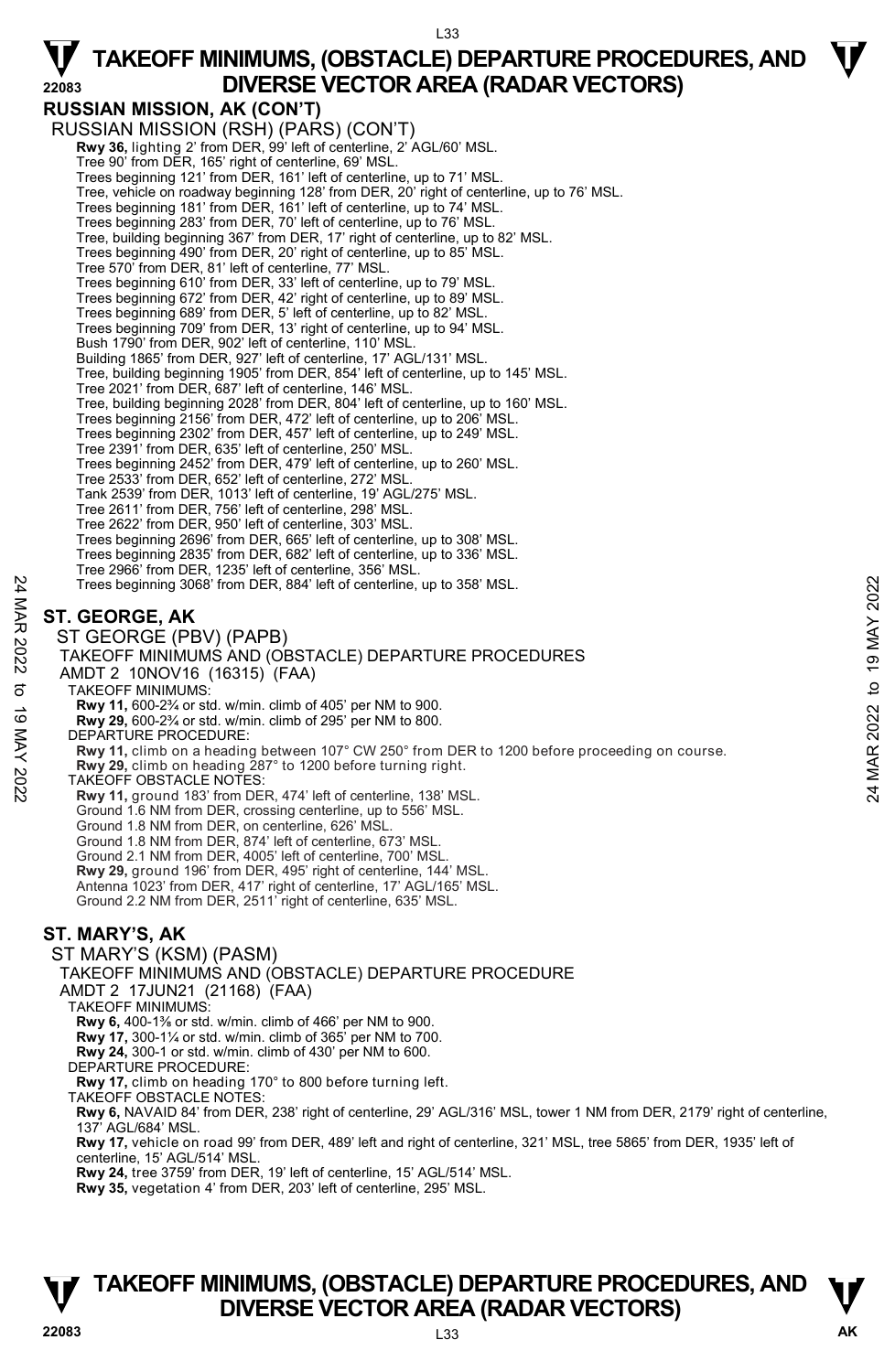#### **ST. MICHAEL, AK**

ST MICHAEL (SMK) (PAMK) TAKEOFF MINIMUMS AND (OBSTACLE) DEPARTURE PROCEDURES AMDT 2 05JAN17 (17005) (FAA) DEPARTURE PROCEDURE: **Rwy 20,** climb heading 196° to 800' before turning right. TAKEOFF OBSTACLE NOTES: **Rwy 20,** lighted windsock 98' from DER, 423' right of centerline, 115' MSL. Vehicle on road 807' from DER, 143' left of centerline, up to 120' MSL. Pole 992' from DER, 556' right of centerline, 12' AGL/144' MSL. Transmission line towers beginning 1023' from DER, 593' right of centerline, up to 33' AGL/145' MSL. Transmission line tower 1906' from DER, 792' left of centerline, 33' AGL/154' MSL. Transmission line towers beginning 1912' from DER, 96' right of centerline, up to 32' AGL/159' MSL.

#### **ST. PAUL ISLAND, AK**

ST PAUL ISLAND (SNP) (PASN) TAKEOFF MINIMUMS AND (OBSTACLE) DEPARTURE PROCEDURES AMDT 3 18NOV10 (10322) (FAA) DEPARTURE PROCEDURE **Rwy 18,** climb heading 180° to 800 before proceeding on course. **Rwy 36,** climb heading 360° to 600 before proceeding on course. TAKEOFF OBSTACLE NOTES: **Rwy 36,** terrain beginning 217' from DER, 84' left of centerline up to 79' MSL.

#### **SAND POINT, AK**

SAND POINT (SDP) (PASD) TAKEOFF MINIMUMS AND (OBSTACLE) DEPARTURE PROCEDURES AMDT 4A 13SEP18 (18256) (FAA) DEPARTURE PROCEDURE: Use BORLAND DEPARTURE.

#### **SAVOONGA, AK**

SAVOONGA (SVA) (PASA)

TAKEOFF MINIMUMS AND (OBSTACLE) DEPARTURE PROCEDURES AMDT 1 29JUL10 (10210) (FAA) TAKEOFF MINIMUMS: **Rwy 23,** std. w/ min climb of 250' per NM to 1000, or 1600-2½ for climb in visual conditions. DEPARTURE PROCEDURE: **Rwy 5,** aircraft departing via ULL R-260 CW R-080 climb on course, all others climb via ULL R-059 to 2200 before turning South. Note The View BORLAND DEPARTURE.<br>
SAVOONGA, AK<br>
SAVOONGA, AK<br>
SAVOONGA (SVA) (PASA)<br>
TAKEOFF MINIMUMS AND (OBSTACLE) DEPARTURE PROCEDURES<br>
TAKEOFF MINIMUMS:<br>
TAKEOFF MINIMUMS:<br>
TAKEOFF MINIMUMS:<br>
TAKEOFF MINIMUMS:<br>
TAKEO proceed on ULL R-059 to 2200. TAKEOFF OBSTACLE NOTES: **Rwy 23,** trees 2791' from DER, 140' left of centerline, 20' AGL/140' MSL. Rising terrain beginning 590' from DER, 351' left of centerline, up to 99' MSL. **SCAMMON BAY, AK**  SCAMMON BAY (SCM) (PACM) TAKEOFF MINIMUMS AND (OBSTACLE) DEPARTURE PROCEDURES AMDT 2 10NOV16 (16315) (FAA) TAKEOFF MINIMUMS: **Rwy 10,** std. w/min. climb of 410' per NM to 1900, or 2100-3 for VCOA. **Rwy 28,** std. w/min. climb of 230' per NM to 2300, or 2100-3 for VCOA. DEPARTURE PROCEDURE: **Rwy 10,** climb heading 101° to 1900 before proceeding on course. **Rwy 28,** climb heading 281° to 2300 before turning left. VCOA: Obtain ATC approval for VCOA when requesting IFR clearance. Climb in visual conditions to cross Scammon Bay airport at or above 2000 before proceeding on course. TAKEOFF OBSTACLE NOTES: **Rwy 10,** signs 10' from DER, both 54' left and right of centerline, 4' AGL/20' MSL. Bushes beginning 642' from DER, 670' right of centerline, up to 37' MSL.

Terrain beginning 1286' from DER, 841' right of centerline, up to 60' MSL. Bush 1485' from DER, 874' right of centerline, 69' MSL.

Bushes and terrain beginning 1.1 NM from DER, 732' right of centerline, up to 373' MSL.

Terrain beginning 1.4 NM from DER, 1102' left of centerline, up to 269' MSL.

Bushes and terrain beginning 1.4 NM from DER, 697' right of centerline, up to 389' MSL.

Terrain beginning 1.4 NM from DER, 1024' left of centerline, up to 325' MSL.

Bushes and terrain beginning 1.4 NM from DER, 636' right of centerline, up to 596' MSL.

Bushes and terrain beginning 1.8 NM from DER, 1670' left of centerline, up to 430' MSL.

Terrain beginning 1.9 NM from DER, crossing centerline, up to 641' MSL.<br>**Rwy 28,** vehicles on road beginning 151' from DER, 271' left of centerline, up to 26' MSL.

### **TAKEOFF MINIMUMS, (OBSTACLE) DEPARTURE PROCEDURES, AND**  $\Psi$ **DIVERSE VECTOR AREA (RADAR VECTORS)**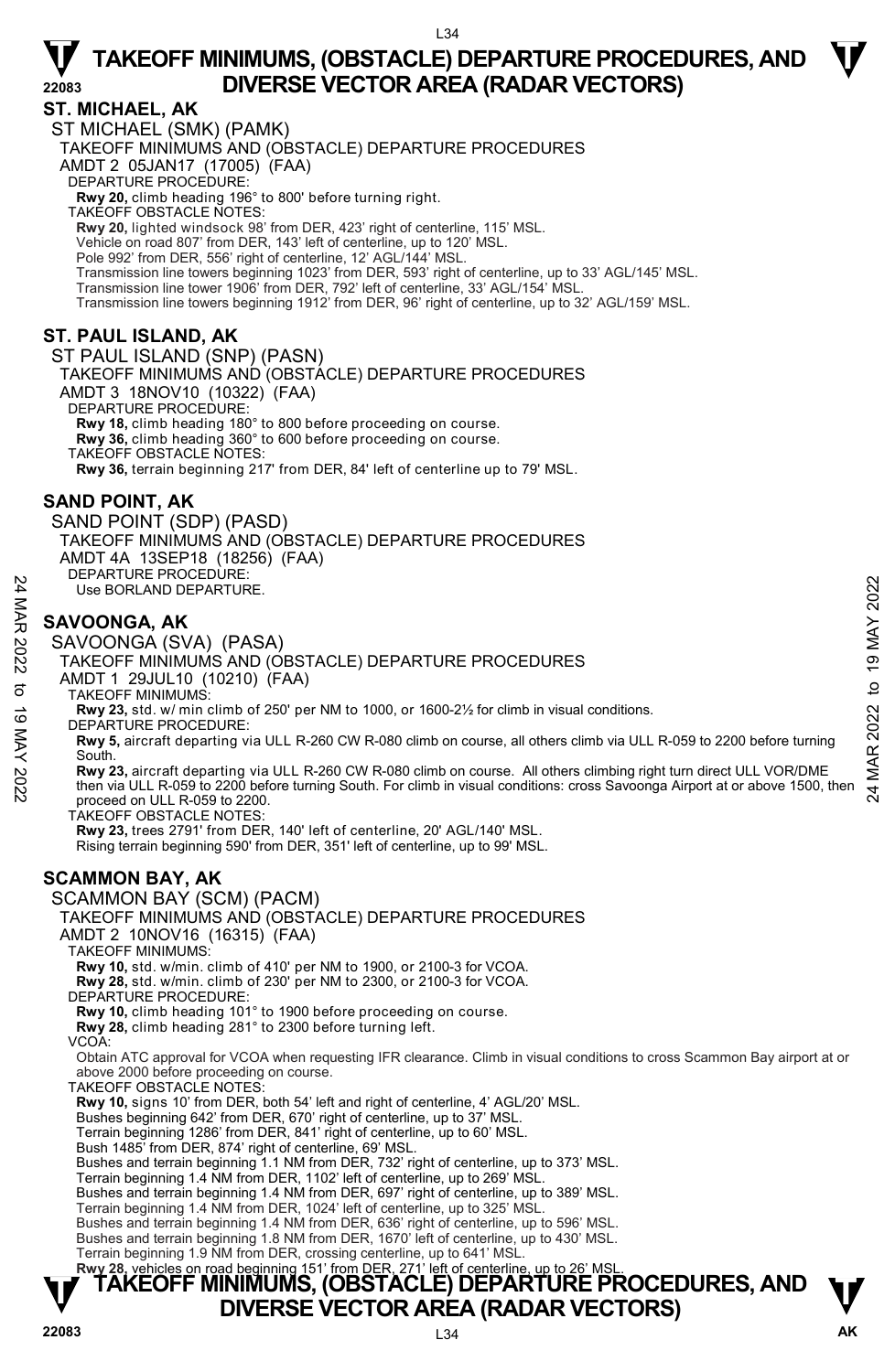#### **SELAWIK, AK**

SELAWIK (WLK) (PASK) TAKEOFF MINIMUMS AND (OBSTACLE) DEPARTURE PROCEDURES AMDT 1A 29MAY14 (14149) (FAA) TAKEOFF OBSTACLE NOTES: **Rwy 4,** multiple bushes beginning 176' from DER, 429' left of centerline, up to 18' AGL/18' MSL.<br>**Rwy 22,** antenna on building, 1040' from DER, 448' right of centerline, 30' AGL/ 47' MSL. **Rwy 27,** multiple antennas and buildings beginning 270' from DER, right and left of centerline, up to 108' AGL/125' MSL. Bridge 2148' from DER, 249' right of centerline, 60' AGL/90' MSL. Wind turbines beginning 3310' from DER, 1194' right of centerline, up to 110' AGL/165' MSL.

#### **SEWARD, AK**

SEWARD (SWD) (PAWD) TAKEOFF MINIMUMS AND (OBSTACLE) DEPARTURE PROCEDURES ORIG-A 20SEP12 (12264) (FAA) DEPARTURE PROCEDURE: **Rwy 13,** Use SEWAR DEPARTURE. **Rwys 16, 31, 34,** NA - Terrain.

#### **SHAGELUK, AK**

SHAGELUK (SHX) TAKEOFF MINIMUMS AND (OBSTACLE) DEPARTURE PROCEDURES ORIG 20NOV08 (08325) (FAA) DEPARTURE PROCEDURE: **Rwy 16,** climb heading 180º to 1400 before turning left. **Rwy 34,** climb heading 345° to 1200 before turning right. TAKEOFF OBSTACLE NOTES: **Rwy 16,** vehicles on road, beginning 160' from DER, 153' right of centerline, up to 15' AGL/93' MSL. Bush 322' from DER, 9' left of centerline, 9' AGL/87' MSL. Trees beginning 2' from DER, 393' right of centerline, up to 40' AGL/118' MSL. Trees beginning 720' from DER, 122' left of centerline, up to 53' AGL/131' MSL. **Rwy34,** trees beginning 34' from DER, 386' right of centerline, up to 53' AGL/131' MSL. SHAKTOOLIK (2C7) (PFSH) Bush 322 from DER, 91 if of centerline, 91 of Dacking the U.S. Associated and the Bush 322 from DER, 393 right of centerline, up to 40' AGL/118' MSL.<br>
Trees beginning 720' from DER, 122' left of centerline, up to 53' AGL/

#### **SHAKTOOLIK, AK**

TAKEOFF MINIMUMS AND (OBSTACLE) DEPARTURE PROCEDURES AMDT 1 15AUG19 (19227) (FAA) DEPARTURE PROCEDURE: **Rwy 15,** climb on heading 147° to 1300 before turning east. TAKEOFF OBSTACLE NOTES: **Rwy 15,** building 199' from DER, 483' left of centerline, 41' AGL/46' MSL. Buildings beginning 204' from DER, 483' left of centerline, up to 50' AGL/55' MSL. **SHISHMAREF, AK**  SHISHMAREF (SHH) (PASH) TAKEOFF MINIMUMS AND (OBSTACLE) DEPARTURE PROCEDURES ORIG 12MAR09 (09071) (FAA) TAKEOFF OBSTACLE NOTES: **Rwy 5,** multiple trees, 9' from DER, 179' left of centerline, up to 15' AGL/85' MSL.

Multiple trees, 92' from DER, 94' right of centerline, up to 15' AGL/88' MSL. NDB tower, 236' from DER, 561' left of centerline, 40' AGL/66' MSL. **Rwy 23,** boat, 703' from DER, 663' right of centerline, 50' AGL/50' MSL.

#### **SHUNGNAK, AK**

SHUNGNAK (SHG) (PAGH) TAKEOFF MINIMUMS AND (OBSTACLE) DEPARTURE PROCEDURES AMDT 1 10OCT19 (19283) (FAA) DEPARTURE PROCEDURE: **Rwys 10, 28,** climbing right turn direct AMF NDB. TAKEOFF OBSTACLE NOTES: **Rwy 10,** lighting beginning 9' from DER, 20' left of centerline, up to 3' AGL/207' MSL. Lighting beginning 10' from DER, 20' right of centerline, up to 2' AGL/207' MSL. Vegetation, trees beginning 58' from DER, 277' right of centerline, up to 219' MSL. Trees, road beginning 103' from DER, 111' right of centerline, up to 237' MSL. Trees beginning 838' from DER, 30' left of centerline, up to 234' MSL. Tree 1180' from DER, 589' left of centerline, 241' MSL. Tree 1218' from DER, 608' left of centerline, 255' MSL.

**Rwy 28,** lighting beginning 9' from DER, 20' right of centerline, up to 3' AGL/176' MSL.

Lighting beginning 9' from DER, 19' left of centerline, up to 2' AGL/176' MSL.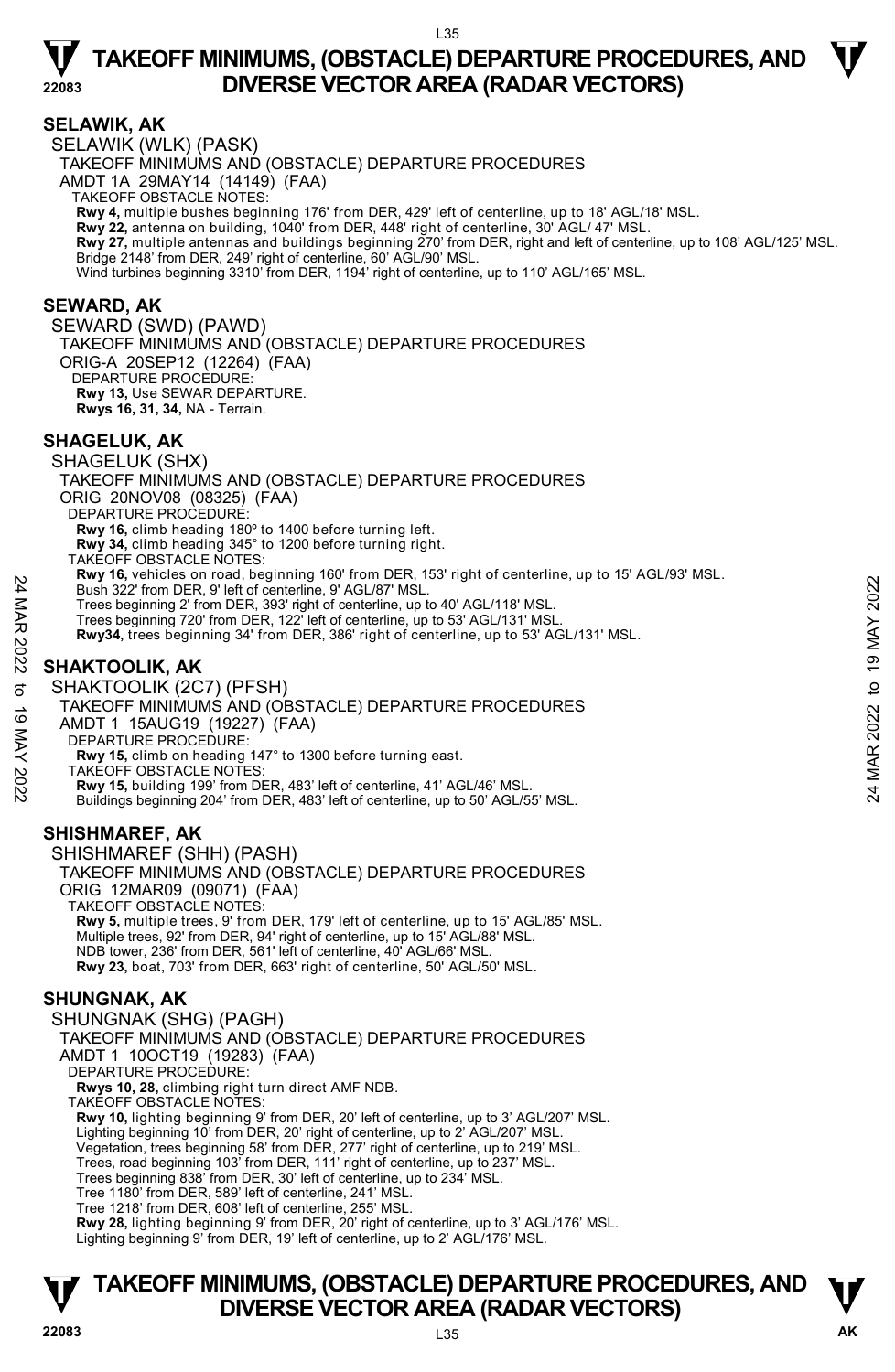**SITKA, AK**  SITKA ROCKY GUTIERREZ (SIT) (PASI) TAKEOFF MINIMUMS AND (OBSTACLE) DEPARTURE PROCEDURES AMDT 3 18JAN07 (07018) (FAA) DEPARTURE PROCEDURE: Use BIORKA DEPARTURE.

#### **SLEETMUTE, AK**

SLEETMUTE (SLQ) (PASL) TAKEOFF MINIMUMS AND (OBSTACLE) DEPARTURE PROCEDURES ORIG 31DEC20 (20366) (FAA) TAKEOFF MINIMUMS: **Rwy 33,** NA - Terrain. DEPARTURE PROCEDURE: **Rwy 15,** use SPARREVOHN DEPARTURE. TAKEOFF OBSTACLE NOTES: **Rwy 15,** sign at DER, 67' right of centerline, 194' MSL. Sign at DER, 69' left of centerline, 194' MSL. Trees beginning 2' from DER, 187' left of centerline, up to 219' MSL. Tree 30' from DER, 482' right of centerline, 240' MSL. Trees beginning 124' from DER, 174' right of centerline, up to 245' MSL. Tree 143' from DER, 496' right of centerline, 54' AGL/247' MSL. Trees beginning 162' from DER, 271' left of centerline, up to 241' MSL. Trees beginning 256' from DER, 21' right of centerline, up to 249' MSL. Tree 292' from DER, 343' left of centerline, 247' MSL. Trees beginning 368' from DER, 448' right of centerline, up to 253' MSL. Trees beginning 395' from DER, 333' left of centerline, up to 248' MSL. Tree 497' from DER, 570' right of centerline, 254' MSL. Trees beginning 524' from DER, 19' right of centerline, up to 255' MSL. Trees beginning 535' from DER, 268' left of centerline, up to 254' MSL. Tree 692' from DER, 477' right of centerline, 256' MSL. Trees beginning 719' from DER, 125' right of centerline, up to 263' MSL. Trees beginning 724' from DER, 423' left of centerline, up to 256' MSL. Trees beginning 920' from DER, 58' left of centerline, up to 268' MSL. Trees beginning 1734' from DER, 43' right of centerline, up to 277' MSL. Trees beginning 1975' from DER, 171' right of centerline, up to 292' MSL. Trees beginning 2173' from DER, 22' left of centerline, up to 280' MSL.<br>Trees beginning 2198' from DER, 22' right of centerline, up to 296' MSL.<br>Trees beginning 3209' from DER, 66' right of centerline, up to 296' MSL. Trees beginning 1.3 NM from DER, 2558' right of centerline, up to 433' MSL. Tree 1.3 NM from DER, 2581' right of centerline, 454' MSL. Trees beginning 1.3 NM from DER, 2515' right of centerline, up to 495' MSL. Trees beginning 1.4 NM from DER, 2607' right of centerline, up to 509' MSL. Trees beginning 1.4 NM from DER, 2351' right of centerline, up to 524' MSL. **SOLDOTNA, AK**  SOLDOTNA (SXQ) (PASX) TAKEOFF MINIMUMS AND (OBSTACLE) DEPARTURE PROCEDURES AMDT 2A 20JUN19 (19171) (FAA) TAKEOFF MINIMUMS: **Rwy 7,** 300-2¼ or std. w/min climb of 375' per NM to 400. Tree S92' from DER, 477 right of centerine, up to 234 MSL.<br>Tree S92' from DER, 477 right of centerline, 256' MSL.<br>Trees beginning 724' from DER, 42' fight of centerline, up to 263' MSL.<br>Trees beginning 724' from DER, 43' l

**Rwy 25,** 300-1⅞.

DEPARTURE PROCEDURE:

**Rwy 7,** climbing left turn on a heading between 256º clockwise to 054º from DER or climbing right turn on a heading between 179º clockwise to 254º from DER.

**Rwy 25,** climb heading 255º to 800, then climb on a heading between 164º clockwise to 069º. TAKEOFF OBSTACLE NOTES:

**Rwy 7,** tree 51' from DER, 439' right of centerline, 40' AGL/147' MSL.

Transmission line beginning 195' from DER, 362' right of centerline, up to 66' AGL/168' MSL. Multiple trees beginning 1243' from DER, 450' right of centerline, up to 53' AGL/173' MSL.

Tree 1381' from DER, 699' right of centerline, 54' AGL/179' MSL.

Tree 1393' from DER, 558' right of centerline, 59' AGL/184' MSL.

Multiple trees beginning 1470' from DER, 168' right of centerline, up to 86' AGL/237' MSL. Tree 1985' from DER, 536' left of centerline, 59' AGL/162' MSL.

Transmission line beginning 1995' from DER, 165' right of centerline, up to 86' AGL/257' MSL.

Tree 2098' from DER, 646' left of centerline, 63' AGL/165' MSL.

Transmission line beginning 2544' from DER, 476' right of centerline, up to 79' AGL/258' MSL. Tree 2658' from DER, 630' left of centerline, 76' AGL/179' MSL.

Transmission line beginning 2788' from DER, 350' right of centerline, up to 82' AGL/260' MSL.

Multiple trees beginning 2932' from DER, 766' right of centerline, up to 83' AGL/264' MSL. Tree 3017' from DER, 133' left of centerline, 84' AGL/188' MSL.

Multiple trees beginning 3303' from DER, 992' right of centerline, up to 94' AGL/266' MSL.

Tree 1.6 NM from DER, 2879' left of centerline, 70' AGL/356' MSL.

**CON'T** 

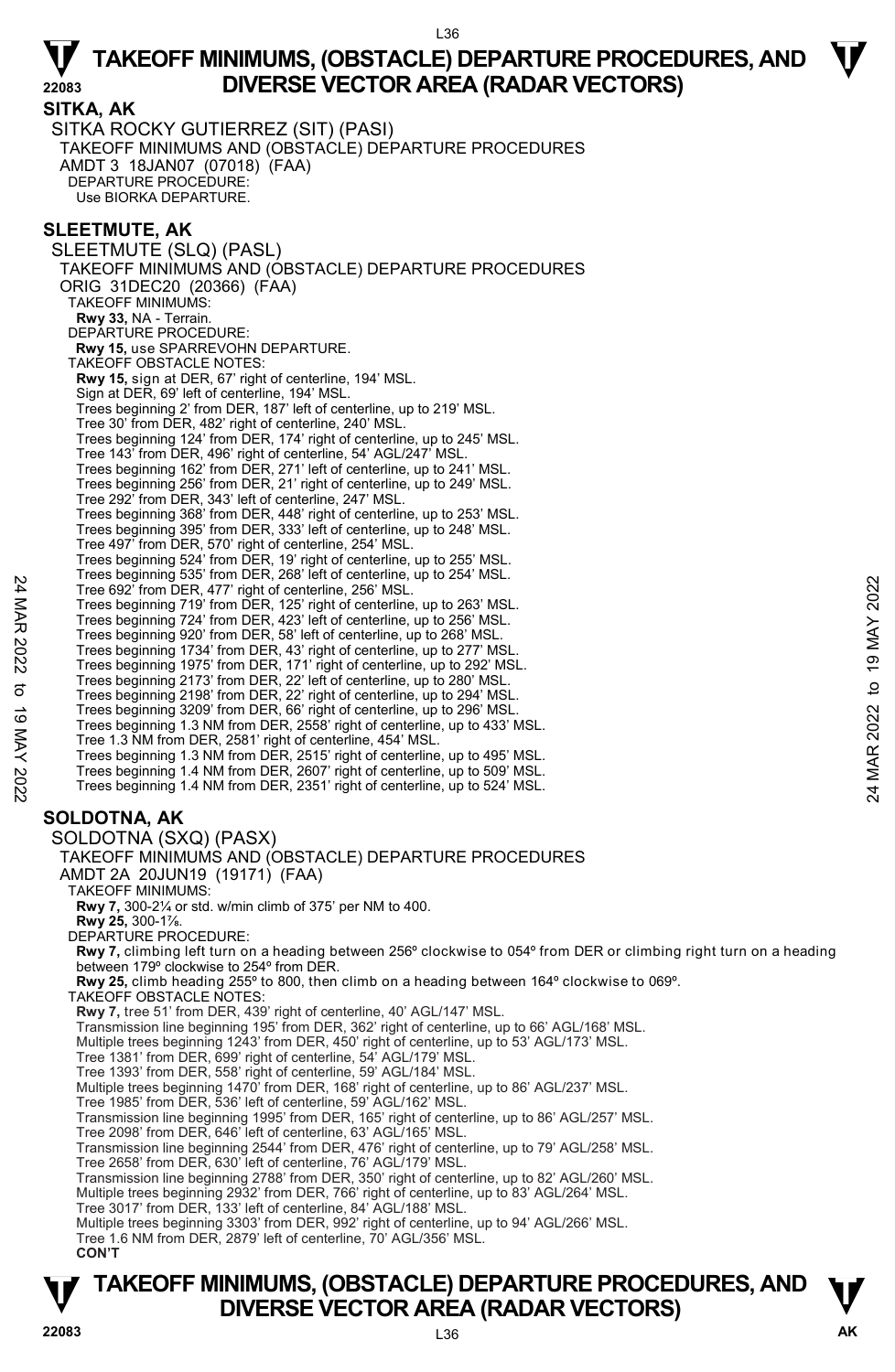#### **SOLDOTNA, AK (CON'T)**

SOLDOTNA (SXQ) (PASX) (CON'T) **Rwy 7 (CON'T),** tree 1.6 NM from DER, 2838' left of centerline, 83' AGL/374' MSL. Tree 1.6 NM from DER, 3259' left of centerline, 81' AGL/390' MSL. **Rwy 25,** tree 102' from DER, 425' left of centerline, 13' AGL/111' MSL. Tree 177' from DER, 525' left of centerline, 34' AGL/129' MSL. Tree 189' from DER, 493' left of centerline, 35' AGL/130' MSL. Multiple trees beginning 290' from DER, 450' left of centerline, up to 46' AGL/142' MSL. Transmission line beginning 490' from DER, 193' left of centerline, up to 54' AGL/149' MSL. Tree 1043' from DER, 45' right of centerline, 35' AGL/126' MSL. Tree 1045' from DER, 83' right of centerline, 39' AGL/132' MSL. Tree 1052' from DER, 301' right of centerline, 41' AGL/133' MSL. Pole beginning 1061' from DER, 54' right of centerline, up to 43' AGL/134' MSL. Multiple trees beginning 1117' from DER, 71' right of centerline, up to 52' AGL/145' MSL.<br>Multiple trees beginning 1209' from DER, 1' left of centerline, up to 61' AGL/174' MSL. Multiple trees beginning 1343' from DER, 23' right of centerline, up to 66' AGL/164' MSL Transmission line beginning 1474' from DER, 97' left of centerline, up to 74' AGL/236' MSL. Multiple trees beginning 1873' from DER, 81' left of centerline, up to 59' AGL/261' MSL. Transmission line, pole beginning 2016' from DER, 392' left of centerline, up to 69' AGL/275' MSL. Tree 2443' from DER, 365' right of centerline, 87' AGL/166' MSL. Multiple trees beginning 2525' from DER, 338' left of centerline, up to 87' AGL/302' MSL. Tree 1.4 NM from DER, 2803' left of centerline, 85' AGL/338' MSL. Tree 1.5 NM from DER, 2800' left of centerline, 84' AGL/334' MSL.

#### **SOUTH NAKNEK, AK**

SOUTH NAKNEK NR 2 (WSN) (PFWS) TAKEOFF MINIMUMS AND (OBSTACLE) DEPARTURE PROCEDURES ORIG 26MAY16 (16147) (FAA) TAKEOFF MINIMUMS: **Rwy 5, 23,** NA. TAKEOFF OBSTACLE NOTES: **Rwy 13,** trees beginning 930' from DER, 268' left of centerline, up to 15' AGL/186' MSL. Bushes beginning 240' from DER, 61' left of centerline, up to 13' AGL/186' MSL. Bush 246' from DER, 18' right of centerline, 13' AGL/162' MSL. **Rwy 31,** trees beginning 29' from DER, 143' left of centerline, up to 15' AGL/174' MSL. Poles beginning 204' from DER, 359' right of centerline, up to 43' AGL/177' MSL. Catenary 217' from DER, 451' right of centerline, 35' AGL/170' MSL. Trees beginning 210' from DER, 111' right of centerline, up to 34' AGL/172' MSL. Vehicles on road 211' from DER, 233' right of centerline, 15' AGL/167' MSL. TAKEOFF OBSTACLE NOTES:<br>
Rwy 13, trees beginning 930' from DER, 268' left of centerline, up to 15' AGL/186' MSL.<br>
Bushes beginning 240' from DER, 61' left of centerline, up to 13' AGL/186' MSL.<br>
Bushes beginning 240' from

#### **SPARREVOHN LRRS (PASV)**

#### SPARREVOHN, AK

TAKEOFF MINIMUMS AND (OBSTACLE) DEPARTURE PROCEDURES

- ORIG 24JUL14 (14205)
- Diverse departures not authorized.
- CAUTION: Uncontrolled Airspace below 700' AGL within 3 NM of Sparrevohn airport.
- TAKE-OFF MINIMUMS:
- **Rwy 16,** 2200-3 for climb in visual conditions.
- 
- **Rwy 34,** NA. DEPARTURE PROCEDURE:
- **Rwy 16,** obtain ATC approval for VCOA when requesting IFR clearance. Climb in visual conditions to cross Sparrevohn LRRS at or above 3600' MSL before proceeding on course. Remain within 3 NM of Sparrevohn LRRS during climb in visual conditions.
- **Rwy 34,** NA.
- TAKEOFF OBSTACLE NOTES:
- **Rwy 16,** terrain 1493' MSL, 1415' from DER, 850' left of centerline. Terrain 1513' MSL, 1124' from DER, 801' left of centerline. Terrain 1404' MSL, 196' from DER, 329' right of centerline.





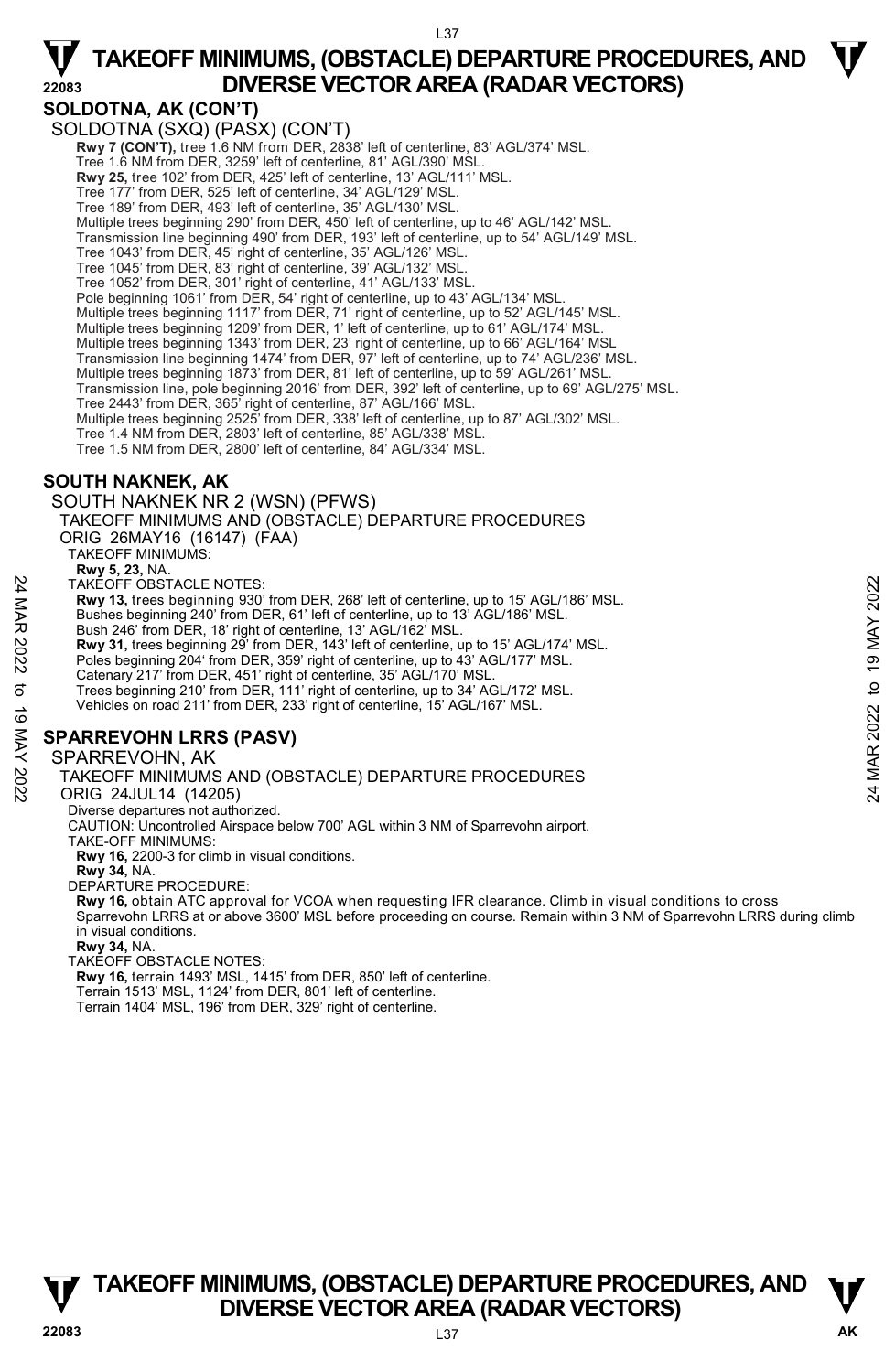#### L38

### $\nabla$  TAKEOFF MINIMUMS, (OBSTACLE) DEPARTURE PROCEDURES, AND  $\nabla$ **22083 DIVERSE VECTOR AREA (RADAR VECTORS)**

**TALKEETNA, AK**  TALKEETNA (TKA) (PATK) TAKEOFF MINIMUMS AND (OBSTACLE) DEPARTURE PROCEDURES AMDT 3 17AUG17 (17229) (FAA) TAKEOFF MINIMUMS: **Rwy 19,** 300-1¾ or std. w/min. climb of 600' per NM to 600. DEPARTURE PROCEDURE: **Rwy 1,** Climb heading 011° to 1000 then climbing left turn direct TKA VOR/DME, thence… **Rwy 19,** Climb heading 191° to 1900 then climbing right turn direct TKA VOR/DME, thence... ...continue climb-in-hold in TKA VOR/DME holding pattern (hold South, left turn, 352° inbound) to cross TKA VOR/DME at or above MEA/MCA for route of flight before proceeding on course. TAKEOFF OBSTACLE NOTES: **Rwy 1,** tree 38' from DER, 499' right of centerline, 53' AGL/411' MSL. Trees beginning 71' from DER, 385' left of centerline, up to 55' AGL/411' MSL. Tree 178' from DER, 494' right of centerline, 58' AGL/417' MSL. Trees beginning 270' from DER, 275' left of centerline, up to 81' AGL/443' MSL. Trees beginning 371' from DER, 354' right of centerline, up to 72' AGL/433' MSL. Trees beginning 476' from DER, 302' left of centerline, up to 86' AGL/448' MSL. Trees beginning 525' from DER, 322' right of centerline, up to 84' AGL/445' MSL. Tree 584' from DER, 552' right of centerline, 86' AGL/447' MSL. Trees beginning 690' from DER, 386' right of centerline, up to 87' AGL/448' MSL. Trees beginning 741' from DER, 403' left of centerline, up to 87' AGL/449' MSL. Trees beginning 781' from DER, 385' right of centerline, up to 88' AGL/449' MSL. Trees beginning 884' from DER, 148' right of centerline, up to 89' AGL/451' MSL. Trees beginning 912' from DER, 345' left of centerline, up to 91' AGL/451' MSL. Trees beginning 1109' from DER, 49' left of centerline, up to 92' AGL/454' MSL. Trees beginning 2144' from DER, 106' left of centerline, up to 99' AGL/461' MSL. Trees beginning 2179' from DER, 147' right of centerline, up to 88' AGL/452' MSL. Trees beginning 2342' from DER, 606' right of centerline, up to 92' AGL/457' MSL. Trees beginning 2371' from DER, 32' right of centerline, up to 94' AGL/460' MSL. Trees beginning 2996' from DER, 183' right of centerline, up to 97' AGL/464' MSL. Tree 3869' from DER, 111' left of centerline, 99' AGL/467' MSL. Tree 4618' from DER, 1693' left of centerline, 125' AGL/493' MSL. Trees beginning 4711' from DER, 1430' left of centerline, up to 132' AGL/501' MSL. **Rwy 19,** bush 82' from DER, 272' right of centerline, 358' MSL. Wsk 100' from DER, 207' right of centerline, 11' AGL/361' MSL. Tree 125' from DER, 500' left of centerline, 23' AGL/374' MSL. Tree 130' from DER, 499' right of centerline, 63' AGL/412' MSI Trees beginning 173' from DER, 145' left of centerline, up to 50' AGL/401' MSL Tree, pole beginning 266' from DER, 170' right of centerline, up to 75' AGL/425' MSL. Trees beginning 1345' from DER, 167' right of centerline, up to 83' AGL/432' MSL. Tree 1648' from DER, 912' left of centerline, 54' AGL/403' MSL. Trees beginning 1692' from DER, 67' right of centerline, up to 85' AGL/434' MSL. Trees beginning 1816' from DER, 14' left of centerline, up to 68' AGL/416' MSL. Trees beginning 1948' from DER, 36' left of centerline, up to 71' AGL/419' MSL. Trees beginning 2008' from DER, 350' right of centerline, up to 96' AGL/440' MSL. Trees beginning 2064' from DER, 789' left of centerline, up to 90' AGL/485' MSL. Trees beginning 2376' from DER, 774' left of centerline, up to 76' AGL/520' MSL. Trees beginning 2481' from DER, 776' left of centerline, up to 80' AGL/527' MSL. Trees beginning 2485' from DER, 199' right of centerline, up to 101' AGL/449' MSL. Trees beginning 2500' from DER, 193' right of centerline, up to 107' AGL/453' MSL. Trees beginning 3009' from DER, 684' left of centerline, up to 77' AGL/535' MSL. Trees beginning 3062' from DER, 761' left of centerline, up to 83' AGL/542' MSL. Trees beginning 3168' from DER, 755' left of centerline, up to 94' AGL/549' MSL. Trees beginning 6019' from DER, 1486' left of centerline, up to 80' AGL/556' MSL. Trees beginning 1 NM from DER, 1624' left of centerline, up to 82' AGL/558' MSL. **T**ree, road (north), fence, terrain, antenna, satellite dish, light pole, building, VOR/DME beginning 1 NM from DER, 1382' left of centerline, up to 77' AGL/595' MSL. Tree, fence beginning 1.1 NM from DER, 1379' left of centerline, up to 70' AGL/600' MSL. Tree, fence beginning 1.1 NM from DER, 1338' left of centerline, up to 78' AGL/602' MSL. Tree 1.3 NM from DER, 1920' left of centerline, 90' AGL/575' MSL. Tree 3869' from DER, 111' left of centerline, 99' AGL/493' MSL.<br>
Tree 4618' from DER, 111' left of centerline, 125' AGL/493' MSL.<br>
Tree 4618' from DER, 1939' left of centerline, 125' AGL/493' MSL.<br> **Rwy 19,** bush 82' from

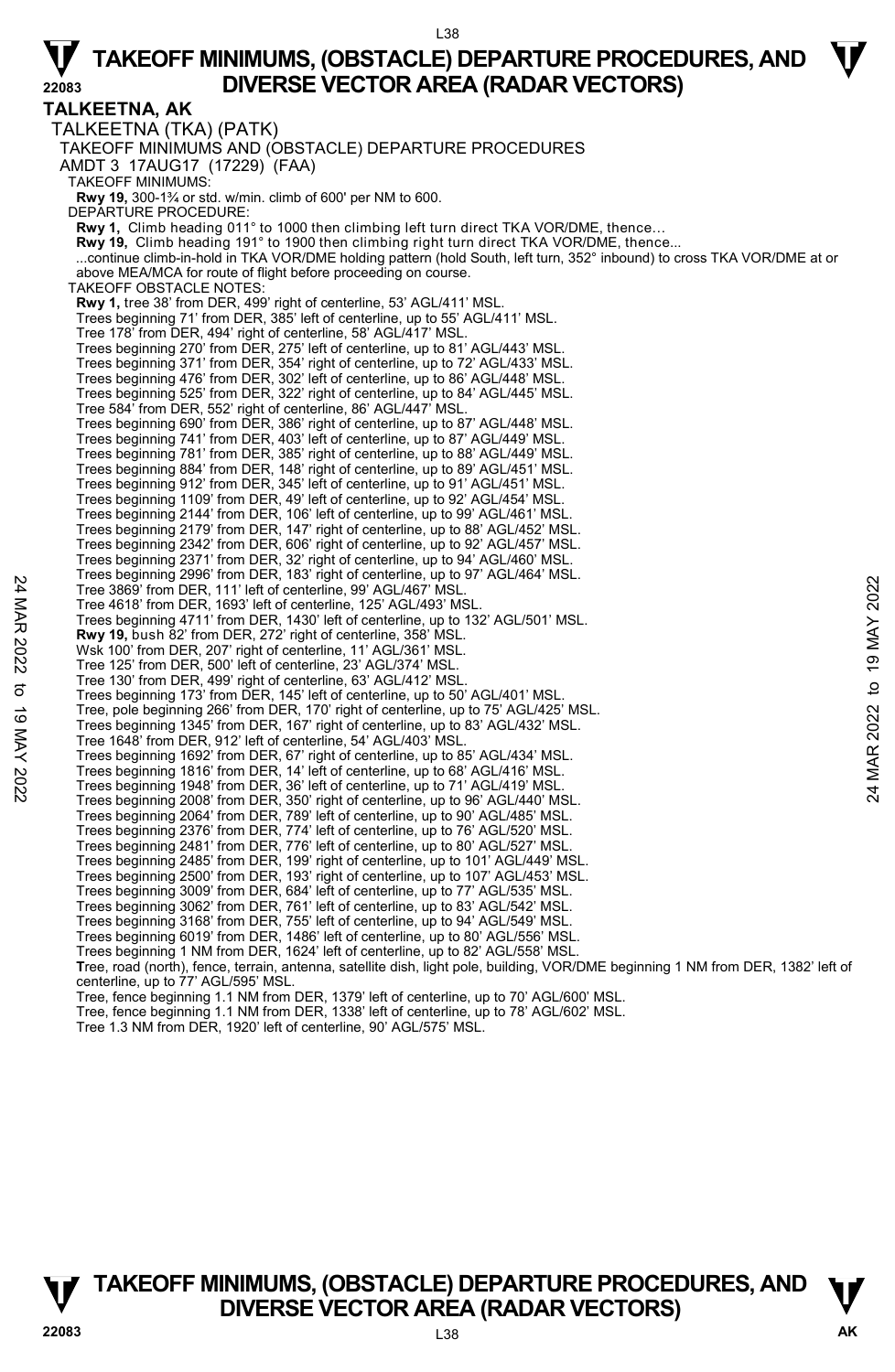**TANANA, AK**  RALPH M CALHOUN MEML (TAL) (PATA) TAKEOFF MINIMUMS AND (OBSTACLE) DEPARTURE PROCEDURES AMDT 1A 08NOV18 (21112) (FAA) TAKEOFF MINIMUMS: **Rwy 7,** std. w/min. climb of 405' per NM to 1300, or 1200-3 for VCOA. **Rwy 25,** 300-1⅝ or std. w/min. climb of 256' per NM to 600. DEPARTURE PROCEDURE: **Rwy 7,** climbing right turn on heading 102° and TAL VOR/DME R-081 to SATUE/TAL 12.00 DME. **Rwy 25,** climbing left turn on heading 078° and TAL VOR/DME R-081 to SATUE. All aircraft continue climb in SATUE/12.00 DME holding pattern (hold east, left turn, 261° inbound) to cross SATUE at or above 4000 before proceeding on course. VCOA: **Rwy 7,** obtain ATC approval for VCOA when requesting IFR clearance. Climb in visual conditions to cross Ralph M<br>Calhoun Meml airport at or above 1300 then climb on TAL VOR/DME R-081 to SATUE, continue climb in SATUE holdi pattern (hold east, left turn, 261° inbound) to cross SATUE at or above 4000 before proceeding on course. TAKEOFF OBSTACLE NOTES: **Rwy 7,** NAVAID 10' from DER, 60' left of centerline, 2' AGL/243' MSL. Vegetation 21' from DER, 194' left of centerline, 9' AGL/244' MSL. Tree 25' from DER, 422' right of centerline, 47' AGL/276' MSL. Trees, vegetation beginning 83' from DER, 249' left of centerline, up to 26' AGL/260' MSL. Trees beginning 117' from DER, 360' right of centerline, up to 52' AGL/280' MSL. Tree 193' from DER, 513' left of centerline, 30' AGL/266' MSL. Tree 373' from DER, 520' left of centerline, 32' AGL/267' MSL. Trees beginning 460' from DER, 511' left of centerline, up to 32' AGL/268' MSL. Trees beginning 1.4 NM from DER, 2394' left of centerline, up to 79' AGL/481' MSL. Trees beginning 1.6 NM from DER, 2194' left of centerline, up to 89' AGL/587' MSL. Trees beginning 1.6 NM from DER, 2360' left of centerline, up to 89' AGL/620' MSL. Trees beginning 1.7 NM from DER, 1974' left of centerline, up to 85' AGL/658' MSL. Trees beginning 1.8 NM from DER, 1989' left of centerline, up to 99' AGL/722' MSL. Trees beginning 2 NM from DER, 1467' left of centerline, up to 95' AGL/806' MSL. Trees beginning 2.1 NM from DER, 1470' left of centerline, up to 77' AGL/772' MSL. Trees beginning 2.3 NM from DER, 1489' left of centerline, up to 93' AGL/856' MSL. Tree, vehicles on road beginning 2.3 NM from DER, 1930' left of centerline, up to 88' AGL/868' MSL. Tree, vehicles on road beginning 2.4 NM from DER, 1491' left of centerline, up to 61' AGL/853' MSL. Tree, vehicles on road, vertical structure beginning 2.4 NM from DER, 1494' left of centerline, up to 60' AGL/869' MSL. **Rwy 25,** building 5' from DER, 371' left of centerline, 10' AGL/232' MSL. Tree 8' from DER, 343' left of centerline, 10' AGL/233' MSL. Trees, NAVAID beginning 8' from DER, 59' left of centerline, up to 10' AGL/234' MSL. NAVAID 9' from DER, 60' right of centerline, 2' AGL/231' MSL. Trees beginning 224' from DER, 493' right of centerline, up to 44' AGL/273' MSL.<br>Trees, vehicles on road beginning 908' from DER, 573' right of centerline, up to 44' AGL/281' MSL. Trees beginning 1911' from DER, 421' right of centerline, up to 39' AGL/282' MSL. Trees beginning 2341' from DER, 559' right of centerline, up to 46' AGL/295' MSL. Trees beginning 2934' from DER, 821' right of centerline, up to 62' AGL/324' MSL. Trees beginning 3334' from DER, 922' right of centerline, up to 64' AGL/335' MSL. Trees beginning 3621' from DER, 1057' right of centerline, up to 74' AGL/365' MSL. Trees beginning 4086' from DER, 1156' right of centerline, up to 76' AGL/368' MSL.<br>Trees, catenary beginning 5357' from DER, 1369' right of centerline, up to 62' AGL/373' MSL. Trees beginning 5763' from DER, 1764' right of centerline, up to 58' AGL/410' MSL. Trees, catenary, pole beginning 5888' from DER, 1389' right of centerline, up to 65' AGL/418' MSL. Tree, catenary, pole beginning 1 NM from DER, 1381' right of centerline, up to 60' AGL/427' MSL. Trees beginning 1 NM from DER, 1301' right of centerline, up to 53' AGL/436' MSL Trees beginning 1.1 NM from DER, 1136' right of centerline, up to 48' AGL/425' MSL. Trees beginning 2.4 NM from DER, 1470' left of centerline, up to 37 NeU/2022 MSL.<br>
Trees beginning 2.3 NM from DER, 1489' left of centerline, up to 33' AGL/856' MSL.<br>
Tree, vehicles on road beginning 2.4 NM from DER, 1990'

### **TATALINA LRRS (PATL)**

TAKOTNA, AK

TAKEOFF MINIMUMS AND (OBSTACLE) DEPARTURE PROCEDURES ORIG 29MAY14 (14149) Diverse departures not authorized. CAUTION: Uncontrolled Airspace below 1200' AGL within 4 NM of Tatalina airport. DEPARTURE PROCEDURE: **Rwy 17,** use TATALINA DEPARTURE (RNAV1). **Rwy 35,** NA.

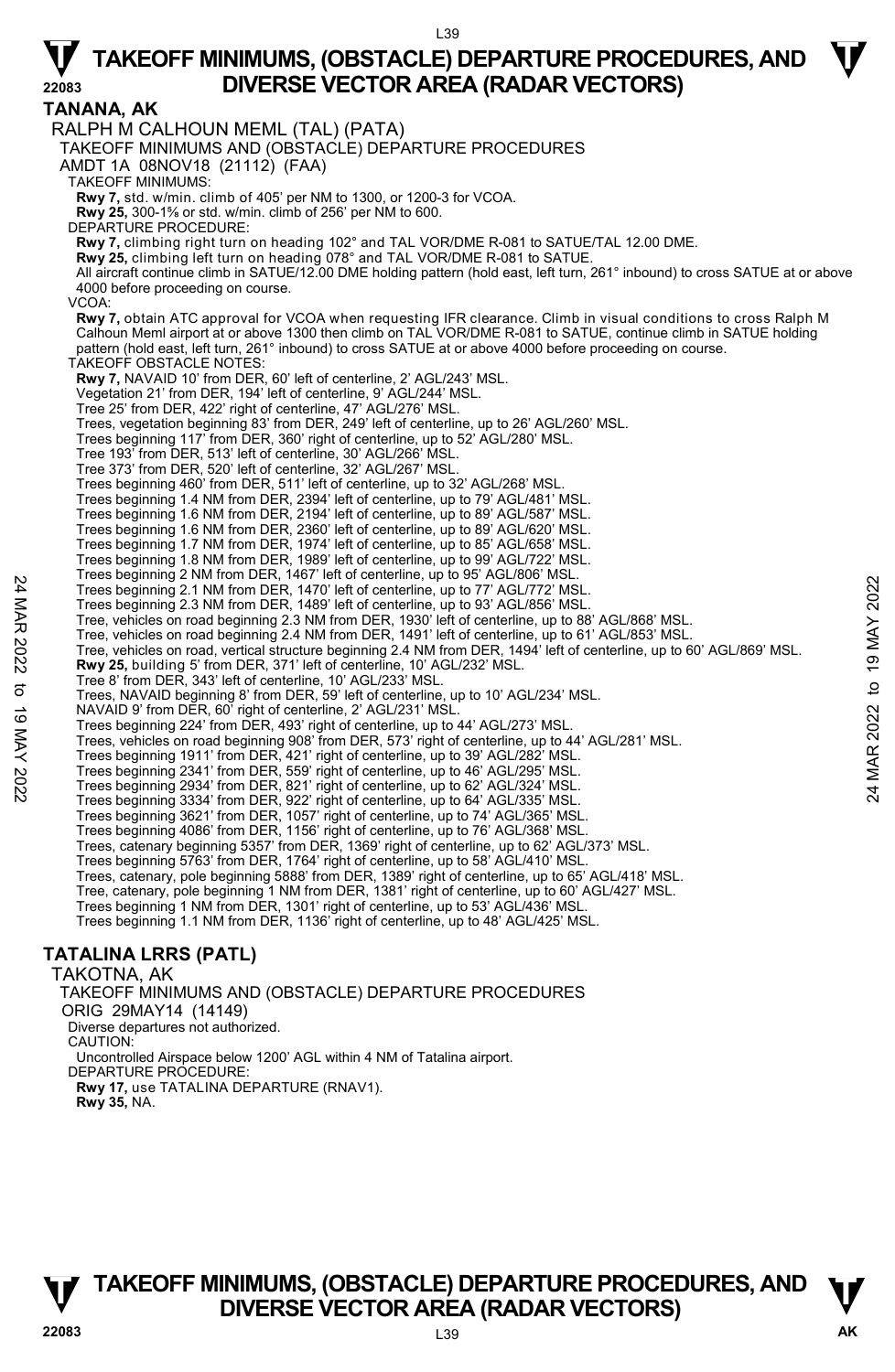#### **TATITLEK, AK**

TATITLEK (7KA) (PAKA)

TAKEOFF MINIMUMS AND (OBSTACLE) DEPARTURE PROCEDURES

ORIG-A 10JAN13 (13010) (FAA)

TAKEOFF MINIMUMS:

**Rwy 13,** std. w/min. climb of 358' per NM to 2500 or 3400-2 for climb in visual conditions.

**Rwy 31,** std. w/min. climb of 370' per NM to 900 or 3400-2 for climb in visual conditions. DEPARTURE PROCEDURE:

**Rwy 13,** climbing right turn heading 146° and JOH R-338 to JOH VOR/DME before proceeding on course or. ..

**Rwy 31,** climbing left turn heading 252° to intercept JOH R-316 to JOH VOR/DME before proceeding on course. Do not<br>exceed 180 KIAS until established on JOH R-316 or. ..

**Rwys 13, 31,** ... for climb in visual conditions: cross Tatitlek airport at or above 3300 then via JOH R-336 to JOH VOR/ DME before proceeding on course. Do not exceed 180 KIAS until established on JOH R-336 to JOH VOR/DME.

Note: rapidly rising terrain northwest of procedure. TAKEOFF OBSTACLE NOTES:

**Rwy 13,** trees 335' from DER, 411' right of centerline, 39' AGL/79' MSL.

Trees 11' from DER, 467' left of centerline, 34' AGL/74' MSL.

Bush 429' from DER, 48' right of centerline, 12' AGL/52' MSL.

Vent on building 1172' from DER, 767' left of centerline, 58' AGL/98' MSL.

Pole 3072' from DER, 194' left of centerline, 99' AGL/139' MSL.

**Rwy 31,** trees beginning 23' from DER, 339' right of centerline, up to 100' AGL/703' MSL.

#### **TELLER, AK**

TELLER (TER) (PATE)

TAKEOFF MINIMUMS AND (OBSTACLE) DEPARTURE PROCEDURES

AMDT 1 16JUL20 (20198) (FAA)

TAKEOFF MINIMUMS:

**Rwy 8,** std. w/min. climb of 320' per NM to 1700, or 1600-3 for VCOA.

**Rwy 26,** 400-3 or std. w/min. climb of 230' per NM to 600.

DEPARTURE PROCEDURE

**Rwy 8**, climb on heading 080° to 1700 before turning right.

**Rwy 26,** climb on heading 260° to 1200 before turning left. VCOA:

**Rwy 8,** obtain ATC approval for VCOA when requesting IFR clearance. Climb in visual conditions to cross Teller airport at or above 1600 before proceeding on course. **CON'T EXECT AND THE REALT CONCERT CONTINUIST AND ARRY 26, climb on heading 080° to 1700 before turning right.**<br> **24 MAY 26,** climb on heading 260° to 1200 before turning left.<br> **24 MAY 26,** climb on heading 260° to 1200 before

#### **TELLER, AK (CON'T)**

TELLER (TER) (PATE) (CON'T)

TAKEOFF OBSTACLE NOTES:

**Rwy 8,** wind indicator 18' from DER, 377' left of centerline, 20' AGL/317' MSL.

Pole 264' from DER, 498' left of centerline, 34' AGL/332' MSL.

Vertical structure 298' from DER, 476' left of centerline, 34' AGL/333' MSL.

Antenna, poles beginning 303' from DER, 483' left of centerline, up to 56' AGL/355' MSL.

**Rwy 26,** lights beginning 8' from DER, 21' right of centerline, up to 2' AGL/282' MSL.

Light 9' from DER, 29' left of centerline, 2' AGL/282' MSL.

#### **TIN CITY LRRS (PATC)**

TIN CITY, AK

TAKEOFF MINIMUMS AND (OBSTACLE) DEPARTURE PROCEDURES ORIG 08JAN15 (15008)

Diverse Departures not authorized.

TAKEOFF MINIMUMS:

**Rwy 34,** 2500-3 for climb in visual conditions.

DEPARTURE PROCEDURE

**Rwy 16,** use HONPO DEPARTURE.

**Rwy 34,** use JEKLI DEPARTURE.

VCOA:

**Rwy 34,** Obtain ATC approval for VCOA when requesting IFR clearance. Climb in visual conditions to cross Tin City airport at or above 2600 before proceeding on course. Remain within 3.0 NM of Tin City airport during climb in visual conditions.

TAKEOFF OBSTACLE NOTES:

**Rwy 34,** terrain at the DER, 353' right of centerline, 260' MSL. Terrain 4228' from DER, 1027' left of centerline, 407' MSL.

Terrain 4835' from DER, 970' left of centerline, 407' MSL.

**Rwy 16,** NA - Terrain.



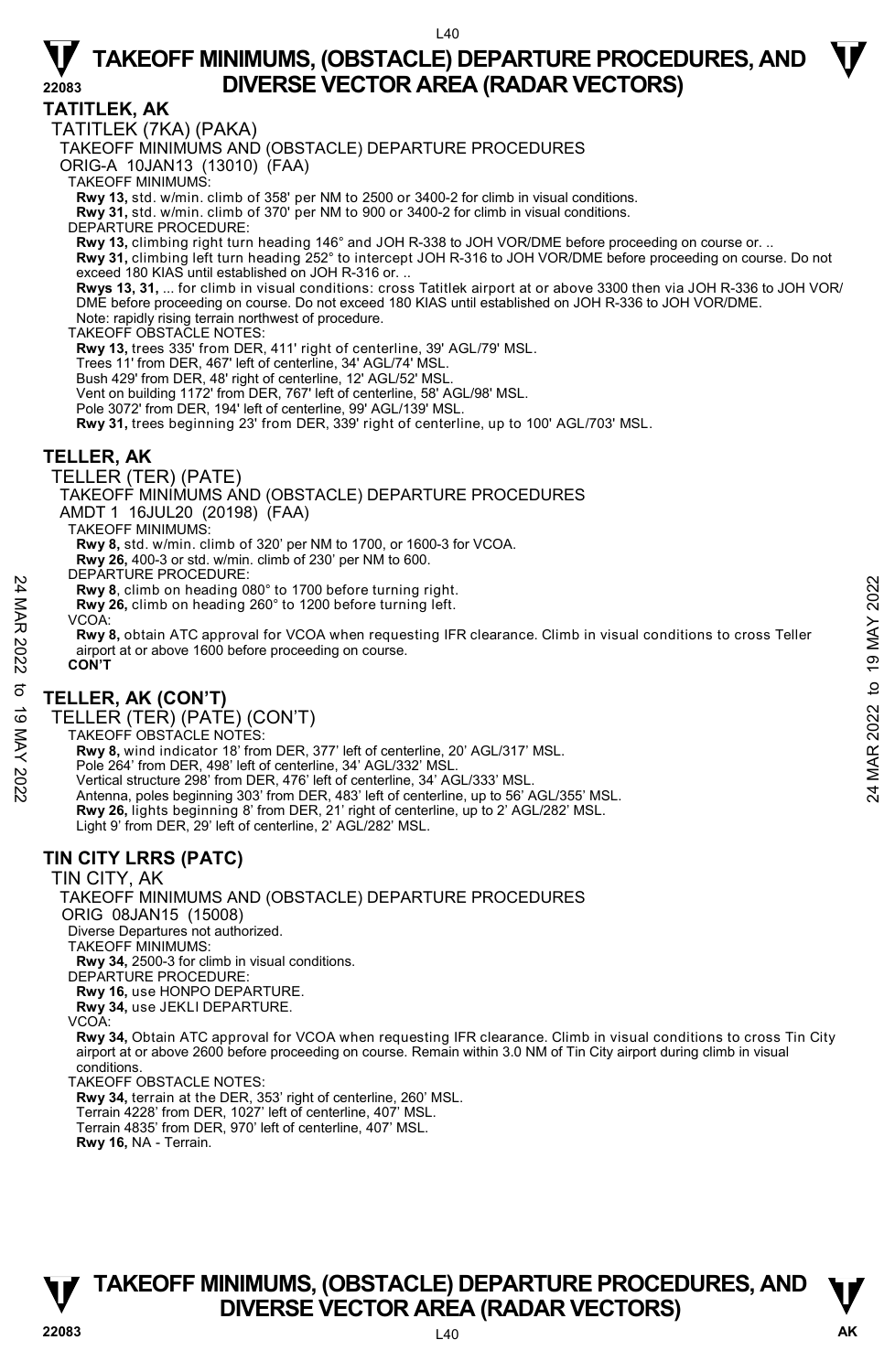**TOGIAK VILLAGE, AK** 

TOGIAK (TOG) (PATG)

TAKEOFF MINIMUMS AND (OBSTACLE) DEPARTURE PROCEDURES

AMDT 2 24MAY18 (18144) (FAA)

TAKEOFF MINIMUMS:

**Rwys 10, 28,** NA – environmental.

**Rwy 3,** std. w/ min. climb of 215' per NM to 3600, or 2000-3 for VCOA. DEPARTURE PROCEDURE:

**Rwy 3,** climb on a heading between 030° CW 210° from DER, or min. climb of 315' per NM to 3100 for headings from 211° CW 029°.

**Rwy 21,** climb heading 210° to 1600 before proceeding on course.

VCOA:

**Rwy 3,** obtain ATC approval for VCOA when requesting IFR clearance. Climb in visual conditions to cross Togiak airport at or above 1900 before proceeding on course.

TAKEOFF OBSTACLE NOTES:

**Rwy 3,** vegetation and building beginning 7' from DER, 165' right and 80' left of centerline, 7' AGL/21' MSL.

Building and vegetation beginning 11' from DER, 85' right and 121' left of centerline, up to 8' AGL/22' MSL.

Buildings and vertical structure, beginning 332' from DER, 498' right of centerline, up to 27' AGL/39' MSL.

Poles, vertical structure, and catenaries beginning 697' from DER, 412' right of centerline, up to 33' AGL/45' MSL.

Poles, beginning 1002' from DER, 473' right of centerline, up to 33' AGL/46' MSL.

Pole 1155' from DER, 591' right of centerline, 35' AGL/48' MSL.

Antenna 1199' from DER, 605' right of centerline, 38' AGL/50' MSL.

**Rwy 21,** vehicles on road, buildings, and vegetation beginning 9' from DER, 85' left and 100' right of centerline, up to 8' AGL/33' MSL.

Wind indicator 289' from DER, 248' right of centerline, 21' AGL/38' MSL.

Boats beginning 500' from DER, 500' left of centerline, 80' MSL.

#### **TOK, AK**

TOK JUNCTION (6K8) (PFTO)

TAKEOFF MINIMUMS AND (OBSTACLE) DEPARTURE PROCEDURES

ORIG 16FEB06 (06047) (FAA)

TAKEOFF MINIMUMS:

**Rwy 7,** std. with a min. climb of 280' per NM to 2700, or 1200-3 for climb in visual conditions.

**Rwy 25,** 300-1½ or std. with a min. climb of 360' per NM to 2300 and 230' per NM to 3600, or 1200-3 for climb in visual conditions.

DEPARTURE PROCEDURE:

**Rwy 7,** climb to 8000 via heading 070° and ORT VORTAC R-286 direct ORT VORTAC, or for climb in visual conditions: cross Tok Junction Airport at or above 2700, then continue climbing to 8000 via heading 070° and ORT VORTAC R-286 direct ORT VORTAC. 24 MRIG 16FEB06 (06047) (FAA)<br>
24 MAR 2022 TAKEOFF MINIMUMS:<br>
26 TAKEOFF MINIMUMS:<br>
26 TAW 7, std. with a min. climb of 380' per NM to 2700, or 1200-3 for climb in visual conditions.<br>
26 NAY 7, std. with a min. climb of

**Rwy 25,** climb to 2300 via heading 251°, then climbing right turn to 8000 via heading 060° and ORT VORTAC R-286 direct ORT VORTAC, or for climb in visual conditions: cross Tok Junction Airport at or above 2700, then continue climbing to 8000 via heading 070° and ORT VORTAC R-286 direct ORT VORTAC.

TAKEOFF OBSTACLE NOTES:

**Rwy 25,** tower 1 NM from DER, 2150' left of centerline, 228' AGL/1863' MSL.

#### **TOKSOOK BAY, AK**

TOKSOOK BAY (OOK) (PAOO)

TAKEOFF MINIMUMS AND (OBSTACLE) DEPARTURE PROCEDURES

AMDT 1A 22AUG13 (13234) (FAA)

TAKEOFF MINIMUMS:

**Rwy 34,** std. w/min. climb of 481' per NM to 1700, or 1600-2½ for climb in visual conditions.

DEPARTURE PROCEDURE:

**Rwy 16,** climb heading 165° to 1000 before proceeding on course.<br>**Rwy 34,** for climb in visual conditions: Cross Toksook Bay Airport at or above 1500' MSL before proceeding on course. When executing VCOA notify ATC prior to departure.

TAKEOFF OBSTACLE NOTES:

**Rwy 16,** multiple lights beginning at DER, 40' left of centerline, up to 4' AGL/51' MSL.

Light 4' from DER, 78' right of centerline 2' AGL/52' MSL.

Lights 50' from DER, 356' right of centerline, 34' AGL/84' MSL. **Rwy 34,** multiple lights beginning at DER, 39' left of centerline, up to 3' AGL/74' MSL.

Multiple lights beginning at DER, 39' right of centerline, up to 3' AGL/74' MSL.

#### **UNALAKLEET, AK**

UNALAKLEET (UNK) (PAUN) TAKEOFF MINIMUMS AND (OBSTACLE) DEPARTURE PROCEDURES AMDT 2 24MAY18 (18144) (FAA) DEPARTURE PROCEDURE: Use UNALAKLEET departure.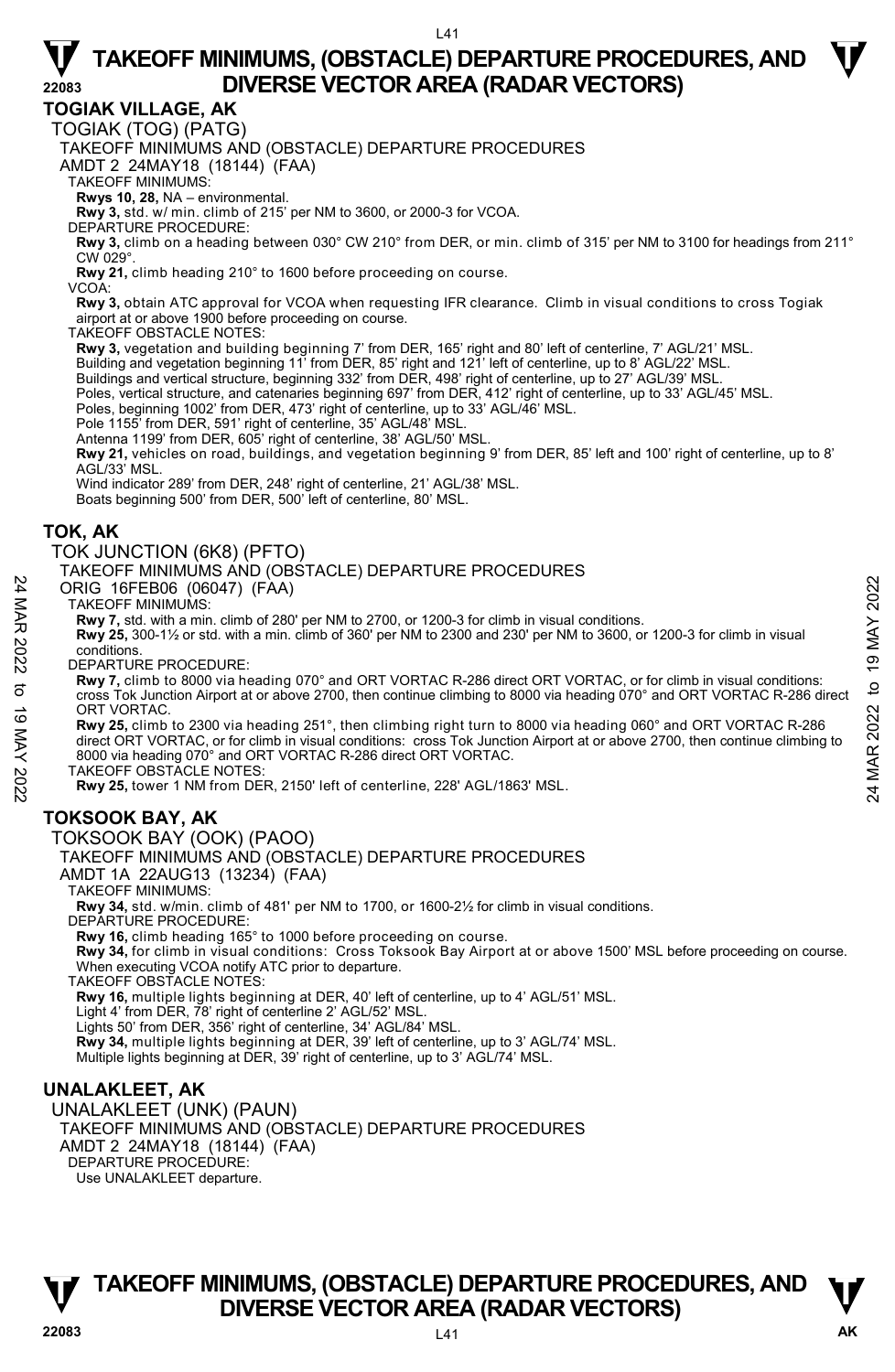#### **UNALASKA, AK**

UNALASKA (DUT) (PADU) TAKEOFF MINIMUMS AND (OBSTACLE) DEPARTURE PROCEDURES AMDT 5 21JUL16 (16203) (FAA) TAKEOFF MINIMUMS: **Rwy 13,** 1000-3. NA at night-obstacles. **Rwy 31,** 600-2. DEPARTURE PROCEDURE:

**Rwys 13, 31,** climb in visual conditions until established on DUT NDB/DME 360° bearing over JADPI/DUT 2 DME (visual conditions must be maintained from TAKEOFF until established over JADPI at or above 400). Cross JADPI at or above 400 then climb on the 360° bearing from DUT NDB/DME to 5500 before proceeding on course. TAKEOFF OBSTACLE NOTES:

Rapidly rising terrain to above 2000' MSL east, south, and west of airport.

#### **UTQIAGVIK, AK**

#### WILEY POST-WILL ROGERS MEML (BRW) (PABR) TAKEOFF MINIMUMS AND (OBSTACLE) DEPARTURE PROCEDURES ORIG-C 02DEC21 (21336) (FAA) TAKEOFF OBSTACLE NOTES: **Rwy 8,** NAVAID beginning 8' from DER, 81' right of centerline, up to 1' AGL/38' MSL. NAVAID beginning 8' from DER, 50' left of centerline, up to 1' AGL/38' MSL. NAVAID 243' from DER, on centerline, 32' AGL/46' MSL. **Rwy 26,** fence, NAVAID beginning abeam DER, 60' left of centerline, up to 6' AGL/51' MSL.<br>NAVAID beginning 7' from DER, 51' right of centerline, up to 1' AGL/49' MSL. Vehicle on road beginning 57' from DER, 444' left of centerline, up to 54' MSL. Sign 325' from DER, 268' right of centerline, 49' AGL/59' MSL. Poles beginning 468' from DER, 552' right of centerline, up to 62' AGL/72' MSL.

#### **VALDEZ, AK**

VALDEZ PIONEER FLD (VDZ) (PAVD) TAKEOFF MINIMUMS AND (OBSTACLE) DEPARTURE PROCEDURES AMDT 6 09FEB12 (21224) (FAA) DEPARTURE PROCEDURE **Rwys 6, 24,** use JMAAL DEPARTURE. VALDEZ PIONEER FLD (VDZ) (PAVD)<br>
TAKEOFF MINIMUMS AND (OBSTACLE) DEPARTURE PROCEDURES<br>
AMDT 6 OPERATURE PROCEDURE:<br>
DEPARTURE PROCEDURE:<br>
RWS 6, 24, use JMAAL DEPARTURE.<br> **CONFINITIE, AK<br>
VENETIE (VEE) (PAVE)<br>
TAKEOFF MINI** 

#### **VENETIE, AK**

VENETIE (VEE) (PAVE) TAKEOFF MINIMUMS AND (OBSTACLE) DEPARTURE PROCEDURES AMDT 1 17JUN21 (21168) (FAA) DEPARTURE PROCEDURE: Use VENETIE (RNAV) DEPARTURE.

#### **WAINWRIGHT, AK**

WAINWRIGHT (AWI) (PAWI) TAKEOFF MINIMUMS AND (OBSTACLE) DEPARTURE PROCEDURES AMDT 1 20JUN19 (19171) (FAA) TAKEOFF OBSTACLE NOTES: **Rwy 24,** fence 281' from DER, 521' right of centerline, 8' AGL/50' MSL. Pole, antenna, catenary beginning 1368' from DER, 795' right of centerline, up to 43' AGL/95' MSL. Tower, antenna beginning 1962' from DER, 895' right of centerline, up to 94' AGL/135' MSL.

#### **WALES, AK**

WALES (IWK) (PAIW) TAKEOFF MINIMUMS AND (OBSTACLE) DEPARTURE PROCEDURES AMDT 1 08NOV18 (18312) (FAA) TAKEOFF MINIMUMS: **Rwy 18,** 400-1½, or std. w/min. climb of 445' per NM to 600. DEPARTURE PROCEDURE: **Rwy 36,** climb on heading 001° to 2000 then turn right heading 187° to intercept the 153° course to TNC NDB/DME. **Rwy 18,** climb on heading 181° until crossing TNC NDB/DME bearing 228° then turn left heading 022° to intercept the<br>048° course to TNC NDB/DME. TAKEOFF OBSTACLE NOTES: **Rwy 18,** tree, 1.1 NM from DER, 2334' left of centerline, 349' MSL.